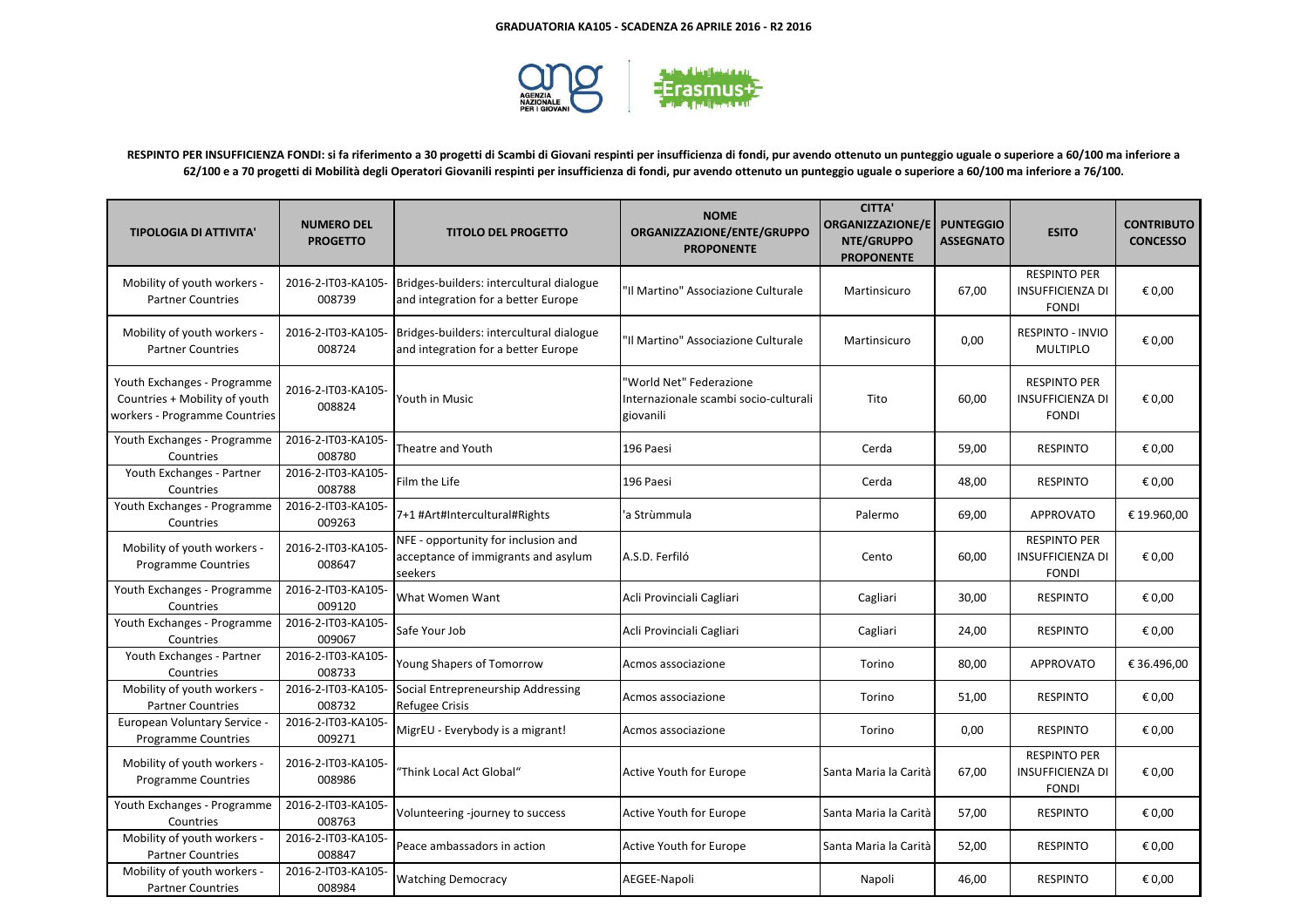| <b>TIPOLOGIA DI ATTIVITA'</b>                                                                 | <b>NUMERO DEL</b><br><b>PROGETTO</b> | <b>TITOLO DEL PROGETTO</b>                                        | <b>NOME</b><br>ORGANIZZAZIONE/ENTE/GRUPPO<br><b>PROPONENTE</b>                       | <b>CITTA'</b><br><b>ORGANIZZAZIONE/E</b><br>NTE/GRUPPO<br><b>PROPONENTE</b> | <b>PUNTEGGIO</b><br><b>ASSEGNATO</b> | <b>ESITO</b>                                                   | <b>CONTRIBUTO</b><br><b>CONCESSO</b> |
|-----------------------------------------------------------------------------------------------|--------------------------------------|-------------------------------------------------------------------|--------------------------------------------------------------------------------------|-----------------------------------------------------------------------------|--------------------------------------|----------------------------------------------------------------|--------------------------------------|
| European Voluntary Service -<br><b>Programme Countries</b>                                    | 2016-2-IT03-KA105-<br>008550         | Alimentazione Sana per una Mente in<br>Salute                     | Agape Social Cooperative Onlus                                                       | Cagliari                                                                    | 63,00                                | <b>APPROVATO</b>                                               | €9.348,32                            |
| Youth Exchanges - Programme<br>Countries                                                      | 2016-2-IT03-KA105-<br>009006         | Dancing en plein air                                              | Agenzia Formativa Ulisse                                                             | Galatone                                                                    | 54,00                                | <b>RESPINTO</b>                                                | € 0,00                               |
| European Voluntary Service -<br><b>Partner Countries</b>                                      | 2016-2-IT03-KA105-<br>009205         | Volunteering for Peace and Development                            | AIM Agenzia Intercultura e Mobilità -<br>AIM Agency for Interculture and<br>Mobility | Roma                                                                        | 62,00                                | <b>APPROVATO</b>                                               | € 11.110,67                          |
| European Voluntary Service -<br><b>Programme Countries</b>                                    | 2016-2-IT03-KA105-<br>008631         | Cooperative Discovery of Technology<br><b>Education Sports II</b> | AIM Agenzia Intercultura e Mobilità -<br>AIM Agency for Interculture and<br>Mobility | Roma                                                                        | 62,00                                | <b>APPROVATO</b>                                               | €45.718,00                           |
| Youth Exchanges - Partner<br>Countries                                                        | 2016-2-IT03-KA105-<br>008596         | InterculturART Learning                                           | Alternativa Mente                                                                    | Bagheria                                                                    | 56,00                                | <b>RESPINTO</b>                                                | € 0,00                               |
| Youth Exchanges - Partner<br>Countries                                                        | 2016-2-IT03-KA105-<br>008689         | <b>European Melting Pot</b>                                       | Alternativa Mente                                                                    | Bagheria                                                                    | 50,00                                | <b>RESPINTO</b>                                                | € 0,00                               |
| Youth Exchanges - Programme<br>Countries                                                      | 2016-2-IT03-KA105-<br>009052         | <b>ECOLIFE</b>                                                    | Altrochè Società Cooperativa Sociale                                                 | Alpignano                                                                   | 60,00                                | <b>RESPINTO PER</b><br><b>INSUFFICIENZA DI</b><br><b>FONDI</b> | € 0,00                               |
| Mobility of youth workers -<br><b>Partner Countries</b>                                       | 2016-2-IT03-KA105-<br>009134         | MAHRE- Migration And Human Rights<br><b>Education Seminar</b>     | AMESCI                                                                               | Napoli                                                                      | 43,00                                | <b>RESPINTO</b>                                                | € 0,00                               |
| Mobility of youth workers -<br><b>Partner Countries</b>                                       | 2016-2-IT03-KA105-<br>008548         | Youth Ready for Tomorrow                                          | AMFI Agenzia per la Mobilità e la<br>Formazione Internazionale                       | Celano                                                                      | 42,00                                | <b>RESPINTO</b>                                                | € 0,00                               |
| Youth Exchanges - Programme<br>Countries                                                      | 2016-2-IT03-KA105-<br>008905         | UMANESIMO: RADICI DELL'IDENTITA'<br>EUROPEA?                      | Amiata chiama Europa                                                                 | Abbadia San<br>Salvatore                                                    | 49,00                                | <b>RESPINTO</b>                                                | € 0,00                               |
| Youth Exchanges - Programme<br>Countries + Mobility of youth<br>workers - Programme Countries | 2016-2-IT03-KA105-<br>008701         | Talents for the future                                            | Amici della Cultura Onlus                                                            | Potenza                                                                     | 60,00                                | <b>RESPINTO PER</b><br><b>INSUFFICIENZA DI</b><br><b>FONDI</b> | € 0,00                               |
| Youth Exchanges - Programme<br>Countries + Mobility of youth<br>workers - Programme Countries | 2016-2-IT03-KA105-<br>008551         | Talents for the future                                            | Amici della Cultura Onlus                                                            | Potenza                                                                     | 0,00                                 | <b>RESPINTO - INVIO</b><br><b>MULTIPLO</b>                     | € 0,00                               |
| Mobility of youth workers -<br><b>Partner Countries</b>                                       | 2016-2-IT03-KA105-<br>009138         | "Community Cartography: the art of using<br>maps"                 | Anima Mundi società cooperativa<br>sociale                                           | Cesena                                                                      | 65,00                                | <b>RESPINTO PER</b><br><b>INSUFFICIENZA DI</b><br><b>FONDI</b> | € 0,00                               |
| European Voluntary Service -<br><b>Programme Countries</b>                                    | 2016-2-IT03-KA105-<br>009157         | Let's be nonviolent 6                                             | APS Casa per la Pace Milano                                                          | Milano                                                                      | 0,00                                 | <b>RITIRATO</b>                                                | € 0,00                               |
| Mobility of youth workers -<br>Programme Countries                                            | 2016-2-IT03-KA105-<br>008985         | <b>Social Innovation Match</b>                                    | Aps Creativi108                                                                      | Bologna                                                                     | 78,00                                | <b>APPROVATO</b>                                               | € 18.218,00                          |
| Mobility of youth workers -<br><b>Programme Countries</b>                                     | 2016-2-IT03-KA105-<br>008950         | Animate the Global Change                                         | Aps Creativi108                                                                      | Bologna                                                                     | 60,00                                | <b>RESPINTO PER</b><br><b>INSUFFICIENZA DI</b><br><b>FONDI</b> | € 0,00                               |
| Mobility of youth workers -<br><b>Programme Countries</b>                                     | 2016-2-IT03-KA105-<br>009257         | T4T - Intercultural learning and beyond! (I.-<br>L.a.B.)          | APS LA FENICE                                                                        | Tortona                                                                     | 0,00                                 | <b>RESPINTO</b>                                                | € 0,00                               |
| Mobility of youth workers -<br><b>Programme Countries</b>                                     | 2016-2-IT03-KA105-<br>008939         | EU High Readability Digital Books                                 | Archilabò Società Cooperativa Sociale                                                | Bologna                                                                     | 60,00                                | <b>RESPINTO PER</b><br><b>INSUFFICIENZA DI</b><br><b>FONDI</b> | € 0,00                               |
| European Voluntary Service -<br><b>Programme Countries</b>                                    | 2016-2-IT03-KA105-<br>009087         | Volontari In Circolo                                              | Arci Comitato Territoriale di Catania                                                | Catania                                                                     | 63,00                                | APPROVATO                                                      | € 33.460,00                          |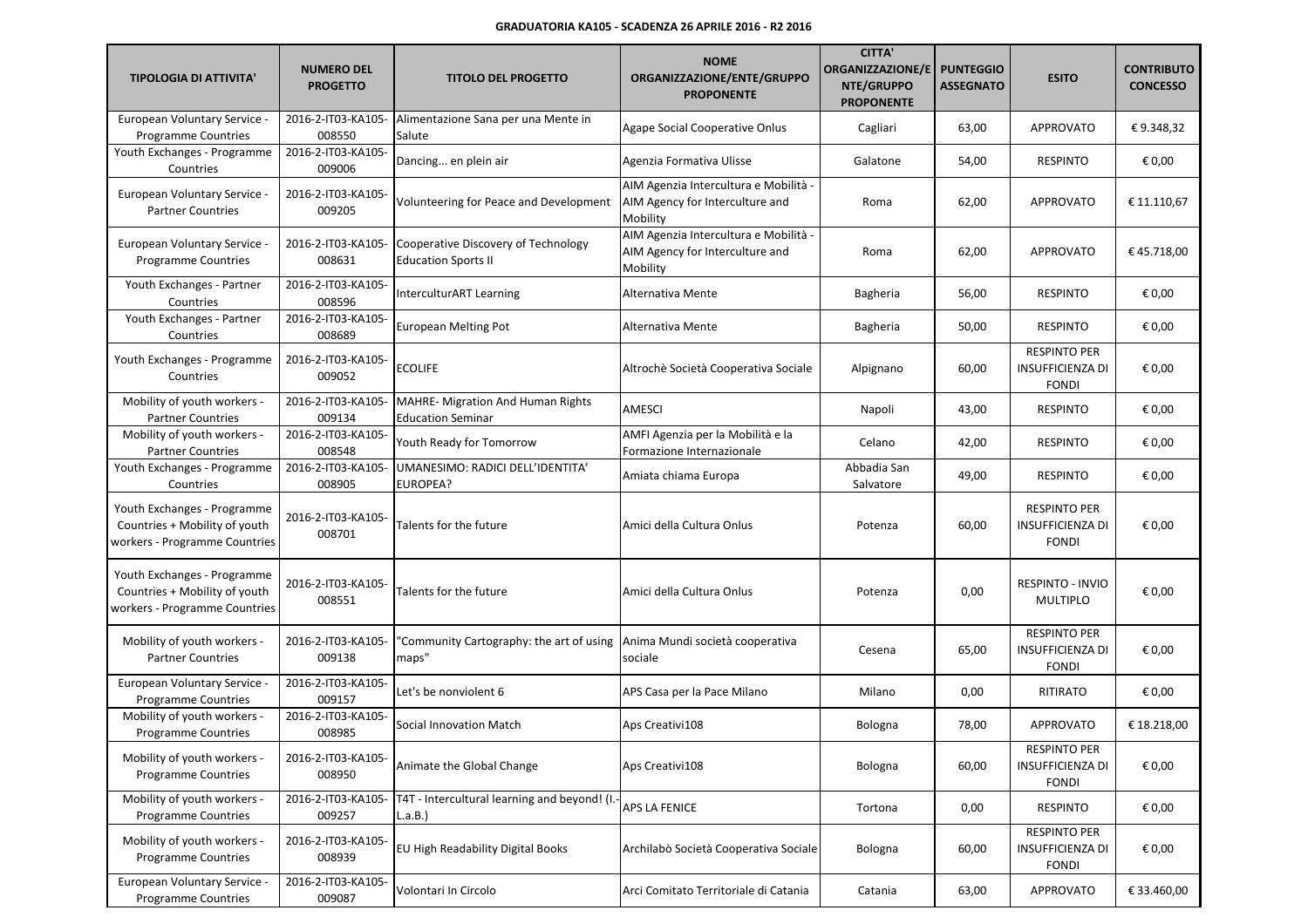| <b>TIPOLOGIA DI ATTIVITA'</b>                                                                                     | <b>NUMERO DEL</b><br><b>PROGETTO</b> | <b>TITOLO DEL PROGETTO</b>                                                                                          | <b>NOME</b><br>ORGANIZZAZIONE/ENTE/GRUPPO<br><b>PROPONENTE</b>        | <b>CITTA'</b><br><b>ORGANIZZAZIONE/E</b><br>NTE/GRUPPO<br><b>PROPONENTE</b> | <b>PUNTEGGIO</b><br><b>ASSEGNATO</b> | <b>ESITO</b>                                                   | <b>CONTRIBUTO</b><br><b>CONCESSO</b> |
|-------------------------------------------------------------------------------------------------------------------|--------------------------------------|---------------------------------------------------------------------------------------------------------------------|-----------------------------------------------------------------------|-----------------------------------------------------------------------------|--------------------------------------|----------------------------------------------------------------|--------------------------------------|
| Youth Exchanges - Programme<br>Countries                                                                          | 2016-2-IT03-KA105-<br>009136         | Re-use to play                                                                                                      | Arci Servizio Civile Vicenza                                          | vicenza                                                                     | 61,00                                | <b>RESPINTO PER</b><br><b>INSUFFICIENZA DI</b><br><b>FONDI</b> | € 0,00                               |
| Mobility of youth workers -<br><b>Partner Countries</b>                                                           | 2016-2-IT03-KA105-<br>008931         | MEET NATURE FACE TO FACE - Training<br>Course on Heritage Interpretation and<br>Outdoor Education for Young Workers | Area Marina Protetta Punta<br>Campanella                              | Massa Lubrense (Na)                                                         | 0,00                                 | <b>RESPINTO</b>                                                | € 0,00                               |
| Mobility of youth workers -<br><b>Programme Countries</b>                                                         | 2016-2-IT03-KA105-<br>008949         | AlphaBodyCal: Development of Non<br>Verbal expression tool for overcoming<br>cultural barriers in performing arts   | ARIELLA VIDACH - AIEP                                                 | <b>MILANO</b>                                                               | 40,00                                | <b>RESPINTO</b>                                                | € 0,00                               |
| Mobility of youth workers -<br><b>Programme Countries</b>                                                         | 2016-2-IT03-KA105-<br>008713         | I, ME & MY: Inspire, Manage Emotions and<br>Motivate Youth                                                          | ASAP EUROPE AS SOON AS POSSIBLE                                       | <b>FASANO</b>                                                               | 60,00                                | <b>RESPINTO PER</b><br><b>INSUFFICIENZA DI</b><br><b>FONDI</b> | € 0,00                               |
| Mobility of youth workers -<br><b>Programme Countries</b>                                                         | 2016-2-IT03-KA105-<br>008757         | Save the Waste!                                                                                                     | ASAP EUROPE AS SOON AS POSSIBLE                                       | <b>FASANO</b>                                                               | 60,00                                | <b>RESPINTO PER</b><br>INSUFFICIENZA DI<br><b>FONDI</b>        | € 0,00                               |
| Mobility of youth workers -<br><b>Programme Countries</b>                                                         | 2016-2-IT03-KA105-<br>008703         | Art and European Citizenship - Youth Work<br>in Action                                                              | ASAP EUROPE AS SOON AS POSSIBLE                                       | <b>FASANO</b>                                                               | 46,00                                | <b>RESPINTO</b>                                                | € 0,00                               |
| Mobility of youth workers -<br><b>Programme Countries</b>                                                         | 2016-2-IT03-KA105-<br>008730         | RE-Act                                                                                                              | ASD L'Orma                                                            | Milano                                                                      | 64,00                                | <b>RESPINTO PER</b><br>INSUFFICIENZA DI<br><b>FONDI</b>        | € 0,00                               |
| Mobility of youth workers -<br><b>Programme Countries</b>                                                         | 2016-2-IT03-KA105-<br>008731         | "Sport (EM)Power(MENT)!                                                                                             | ASD L'Orma                                                            | Milano                                                                      | 42,00                                | <b>RESPINTO</b>                                                | € 0,00                               |
| European Voluntary Service -<br><b>Programme Countries</b>                                                        | 2016-2-IT03-KA105-<br>008996         | IL CASONE: volunteering for active and<br>sustainable society                                                       | ASS A RUOTA LIBERA ONLUS                                              | Nettuno                                                                     | 65,00                                | APPROVATO                                                      | € 12.343,32                          |
| European Voluntary Service -<br><b>Programme Countries</b>                                                        | 2016-2-IT03-KA105-<br>008998         | SEED FOR FUTUTE: Volunteering for<br>inclusion and non formal learning                                              | ASS A RUOTA LIBERA ONLUS                                              | Nettuno                                                                     | 61,00                                | APPROVATO                                                      | € 18.587,52                          |
| Mobility of youth workers -<br><b>Programme Countries</b>                                                         | 2016-2-IT03-KA105-<br>009177         | START HUB MEETS EUROPE                                                                                              | Ass. Movimentazioni                                                   | Pescara                                                                     | 38,00                                | <b>RESPINTO</b>                                                | € 0,00                               |
| Mobility of youth workers -<br><b>Programme Countries</b>                                                         | 2016-2-IT03-KA105-<br>008945         | Intercultural refugees world café                                                                                   | Association of Intercultural<br>Mediators Network                     | Ferrara                                                                     | 37,00                                | <b>RESPINTO</b>                                                | € 0,00                               |
| Youth Exchanges - Programme<br>Countries                                                                          | 2016-2-IT03-KA105-<br>008786         | So faraway, so close!                                                                                               | Associazione "Gruppo Folclorico<br>Gregoriano"                        | S. Gregorio Magno                                                           | 78,00                                | APPROVATO                                                      | € 24.718,00                          |
| Mobility of youth workers -<br><b>Programme Countries</b>                                                         | 2016-2-IT03-KA105-<br>008825         | Act of Humanity                                                                                                     | Associazione "Gruppo Folclorico<br>Gregoriano"                        | S. Gregorio Magno                                                           | 35,00                                | <b>RESPINTO</b>                                                | € 0,00                               |
| Mobility of youth workers -<br><b>Programme Countries</b>                                                         | 2016-2-IT03-KA105-<br>009018         | YES - Youth Exchange System                                                                                         | ASSOCIAZIONE AGRADO                                                   | <b>VINCI</b>                                                                | 75,00                                | <b>RESPINTO PER</b><br><b>INSUFFICIENZA DI</b><br><b>FONDI</b> | € 0,00                               |
| European Voluntary Service -<br><b>Programme Countries</b>                                                        | 2016-2-IT03-KA105-<br>008810         | <b>EVS Feeling</b>                                                                                                  | ASSOCIAZIONE AGRADO                                                   | <b>VINCI</b>                                                                | 64,00                                | APPROVATO                                                      | € 8.871,67                           |
| Youth Exchanges - Programme<br>Countries                                                                          | 2016-2-IT03-KA105-<br>008793         | LIFE IS A GAME                                                                                                      | ASSOCIAZIONE AGRADO                                                   | <b>VINCI</b>                                                                | 60,00                                | <b>RESPINTO PER</b><br>INSUFFICIENZA DI<br><b>FONDI</b>        | € 0,00                               |
| European Voluntary Service -<br><b>Programme Countries</b>                                                        | 2016-2-IT03-KA105-<br>008898         | Sport made possible: social inclusion<br>through therapeutic riding                                                 | Associazione Anche noi a cavallo -<br>Centro di Rieducazione Equestre | Porcia                                                                      | 0,00                                 | <b>RITIRATO</b>                                                | € 0,00                               |
| European Voluntary Service -<br>Programme Countries +<br>European Voluntary Service -<br><b>Partner Countries</b> | 2016-2-IT03-KA105-<br>009167         | Share Your Growth                                                                                                   | Associazione Arci Comitato<br>Territoriale di Rieti                   | Rieti                                                                       | 78,00                                | APPROVATO                                                      | € 36.353,36                          |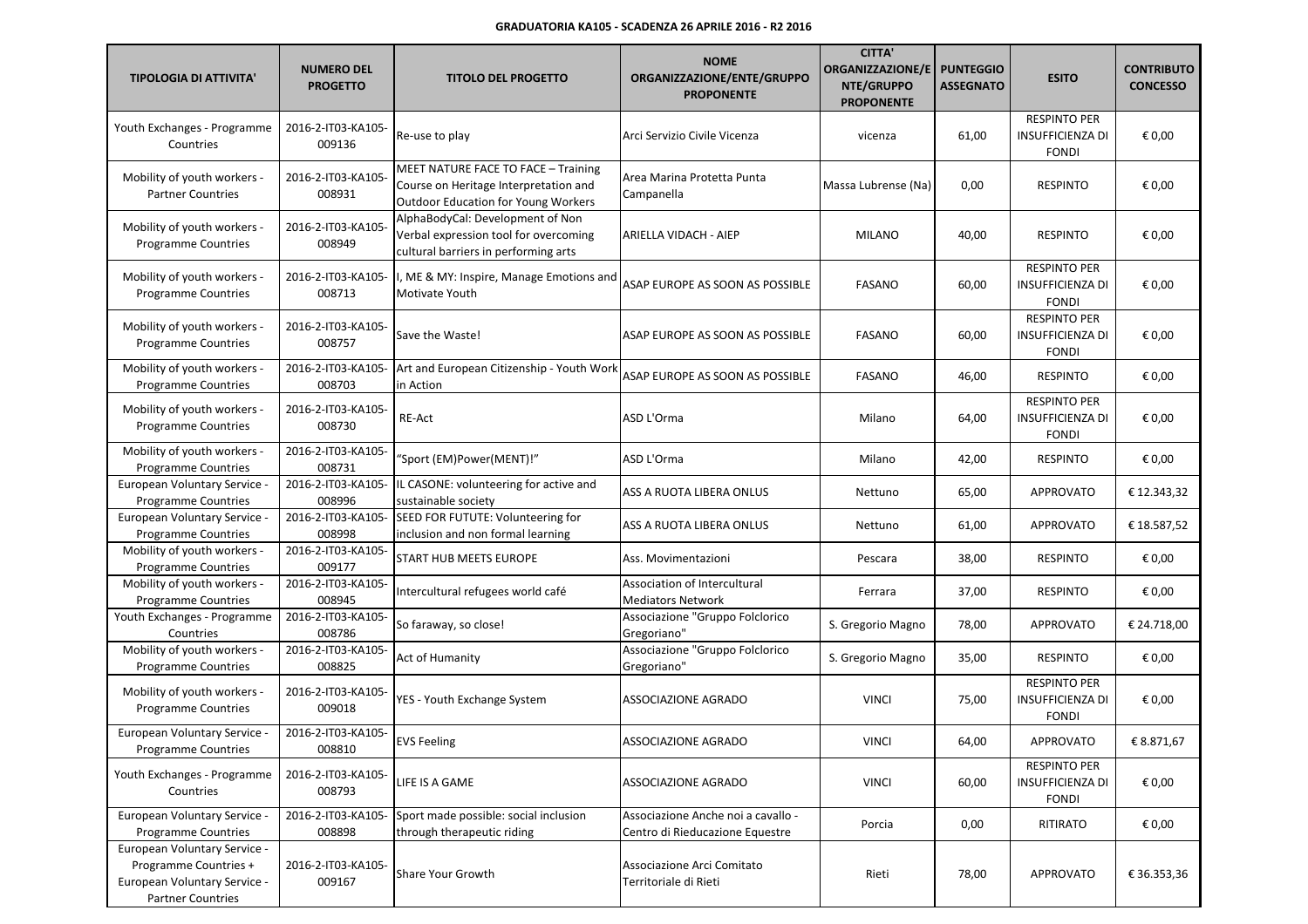| <b>TIPOLOGIA DI ATTIVITA'</b>                                                                            | <b>NUMERO DEL</b><br><b>PROGETTO</b> | <b>TITOLO DEL PROGETTO</b>                                                                 | <b>NOME</b><br>ORGANIZZAZIONE/ENTE/GRUPPO<br><b>PROPONENTE</b>              | <b>CITTA'</b><br><b>ORGANIZZAZIONE/E</b><br>NTE/GRUPPO<br><b>PROPONENTE</b> | <b>PUNTEGGIO</b><br><b>ASSEGNATO</b> | <b>ESITO</b>                                                   | <b>CONTRIBUTO</b><br><b>CONCESSO</b> |
|----------------------------------------------------------------------------------------------------------|--------------------------------------|--------------------------------------------------------------------------------------------|-----------------------------------------------------------------------------|-----------------------------------------------------------------------------|--------------------------------------|----------------------------------------------------------------|--------------------------------------|
| Youth Exchanges - Partner<br>Countries + Mobility of youth<br>workers - Partner Countries                | 2016-2-IT03-KA105-<br>008817         | Behold, this is the time when the night<br>ends and the day begins; pills of resilience    | Associazione Artemide A.p.s.                                                | Orvieto                                                                     | 76,00                                | <b>APPROVATO</b>                                               | €41.014,00                           |
| Mobility of youth workers -<br>Partner Countries + Mobility of<br>youth workers - Programme<br>Countries | 2016-2-IT03-KA105-<br>008964         | <b>WE RADIO</b>                                                                            | Associazione Attiva-Mente                                                   | Modica                                                                      | 71,00                                | <b>RESPINTO PER</b><br><b>INSUFFICIENZA DI</b><br><b>FONDI</b> | € 0,00                               |
| Youth Exchanges - Programme<br>Countries                                                                 | 2016-2-IT03-KA105-<br>009092         | <b>GAME II - Games for Active Methodology</b><br>Exchange                                  | Associazione C.E.M.E.A. del Lazio                                           | Roma                                                                        | 76,00                                | <b>APPROVATO</b>                                               | € 15.900,00                          |
| Mobility of youth workers -<br><b>Programme Countries</b>                                                | 2016-2-IT03-KA105-<br>009113         | Skills development abroad                                                                  | <b>ASSOCIAZIONE CENTRO ELIS</b><br>EDUCAZIONE, LAVORO, ISTRUZIONE,<br>SPORT | Roma                                                                        | 0,00                                 | <b>RESPINTO</b>                                                | € 0,00                               |
| Mobility of youth workers -<br><b>Programme Countries</b>                                                | 2016-2-IT03-KA105-<br>008899         | Weath, flour, bread: educate for that.                                                     | Associazione Costiera Amalfitana<br>Riserva Biosfera                        | Tramonti                                                                    | 64,00                                | <b>RESPINTO PER</b><br><b>INSUFFICIENZA DI</b><br><b>FONDI</b> | € 0,00                               |
| Mobility of youth workers -<br><b>Programme Countries</b>                                                | 2016-2-IT03-KA105-<br>009098         | To Become Entrepreneur                                                                     | Associazione Costruiamo il futuro                                           | Geraci Siculo                                                               | 71,00                                | <b>RESPINTO PER</b><br>INSUFFICIENZA DI<br><b>FONDI</b>        | € 0,00                               |
| Youth Exchanges - Programme<br>Countries                                                                 | 2016-2-IT03-KA105-<br>008695         | InclusivArt!                                                                               | Associazione culturale "(Estmao)<br><b>SOLIDALE"</b>                        | Castel di Lucio (ME)                                                        | 69,00                                | <b>APPROVATO</b>                                               | € 19.184,00                          |
| Youth Exchanges - Programme<br>Countries                                                                 | 2016-2-IT03-KA105-<br>009191         | Let's Attack Xenophobia and Fight<br>Ethnocentrism                                         | Associazione Culturale Beyond<br><b>Borders Corato</b>                      | Corato (BA)                                                                 | 60,00                                | <b>RESPINTO PER</b><br>INSUFFICIENZA DI<br><b>FONDI</b>        | € 0,00                               |
| Youth Exchanges - Programme<br>Countries                                                                 | 2016-2-IT03-KA105-<br>009269         | EU and Us                                                                                  | ASSOCIAZIONE CULTURALE BEYOND<br><b>BORDERS CORATO</b>                      | <b>CORATO BA</b>                                                            | 57,00                                | <b>RESPINTO</b>                                                | € 0,00                               |
| Mobility of youth workers -<br><b>Partner Countries</b>                                                  | 2016-2-IT03-KA105-<br>008742         | BodyListening - Communication and Non<br>Verbal Communication in Intercultural<br>Learning | ASSOCIAZIONE CULTURALE BEYOND<br><b>BORDERS CORATO</b>                      | <b>CORATO BA</b>                                                            | 45,00                                | <b>RESPINTO</b>                                                | € 0,00                               |
| Mobility of youth workers -<br><b>Programme Countries</b>                                                | 2016-2-IT03-KA105-<br>008856         | Training Course 4 Cultural Worker                                                          | Associazione Culturale<br>CreativaMente                                     | <b>Belvedere Marittimo</b>                                                  | 41,00                                | <b>RESPINTO</b>                                                | € 0,00                               |
| Mobility of youth workers -<br><b>Partner Countries</b>                                                  | 2016-2-IT03-KA105-<br>009069         | <b>LEAD For Change</b>                                                                     | Associazione Culturale di Promozione<br>Sociale Gentle Giant                | Ardea                                                                       | 48,00                                | <b>RESPINTO</b>                                                | € 0,00                               |
| Youth Exchanges - Programme<br>Countries                                                                 | 2016-2-IT03-KA105-<br>008841         | Work United for Refugees Integration                                                       | Associazione Culturale Entropia                                             | Arcavacata di Rende<br>(Cosenza)                                            | 58,00                                | <b>RESPINTO</b>                                                | € 0,00                               |
| Mobility of youth workers -<br><b>Programme Countries</b>                                                | 2016-2-IT03-KA105-<br>008844         | APPLE+ At Play up Project Learning<br>Erasmus+                                             | Associazione Culturale Entropia                                             | Arcavacata di Rende<br>(Cosenza)                                            | 0,00                                 | <b>RESPINTO</b>                                                | € 0,00                               |
| European Voluntary Service -<br><b>Partner Countries</b>                                                 | 2016-2-IT03-KA105-<br>009046         | Volunteering for youth challenges                                                          | Associazione Culturale Eufemia                                              | Torino                                                                      | 64,00                                | APPROVATO                                                      | € 18.501,68                          |
| Youth Exchanges - Programme<br>Countries + Mobility of youth<br>workers - Programme Countries            | 2016-2-IT03-KA105-<br>008936         | From Quote to Quality                                                                      | Associazione Culturale Eufemia                                              | Torino                                                                      | 55,00                                | <b>RESPINTO</b>                                                | € 0,00                               |
| Youth Exchanges - Programme<br>Countries                                                                 | 2016-2-IT03-KA105-<br>009031         | Pedaling to grow                                                                           | Associazione Culturale Eufemia                                              | Torino                                                                      | 52,00                                | <b>RESPINTO</b>                                                | € 0,00                               |
| Youth Exchanges - Partner<br>Countries                                                                   | 2016-2-IT03-KA105-<br>008912         | <b>Building Bridges of Creativity!</b>                                                     | Associazione Culturale Eufemia                                              | Torino                                                                      | 51,00                                | <b>RESPINTO</b>                                                | € 0,00                               |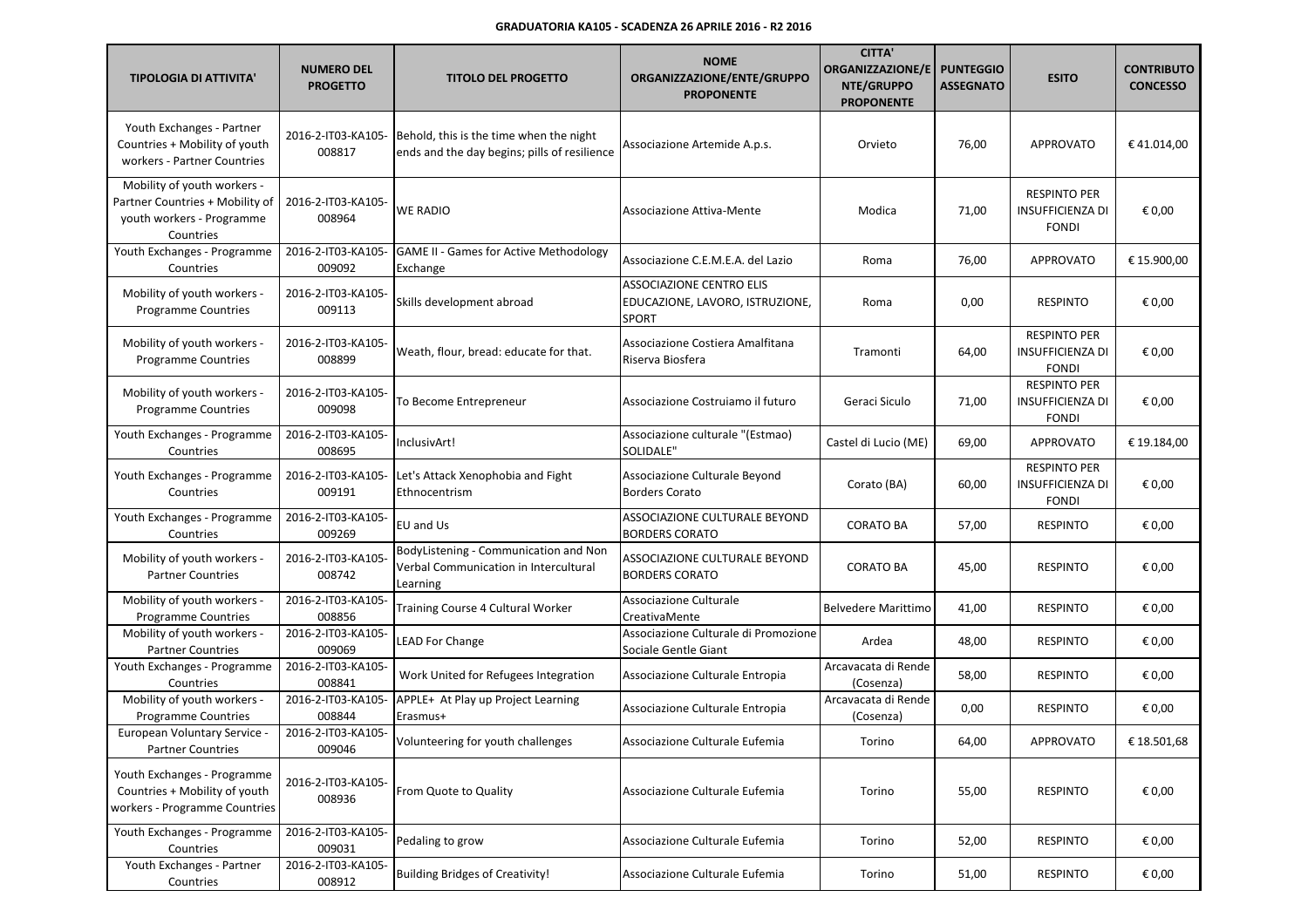| <b>TIPOLOGIA DI ATTIVITA'</b>                                                                    | <b>NUMERO DEL</b><br><b>PROGETTO</b> | <b>TITOLO DEL PROGETTO</b>                                                | <b>NOME</b><br>ORGANIZZAZIONE/ENTE/GRUPPO<br><b>PROPONENTE</b> | <b>CITTA'</b><br><b>ORGANIZZAZIONE/E</b><br>NTE/GRUPPO<br><b>PROPONENTE</b> | <b>PUNTEGGIO</b><br><b>ASSEGNATO</b> | <b>ESITO</b>                                                   | <b>CONTRIBUTO</b><br><b>CONCESSO</b> |
|--------------------------------------------------------------------------------------------------|--------------------------------------|---------------------------------------------------------------------------|----------------------------------------------------------------|-----------------------------------------------------------------------------|--------------------------------------|----------------------------------------------------------------|--------------------------------------|
| Youth Exchanges - Programme<br>Countries                                                         | 2016-2-IT03-KA105-<br>009011         | Pedaling to grow                                                          | Associazione Culturale Eufemia                                 | Torino                                                                      | 0,00                                 | RESPINTO - INVIO<br><b>MULTIPLO</b>                            | € 0,00                               |
| Youth Exchanges - Programme<br>Countries                                                         | 2016-2-IT03-KA105-<br>009019         | Pedaling to grow                                                          | Associazione Culturale Eufemia                                 | Torino                                                                      | 0,00                                 | RESPINTO - INVIO<br><b>MULTIPLO</b>                            | € 0,00                               |
| Youth Exchanges - Programme<br>Countries                                                         | 2016-2-IT03-KA105-<br>008679         | Come as you are                                                           | associazione culturale giovanile<br>"Hello mondo"              | Pignola (PZ)                                                                | 60,00                                | <b>RESPINTO PER</b><br><b>INSUFFICIENZA DI</b><br><b>FONDI</b> | € 0,00                               |
| Youth Exchanges - Partner<br>Countries                                                           | 2016-2-IT03-KA105-<br>008878         | Iskander the man of the union and sharing Associazione Culturale Historia |                                                                | Valenzano (Bari)                                                            | 0,00                                 | <b>RESPINTO</b>                                                | € 0,00                               |
| Youth Exchanges - Programme<br>Countries                                                         | 2016-2-IT03-KA105-<br>008882         | Nutrition thruogh farming and culture                                     | Associazione Culturale Historia                                | Valenzano (Bari)                                                            | 0,00                                 | <b>RESPINTO</b>                                                | € 0,00                               |
| Mobility of youth workers -<br>Programme Countries + Youth<br>Exchanges - Programme<br>Countries | 2016-2-IT03-KA105-<br>009232         | Collective Storytelling for legality in<br>Europe                         | ASSOCIAZIONE CULTURALE IL<br><b>GERMOGLIO</b>                  | CORLEONE                                                                    | 72,00                                | <b>RESPINTO PER</b><br>INSUFFICIENZA DI<br><b>FONDI</b>        | € 0,00                               |
| European Voluntary Service -<br><b>Programme Countries</b>                                       | 2016-2-IT03-KA105-<br>008895         | Be involved                                                               | ASSOCIAZIONE CULTURALE LINK                                    | <b>ALTAMURA</b>                                                             | 65,00                                | <b>APPROVATO</b>                                               | € 16.339.98                          |
| Mobility of youth workers -<br>Programme Countries                                               | 2016-2-IT03-KA105-<br>008690         | <b>OUR RURAL FUTURE</b>                                                   | Associazione Culturale Malik                                   | CAGLIARI                                                                    | 60,00                                | <b>RESPINTO PER</b><br><b>INSUFFICIENZA DI</b><br><b>FONDI</b> | € 0,00                               |
| Youth Exchanges - Programme<br>Countries                                                         | 2016-2-IT03-KA105-<br>008871         | <b>GREEN IDEAS</b>                                                        | Associazione culturale Nieddì                                  | narbolia                                                                    | 53,00                                | <b>RESPINTO</b>                                                | € 0,00                               |
| Youth Exchanges - Programme<br>Countries                                                         | 2016-2-IT03-KA105-<br>008872         | THE COLORS OF EUROPEAN CUTLURE AND<br><b>TRADITIONS</b>                   | Associazione culturale Nieddì                                  | narbolia                                                                    | 50,00                                | <b>RESPINTO</b>                                                | € 0,00                               |
| Mobility of youth workers -<br><b>Programme Countries</b>                                        | 2016-2-IT03-KA105-<br>008868         | Youth digital power                                                       | Associazione culturale Nieddì                                  | narbolia                                                                    | 40,00                                | <b>RESPINTO</b>                                                | € 0,00                               |
| Youth Exchanges - Programme<br>Countries                                                         | 2016-2-IT03-KA105-<br>008875         | Social inclusion for youth                                                | Associazione culturale Nieddì                                  | narbolia                                                                    | 36,00                                | <b>RESPINTO</b>                                                | € 0,00                               |
| Youth Exchanges - Programme<br>Countries                                                         | 2016-2-IT03-KA105-<br>008815         | <b>GREEN IDEAS</b>                                                        | Associazione culturale Nieddì                                  | narbolia                                                                    | 0,00                                 | RESPINTO - INVIO<br><b>MULTIPLO</b>                            | € 0,00                               |
| Youth Exchanges - Programme<br>Countries                                                         | 2016-2-IT03-KA105-<br>008834         | Social inclusion for youth                                                | Associazione culturale Nieddì                                  | narbolia                                                                    | 0,00                                 | RESPINTO - INVIO<br><b>MULTIPLO</b>                            | € 0,00                               |
| Youth Exchanges - Programme<br>Countries                                                         | 2016-2-IT03-KA105-<br>008828         | THE COLORS OF EUROPEAN CUTLURE AND<br><b>TRADITIONS</b>                   | Associazione culturale Nieddì                                  | narbolia                                                                    | 0,00                                 | RESPINTO - INVIO<br><b>MULTIPLO</b>                            | € 0,00                               |
| Youth Exchanges - Programme<br>Countries                                                         | 2016-2-IT03-KA105-<br>008830         | <b>GREEN IDEAS</b>                                                        | Associazione culturale Nieddì                                  | narbolia                                                                    | 0,00                                 | RESPINTO - INVIO<br><b>MULTIPLO</b>                            | € 0,00                               |
| Mobility of youth workers -<br>Programme Countries                                               | 2016-2-IT03-KA105-<br>009215         | One human one race                                                        | Associazione Culturale<br>Occhisulmondo                        | Perugia                                                                     | 55,00                                | <b>RESPINTO</b>                                                | € 0,00                               |
| Youth Exchanges - Programme<br>Countries                                                         | 2016-2-IT03-KA105-<br>008765         | You Parkour                                                               | Associazione Culturale Pitagora                                | Sassari                                                                     | 60,00                                | <b>RESPINTO PER</b><br><b>INSUFFICIENZA DI</b><br><b>FONDI</b> | € 0,00                               |
| Mobility of youth workers -<br><b>Programme Countries</b>                                        | 2016-2-IT03-KA105-<br>008768         | Partners in Social and Economic Progress                                  | Associazione Culturale Pitagora                                | Sassari                                                                     | 44,00                                | <b>RESPINTO</b>                                                | € 0,00                               |
| Mobility of youth workers -<br><b>Programme Countries</b>                                        | 2016-2-IT03-KA105-<br>008769         | Employ yourself!                                                          | Associazione Culturale Pitagora                                | Sassari                                                                     | 43,00                                | <b>RESPINTO</b>                                                | € 0,00                               |
| Mobility of youth workers -<br>Programme Countries                                               | 2016-2-IT03-KA105-<br>008767         | We Are All Learners                                                       | Associazione Culturale Pitagora                                | Sassari                                                                     | 41,00                                | <b>RESPINTO</b>                                                | € 0,00                               |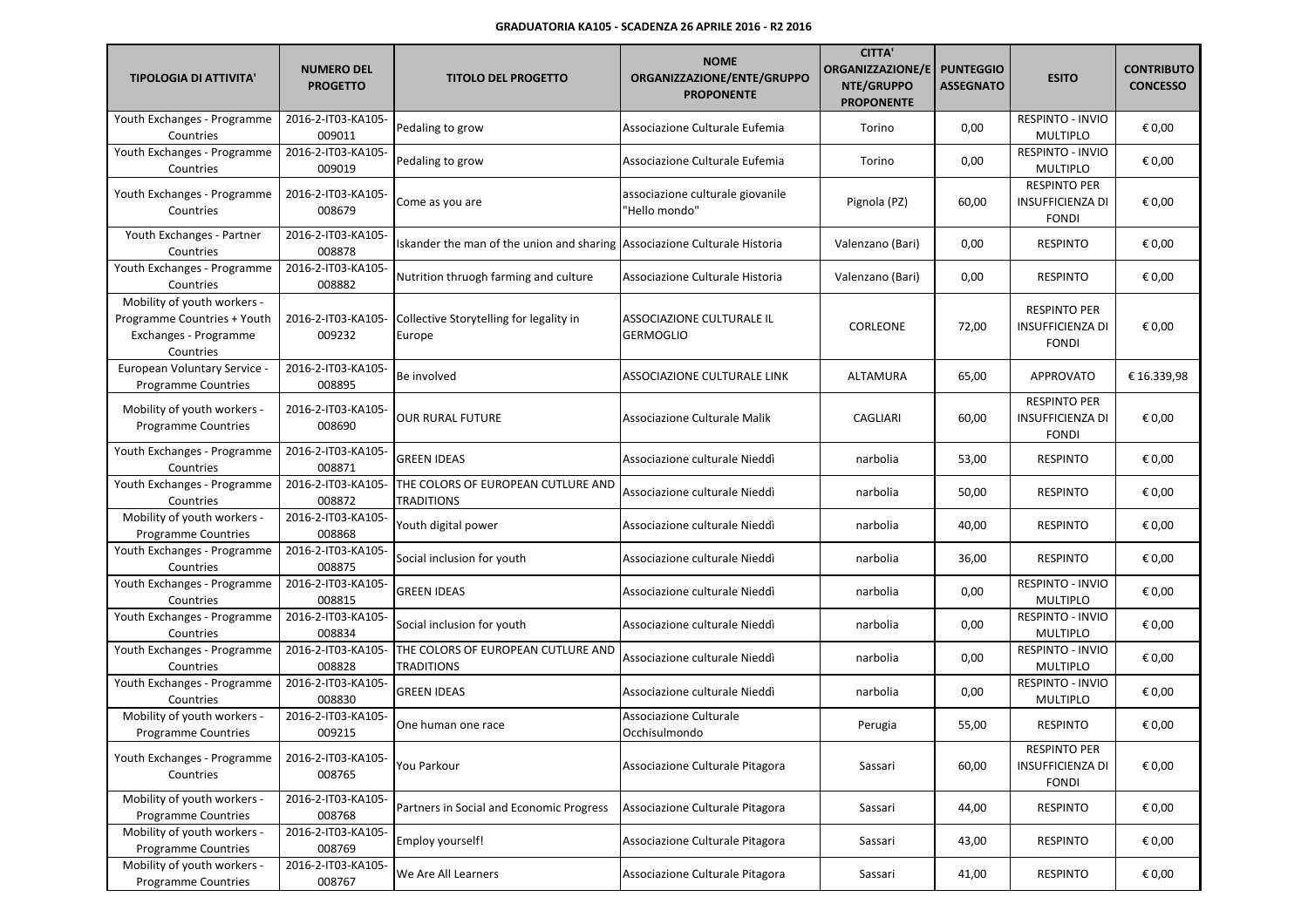| <b>TIPOLOGIA DI ATTIVITA'</b>                                                                 | <b>NUMERO DEL</b><br><b>PROGETTO</b> | <b>TITOLO DEL PROGETTO</b>                                          | <b>NOME</b><br>ORGANIZZAZIONE/ENTE/GRUPPO<br><b>PROPONENTE</b>                         | <b>CITTA'</b><br><b>ORGANIZZAZIONE/E</b><br>NTE/GRUPPO<br><b>PROPONENTE</b> | <b>PUNTEGGIO</b><br><b>ASSEGNATO</b> | <b>ESITO</b>                                                   | <b>CONTRIBUTO</b><br><b>CONCESSO</b> |
|-----------------------------------------------------------------------------------------------|--------------------------------------|---------------------------------------------------------------------|----------------------------------------------------------------------------------------|-----------------------------------------------------------------------------|--------------------------------------|----------------------------------------------------------------|--------------------------------------|
| Youth Exchanges - Partner<br>Countries                                                        | 2016-2-IT03-KA105-<br>008770         | A Tune of Peace                                                     | Associazione Culturale Pitagora                                                        | Sassari                                                                     | 0,00                                 | <b>RITIRATO</b>                                                | € 0,00                               |
| Mobility of youth workers -<br><b>Programme Countries</b>                                     | 2016-2-IT03-KA105-<br>009050         | Exchange: increasing quality in YE!                                 | ASSOCIAZIONE CULTURALE STRAUSS                                                         | MUSSOMELI                                                                   | 69,00                                | <b>RESPINTO PER</b><br>INSUFFICIENZA DI<br><b>FONDI</b>        | € 0,00                               |
| European Voluntary Service -<br><b>Programme Countries</b>                                    | 2016-2-IT03-KA105-<br>008630         | Land of Youth: EVS to promote integration<br>and Social Development | ASSOCIAZIONE CULTURALE STRAUSS                                                         | <b>MUSSOMELI</b>                                                            | 67,00                                | <b>APPROVATO</b>                                               | € 24.783,32                          |
| Youth Exchanges - Programme<br>Countries                                                      | 2016-2-IT03-KA105-<br>008840         | SALENTrekking                                                       | Associazione Culturale SVEG                                                            | San Cassiano                                                                | 38,00                                | <b>RESPINTO</b>                                                | € 0,00                               |
| Youth Exchanges - Programme<br>Countries                                                      | 2016-2-IT03-KA105-<br>009179         | Audio Gatherer                                                      | Associazione Culturale Voci dal Sud                                                    | Sant'Arsenio                                                                | 48,00                                | <b>RESPINTO</b>                                                | € 0,00                               |
| Youth Exchanges - Programme<br>Countries                                                      | 2016-2-IT03-KA105-<br>008777         | Sulle rotte di Ulisse: In barca a vela verso<br>l'integrazione      | Associazione Darsana Teranga                                                           | Messina                                                                     | 53,00                                | <b>RESPINTO</b>                                                | € 0,00                               |
| European Voluntary Service -<br><b>Programme Countries</b>                                    | 2016-2-IT03-KA105-<br>009053         | Let's active together                                               | Associazione del Volontariato<br>Comasco                                               | Como                                                                        | 59,00                                | <b>RESPINTO</b>                                                | € 0,00                               |
| Youth Exchanges - Partner<br>Countries                                                        | 2016-2-IT03-KA105-<br>009275         | YES4CHANGE                                                          | Associazione di Progettazione<br>Integrata per la Calabria in Europa -<br><b>APICE</b> | Reggio Calabria                                                             | 55,00                                | <b>RESPINTO</b>                                                | € 0,00                               |
| Youth Exchanges - Programme<br>Countries                                                      | 2016-2-IT03-KA105-<br>008694         | Shake your mind, shake your life!                                   | Associazione di promozione sociale<br>"Memorìa"                                        | Tito                                                                        | 60,00                                | <b>RESPINTO PER</b><br><b>INSUFFICIENZA DI</b><br><b>FONDI</b> | € 0,00                               |
| Youth Exchanges - Programme<br>Countries                                                      | 2016-2-IT03-KA105-<br>008959         | Be Entrepreneur Of Yourself                                         | ASSOCIAZIONE DI PROMOZIONE<br>SOCIALE "OTHERSIDE"                                      | Mosciano<br>Sant'Angelo                                                     | 58,00                                | <b>RESPINTO</b>                                                | € 0,00                               |
| Mobility of youth workers -<br><b>Programme Countries</b>                                     | 2016-2-IT03-KA105-<br>008948         | Through Project Method to Leadership                                | ASSOCIAZIONE DI PROMOZIONE<br>SOCIALE "OTHERSIDE"                                      | Mosciano<br>Sant'Angelo                                                     | 40,00                                | <b>RESPINTO</b>                                                | € 0,00                               |
| Youth Exchanges - Programme<br>Countries                                                      | 2016-2-IT03-KA105-<br>008710         | Disconnect people                                                   | Associazione di Promozione Sociale<br>'YES - Youth Europe and Solidarity"              | Potenza                                                                     | 35,00                                | <b>RESPINTO</b>                                                | € 0,00                               |
| Youth Exchanges - Programme<br>Countries                                                      | 2016-2-IT03-KA105-<br>009048         | <b>Break the Borders</b>                                            | Associazione di Promozione Sociale<br><b>EUTOPIA</b>                                   | Viterbo                                                                     | 63,00                                | <b>APPROVATO</b>                                               | € 17.599,00                          |
| European Voluntary Service -<br><b>Programme Countries</b>                                    | 2016-2-IT03-KA105-<br>008989         | YOUTHink Together                                                   | Associazione di Promozione Sociale<br>Futuro Digitale                                  | Terranova da Sibari                                                         | 72,00                                | <b>APPROVATO</b>                                               | € 15.920,00                          |
| Youth Exchanges - Programme<br>Countries + Mobility of youth<br>workers - Programme Countries | 2016-2-IT03-KA105-<br>009030         | <b>VOLUNT-HERE</b>                                                  | Associazione di Promozione Sociale<br><b>Futuro Digitale</b>                           | Terranova da Sibari                                                         | 60,00                                | <b>RESPINTO PER</b><br>INSUFFICIENZA DI<br><b>FONDI</b>        | € 0,00                               |
| Youth Exchanges - Programme<br>Countries + Mobility of youth<br>workers - Programme Countries | 2016-2-IT03-KA105-<br>009104         | TAKE ACTION GUIDE                                                   | Associazione di Promozione Sociale<br><b>Futuro Digitale</b>                           | Terranova da Sibari                                                         | 59,00                                | RESPINTO                                                       | € 0,00                               |
| Youth Exchanges - Programme<br>Countries                                                      | 2016-2-IT03-KA105-<br>008736         | MULTICULTURALISM - "Walk for Another<br>ways"                       | Associazione di Promozione Sociale<br><b>Futuro Digitale</b>                           | Terranova da Sibari                                                         | 58,00                                | <b>RESPINTO</b>                                                | € 0,00                               |
| Mobility of youth workers -<br><b>Partner Countries</b>                                       | 2016-2-IT03-KA105-<br>008781         | No more Violence                                                    | Associazione di Promozione Sociale<br><b>Futuro Digitale</b>                           | Terranova da Sibari                                                         | 50,00                                | <b>RESPINTO</b>                                                | € 0,00                               |
| European Voluntary Service -<br><b>Programme Countries</b>                                    | 2016-2-IT03-KA105-<br>008988         | YOUTHink Together                                                   | Associazione di Promozione Sociale<br>Futuro Digitale                                  | Terranova da Sibari                                                         | 0,00                                 | RESPINTO - INVIO<br>MULTIPLO                                   | € 0,00                               |
| Youth Exchanges - Partner<br>Countries                                                        | 2016-2-IT03-KA105-<br>008938         | 3p for life: Prevent, Promote, Protect                              | ASSOCIAZIONE DI PROMOZIONE<br><b>SOCIALE FYOUTURE</b>                                  | POLLONE                                                                     | 43,00                                | <b>RESPINTO</b>                                                | € 0,00                               |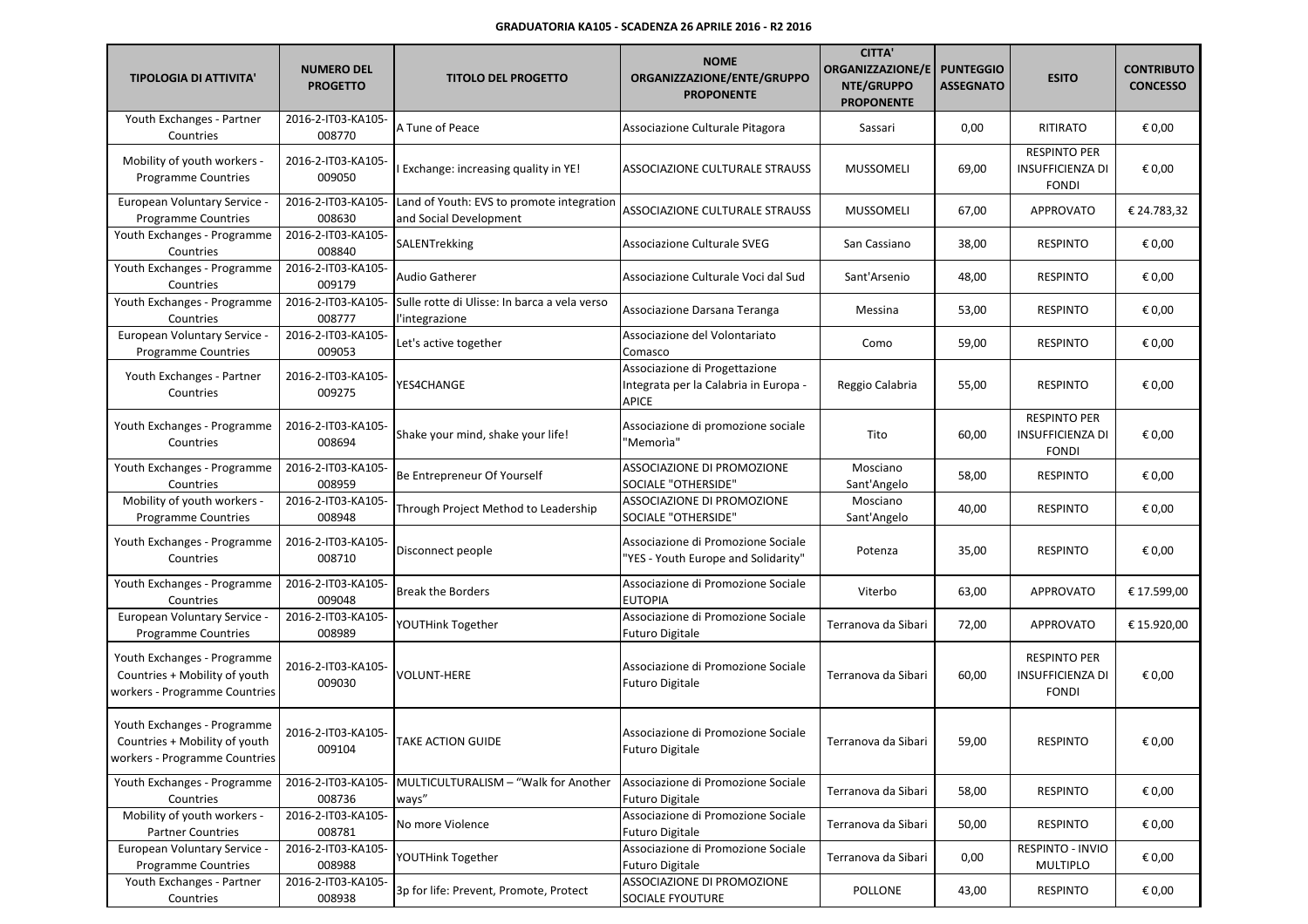| <b>TIPOLOGIA DI ATTIVITA'</b>                                                                                                                                                                             | <b>NUMERO DEL</b><br><b>PROGETTO</b> | <b>TITOLO DEL PROGETTO</b>                           | <b>NOME</b><br>ORGANIZZAZIONE/ENTE/GRUPPO<br><b>PROPONENTE</b> | <b>CITTA'</b><br>ORGANIZZAZIONE/E<br>NTE/GRUPPO<br><b>PROPONENTE</b> | <b>PUNTEGGIO</b><br><b>ASSEGNATO</b> | <b>ESITO</b>                                                   | <b>CONTRIBUTO</b><br><b>CONCESSO</b> |
|-----------------------------------------------------------------------------------------------------------------------------------------------------------------------------------------------------------|--------------------------------------|------------------------------------------------------|----------------------------------------------------------------|----------------------------------------------------------------------|--------------------------------------|----------------------------------------------------------------|--------------------------------------|
| Youth Exchanges - Programme<br>Countries + Mobility of youth<br>workers - Programme Countries                                                                                                             | 2016-2-IT03-KA105-<br>009078         | Social Street                                        | ASSOCIAZIONE DI PROMOZIONE<br>SOCIALE JOINT                    | <b>MILANO</b>                                                        | 70,00                                | <b>APPROVATO</b>                                               | € 35.138,00                          |
| European Voluntary Service -<br>Programme Countries +<br>Mobility of youth workers -<br>Programme Countries +                                                                                             | 2016-2-IT03-KA105-<br>008626         | Act Social, Think Global!                            | ASSOCIAZIONE DI PROMOZIONE<br>SOCIALE JOINT                    | <b>MILANO</b>                                                        | 64,00                                | <b>APPROVATO</b>                                               | €45.116,70                           |
| European Voluntary Service -<br>Partner Countries + Youth<br>Exchanges - Partner Countries +<br>Mobility of youth workers -<br>Partner Countries + European<br>Voluntary Service - Programme<br>Countries | 2016-2-IT03-KA105-<br>008745         | MigranTeam                                           | ASSOCIAZIONE DI PROMOZIONE<br>SOCIALE JOINT                    | <b>MILANO</b>                                                        | 63,00                                | <b>APPROVATO</b>                                               | € 38.351,00                          |
| Mobility of youth workers -<br><b>Programme Countries</b>                                                                                                                                                 | 2016-2-IT03-KA105-<br>009182         | The Rural Connection                                 | ASSOCIAZIONE DI PROMOZIONE<br>SOCIALE KORA                     | PASSIGNANO SUL<br>TRASIMENO                                          | 0,00                                 | <b>RESPINTO</b>                                                | € 0,00                               |
| Youth Exchanges - Programme<br>Countries                                                                                                                                                                  | 2016-2-IT03-KA105-<br>009170         | Youthography                                         | Associazione di promozione sociale<br>Maghweb                  | Palermo                                                              | 78,00                                | <b>APPROVATO</b>                                               | € 14.915,00                          |
| Mobility of youth workers -<br><b>Programme Countries</b>                                                                                                                                                 | 2016-2-IT03-KA105-<br>008707         | Graphic Youth 2.0                                    | Associazione di promozione sociale<br>Maghweb                  | Palermo                                                              | 75,00                                | <b>RESPINTO PER</b><br><b>INSUFFICIENZA DI</b><br><b>FONDI</b> | € 0,00                               |
| Mobility of youth workers -<br><b>Programme Countries</b>                                                                                                                                                 | 2016-2-IT03-KA105-<br>009122         | EuroMedia                                            | Associazione di promozione sociale<br>Maghweb                  | Palermo                                                              | 70,00                                | <b>RESPINTO PER</b><br><b>INSUFFICIENZA DI</b><br><b>FONDI</b> | € 0,00                               |
| Mobility of youth workers -<br>Programme Countries                                                                                                                                                        | 2016-2-IT03-KA105-<br>008896         | <b>Social Communication Forum</b>                    | Associazione di promozione sociale<br>Maghweb                  | Palermo                                                              | 67,00                                | <b>RESPINTO PER</b><br><b>INSUFFICIENZA DI</b><br><b>FONDI</b> | € 0,00                               |
| Mobility of youth workers -<br><b>Programme Countries</b>                                                                                                                                                 | 2016-2-IT03-KA105-<br>008706         | Graphic Youth 2.0                                    | Associazione di promozione sociale<br>Maghweb                  | Palermo                                                              | 0,00                                 | RESPINTO - INVIO<br><b>MULTIPLO</b>                            | € 0,00                               |
| European Voluntary Service -<br>Programme Countries +<br>European Voluntary Service -<br><b>Programme Countries</b>                                                                                       | 2016-2-IT03-KA105-<br>008582         | I care about you                                     | Associazione di Promozione Sociale<br><b>SEI</b>               | <b>Brindisi</b>                                                      | 75,00                                | <b>APPROVATO</b>                                               | € 55.182,68                          |
| Mobility of youth workers -<br><b>Programme Countries</b>                                                                                                                                                 | 2016-2-IT03-KA105-<br>009168         | Skills for Social Self Entrepreneurship for<br>Youth | Associazione di volontariato Nuovi<br>Orizzonti ONLUS          | Piglio                                                               | 54,00                                | <b>RESPINTO</b>                                                | € 0,00                               |
| Youth Exchanges - Programme<br>Countries                                                                                                                                                                  | 2016-2-IT03-KA105-<br>009181         | Dance & Music for Youth empowerment                  | Associazione di volontariato Nuovi<br>Orizzonti ONLUS          | Piglio                                                               | 0,00                                 | RESPINTO                                                       | € 0,00                               |
| European Voluntary Service -<br><b>Programme Countries</b>                                                                                                                                                | 2016-2-IT03-KA105-<br>009166         | European spirit in EVS                               | Associazione Eurobox                                           | Civitella in Val di<br>Chiana (Arezzo)                               | 56,00                                | <b>RESPINTO</b>                                                | € 0,00                               |
| Mobility of youth workers -<br><b>Partner Countries</b>                                                                                                                                                   | 2016-2-IT03-KA105-<br>009227         | Europe enGENDERs Rights                              | Associazione Eurobox                                           | Civitella in Val di<br>Chiana (Arezzo)                               | 0,00                                 | <b>RESPINTO</b>                                                | € 0,00                               |
| Mobility of youth workers -<br><b>Programme Countries</b>                                                                                                                                                 | 2016-2-IT03-KA105-<br>008923         | SAfe spaces for Inclusion of Lgbt+ youth             | Associazione GIOSEF-UNITO                                      | Torino                                                               | 78,00                                | APPROVATO                                                      | € 22.297,00                          |
| Mobility of youth workers -<br><b>Programme Countries</b>                                                                                                                                                 | 2016-2-IT03-KA105-<br>009197         | Follow the Shadow                                    | Associazione GIOSEF-UNITO                                      | Torino                                                               | 41,00                                | <b>RESPINTO</b>                                                | € 0,00                               |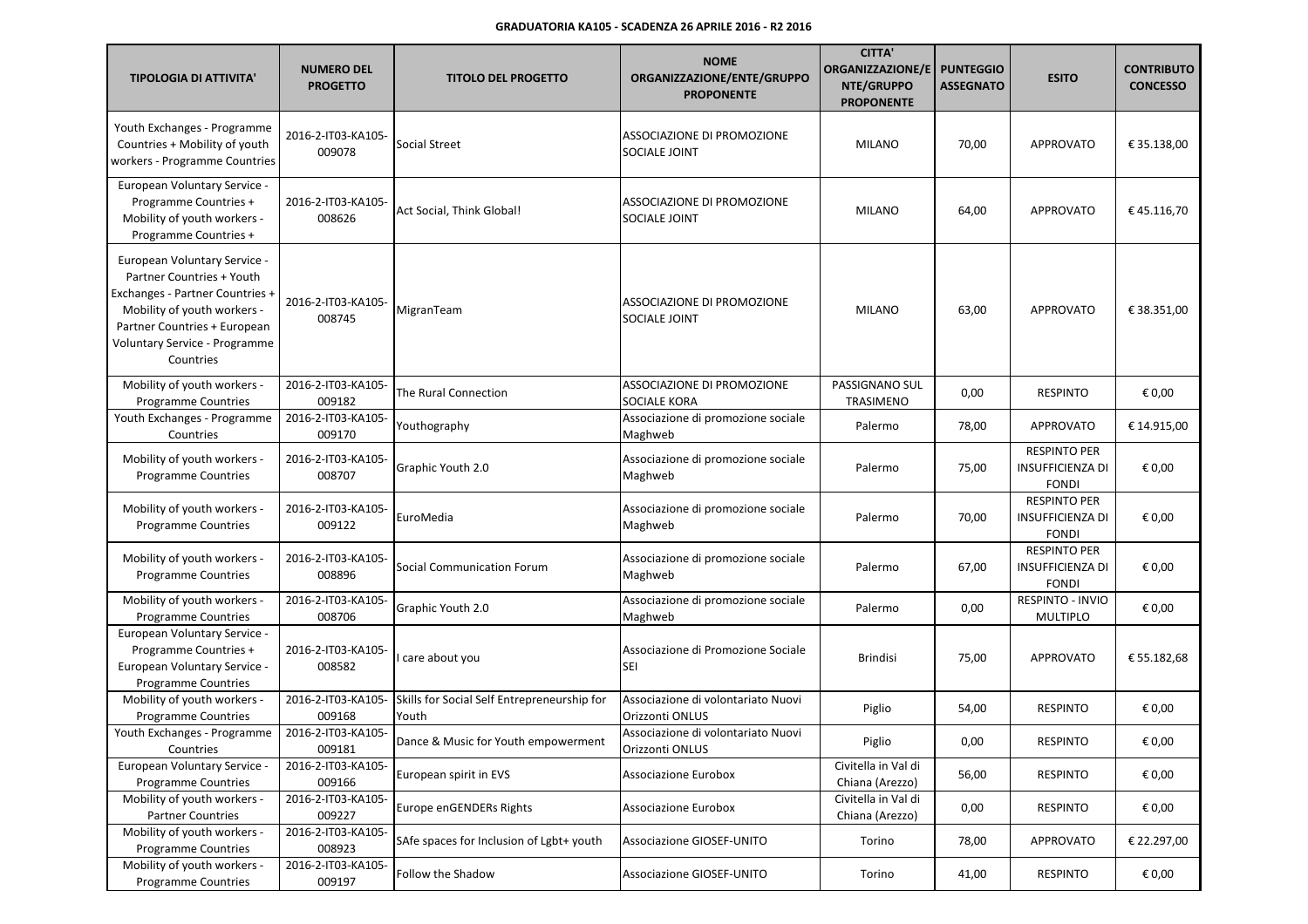| <b>TIPOLOGIA DI ATTIVITA'</b>                                                                                      | <b>NUMERO DEL</b><br><b>PROGETTO</b> | <b>TITOLO DEL PROGETTO</b>                                                                                                               | <b>NOME</b><br>ORGANIZZAZIONE/ENTE/GRUPPO<br><b>PROPONENTE</b>            | <b>CITTA'</b><br><b>ORGANIZZAZIONE/E</b><br>NTE/GRUPPO<br><b>PROPONENTE</b> | <b>PUNTEGGIO</b><br><b>ASSEGNATO</b> | <b>ESITO</b>                                                   | <b>CONTRIBUTO</b><br><b>CONCESSO</b> |
|--------------------------------------------------------------------------------------------------------------------|--------------------------------------|------------------------------------------------------------------------------------------------------------------------------------------|---------------------------------------------------------------------------|-----------------------------------------------------------------------------|--------------------------------------|----------------------------------------------------------------|--------------------------------------|
| Youth Exchanges - Partner<br>Countries                                                                             | 2016-2-IT03-KA105-<br>008851         | Youth Colour Forum - Know Your Nature                                                                                                    | Associazione Giovani in Europa                                            | Reggio Emilia                                                               | 34,00                                | <b>RESPINTO</b>                                                | € 0,00                               |
| Youth Exchanges - Programme<br>Countries                                                                           | 2016-2-IT03-KA105-<br>009130         | Let's be eco-friendly together!                                                                                                          | ASSOCIAZIONE GIOVANI VALLE ELVO                                           | SORDEVOLO                                                                   | 37,00                                | <b>RESPINTO</b>                                                | € 0,00                               |
| Youth Exchanges - Partner<br>Countries + Mobility of youth<br>workers - Partner Countries                          | 2016-2-IT03-KA105-<br>008987         | Peace Revolution                                                                                                                         | Associazione Giovanile CREA                                               | Perosa Argentina                                                            | 61,00                                | <b>RESPINTO PER</b><br><b>INSUFFICIENZA DI</b><br><b>FONDI</b> | € 0,00                               |
| Youth Exchanges - Programme<br>Countries                                                                           | 2016-2-IT03-KA105-<br>009009         | <b>GREAT DISTANCE, NO GAP</b>                                                                                                            | Associazione Giovanile Iniziative<br>Originali                            | Vietri di Potenza                                                           | 47,00                                | <b>RESPINTO</b>                                                | € 0,00                               |
| Youth Exchanges - Partner<br>Countries                                                                             | 2016-2-IT03-KA105-<br>008901         | Bioshowcooking                                                                                                                           | Associazione Giovanile Vox Iuvenum                                        | Torchiara                                                                   | 15,00                                | <b>RESPINTO</b>                                                | € 0,00                               |
| Youth Exchanges - Programme<br>Countries                                                                           | 2016-2-IT03-KA105-<br>008935         | The Welcome Hostel                                                                                                                       | Associazione InCo - Molfetta                                              | Molfetta                                                                    | 69,00                                | <b>APPROVATO</b>                                               | € 14.950,00                          |
| European Voluntary Service -<br>Programme Countries +<br>Mobility of youth workers -<br><b>Programme Countries</b> | 2016-2-IT03-KA105-<br>009054         | CRESCA : Creare, rafforzare Esperienze di<br>volontariato e Strumenti di Certificazione<br>delle Abilità                                 | ASSOCIAZIONE INCO<br>INTERCULTURALITA&<br>COMUNICAZIONE                   | <b>TRENTO</b>                                                               | 66,00                                | <b>APPROVATO</b>                                               | €44.570,00                           |
| European Voluntary Service -<br>Partner Countries + European<br>Voluntary Service - Programme<br>Countries         | 2016-2-IT03-KA105-<br>009075         | MOSAIC: Making Opportunities to<br>Strengthen Amity and InterCulturality                                                                 | ASSOCIAZIONE INCO<br>INTERCULTURALITA&<br><b>COMUNICAZIONE</b>            | <b>TRENTO</b>                                                               | 63,50                                | <b>APPROVATO</b>                                               | € 27.445.02                          |
| Youth Exchanges - Programme<br>Countries                                                                           | 2016-2-IT03-KA105-<br>008903         | <b>BORDERS: Bridging Over Regional Divisions</b><br>to Enhance and Reinforce Solidarity                                                  | <b>ASSOCIAZIONE INCO</b><br><b>INTERCULTURALITA&amp;</b><br>COMUNICAZIONE | <b>TRENTO</b>                                                               | 50,00                                | <b>RESPINTO</b>                                                | € 0,00                               |
| Mobility of youth workers -<br>Programme Countries + Youth<br>Exchanges - Programme<br>Countries                   | 2016-2-IT03-KA105-<br>009165         | Freedom of movement                                                                                                                      | ASSOCIAZIONE INFORMAGIOVANI                                               | PALERMO                                                                     | 62,00                                | <b>RESPINTO PER</b><br><b>INSUFFICIENZA DI</b><br><b>FONDI</b> | € 0,00                               |
| European Voluntary Service -<br><b>Programme Countries</b>                                                         | 2016-2-IT03-KA105-<br>009047         | Gaining from volunteering                                                                                                                | ASSOCIAZIONE INFORMAGIOVANI                                               | PALERMO                                                                     | 60,00                                | <b>APPROVATO</b>                                               | € 54.760,04                          |
| European Voluntary Service -<br>Programme Countries +<br>Mobility of youth workers -<br><b>Programme Countries</b> | 2016-2-IT03-KA105-<br>009212         | <b>EVS for ALL</b>                                                                                                                       | ASSOCIAZIONE INFORMAGIOVANI                                               | PALERMO                                                                     | 57,00                                | <b>RESPINTO</b>                                                | € 0,00                               |
| Mobility of youth workers -<br><b>Partner Countries</b>                                                            | 2016-2-IT03-KA105-<br>008665         | TAG! Theatre Around Gender                                                                                                               | Associazione Interculturale NUR                                           | Cagliari                                                                    | 70,00                                | <b>RESPINTO PER</b><br>INSUFFICIENZA DI<br><b>FONDI</b>        | € 0,00                               |
| Mobility of youth workers -<br><b>Partner Countries</b>                                                            | 2016-2-IT03-KA105-<br>009121         | The project O.A.S.I.S.: "Overcome and Act<br>on Stereotypes for an Inclusive Society"                                                    | Associazione Internazionale New<br>Humanity                               | Grottaferrata (Roma)                                                        | 38,00                                | <b>RESPINTO</b>                                                | € 0,00                               |
| Mobility of youth workers -<br><b>Partner Countries</b>                                                            | 2016-2-IT03-KA105-<br>009224         | ECONOMIA E LEGALITA': strumenti per<br>giovani animatori sociali per costruire<br>percorsi etici di integrazione sociale e<br>lavorativa | ASSOCIAZIONE INTERNAZIONALE<br><b>VOLONTARI LAICI</b>                     | <b>CUNEO</b>                                                                | 44,00                                | <b>RESPINTO</b>                                                | € 0,00                               |
| Youth Exchanges - Programme<br>Countries                                                                           | 2016-2-IT03-KA105-<br>008766         | Password for Human Rights: new tools for<br>active participation                                                                         | <b>ASSOCIAZIONE ITALIANA</b><br>COOPERAZIONE EUROPA MONDO                 | <b>ROMA</b>                                                                 | 79,00                                | APPROVATO                                                      | € 12.923,00                          |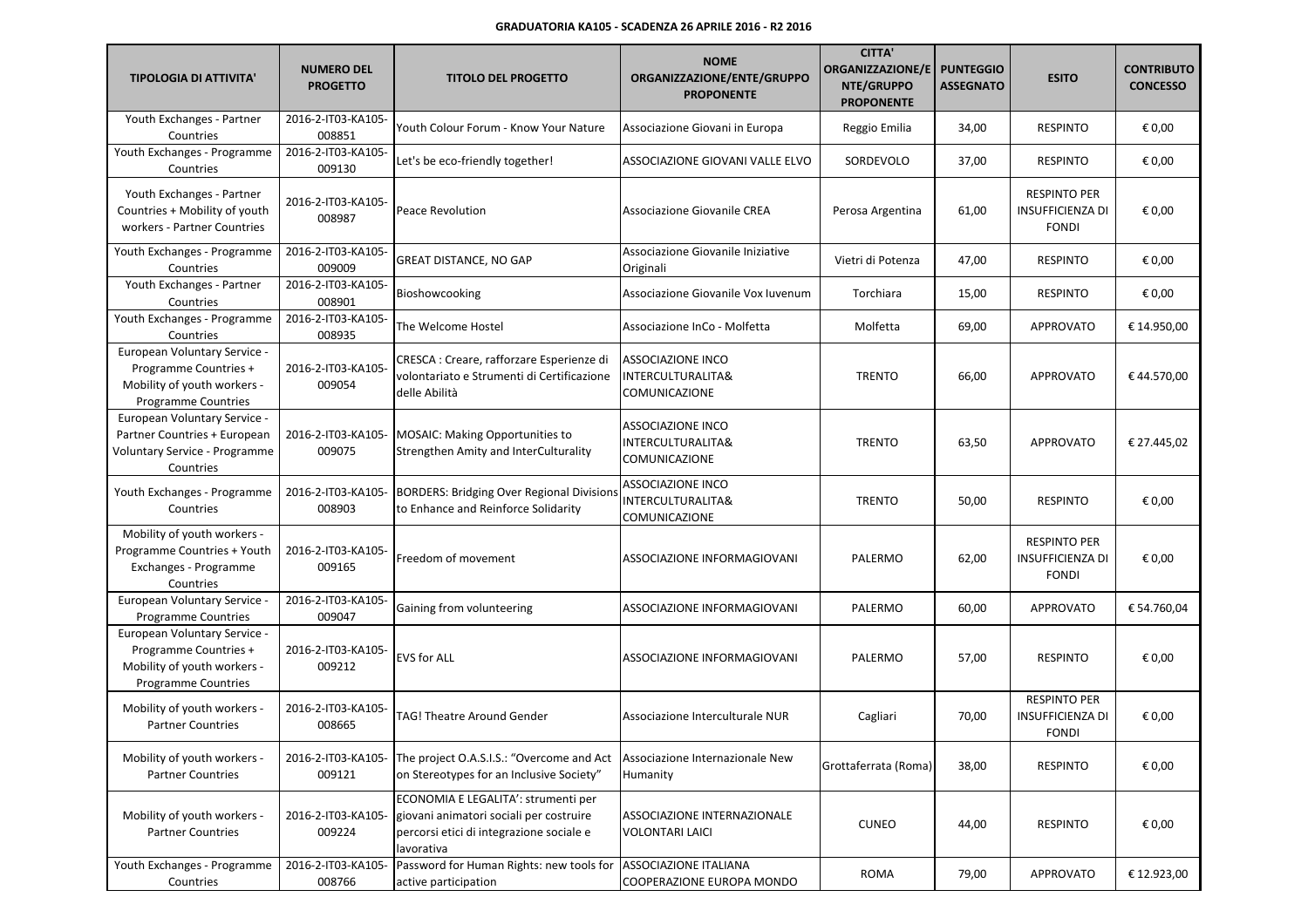| <b>TIPOLOGIA DI ATTIVITA'</b>                                                                    | <b>NUMERO DEL</b><br><b>PROGETTO</b> | <b>TITOLO DEL PROGETTO</b>                                                                 | <b>NOME</b><br>ORGANIZZAZIONE/ENTE/GRUPPO<br><b>PROPONENTE</b>                     | <b>CITTA'</b><br>ORGANIZZAZIONE/E<br>NTE/GRUPPO<br><b>PROPONENTE</b> | <b>PUNTEGGIO</b><br><b>ASSEGNATO</b> | <b>ESITO</b>                                                   | <b>CONTRIBUTO</b><br><b>CONCESSO</b> |
|--------------------------------------------------------------------------------------------------|--------------------------------------|--------------------------------------------------------------------------------------------|------------------------------------------------------------------------------------|----------------------------------------------------------------------|--------------------------------------|----------------------------------------------------------------|--------------------------------------|
| Mobility of youth workers -<br><b>Partner Countries</b>                                          | 2016-2-IT03-KA105-<br>009007         | Multicultural and Inclusive communication Associazione Koinè                               |                                                                                    | Gibellina                                                            | 68,00                                | <b>RESPINTO PER</b><br><b>INSUFFICIENZA DI</b><br><b>FONDI</b> | € 0,00                               |
| Youth Exchanges - Programme<br>Countries                                                         | 2016-2-IT03-KA105-<br>008600         | Let's create a better internet together                                                    | Associazione Koinè                                                                 | Gibellina                                                            | 60,00                                | <b>RESPINTO PER</b><br><b>INSUFFICIENZA DI</b><br><b>FONDI</b> | € 0,00                               |
| Youth Exchanges - Programme<br>Countries                                                         | 2016-2-IT03-KA105-<br>009147         | In Ensemble! working toward a new<br>European context for young musicians                  | Associazione Kymbala                                                               | Teramo                                                               | 49,00                                | <b>RESPINTO</b>                                                | € 0,00                               |
| Youth Exchanges - Partner<br>Countries                                                           | 2016-2-IT03-KA105-<br>008798         | Europics                                                                                   | Associazione La Stazione                                                           | San Miniato                                                          | 68,00                                | <b>APPROVATO</b>                                               | € 13.382,00                          |
| Mobility of youth workers -<br>Programme Countries + Youth<br>Exchanges - Programme<br>Countries | 2016-2-IT03-KA105-<br>008620         | THE BUTTERFLY EFFECTRaising Awareness<br>Among European Youth on the Refugees<br>Crisis    | ASSOCIAZIONE LUNARIA                                                               | <b>ROMA</b>                                                          | 79,00                                | <b>APPROVATO</b>                                               | €45.824,00                           |
| Youth Exchanges - Programme<br>Countries - Mobility of youth<br>workers - Programme Countries    | 2016-2-IT03-KA105-<br>008617         | PRISM - Breaking Down Gender<br>Stereotypes in Teenagers' Projects                         | <b>ASSOCIAZIONE LUNARIA</b>                                                        | <b>ROMA</b>                                                          | 72,00                                | <b>APPROVATO</b>                                               | € 61.356,00                          |
| Youth Exchanges - Partner<br>Countries                                                           | 2016-2-IT03-KA105-<br>008541         | (not only) the woman is mobile                                                             | Associazione Mosaico                                                               | Napoli                                                               | 66,00                                | <b>APPROVATO</b>                                               | € 16.016,00                          |
| Mobility of youth workers -<br><b>Partner Countries</b>                                          | 2016-2-IT03-KA105-<br>008799         | Mediterranean Partnerships Market                                                          | Associazione Mosaico                                                               | Napoli                                                               | 51,00                                | <b>RESPINTO</b>                                                | € 0,00                               |
| Mobility of youth workers -<br><b>Partner Countries</b>                                          | 2016-2-IT03-KA105-<br>008940         | MusiClick - Intercultural Counterpoints                                                    | ASSOCIAZIONE MUSICALE DIAPASON                                                     | CELLAMARE                                                            | 30,00                                | <b>RESPINTO</b>                                                | € 0,00                               |
| Youth Exchanges - Partner<br>Countries                                                           | 2016-2-IT03-KA105-<br>008759         | "H.E.A.L.T.H. - Happy Environment/Eating<br>Active Life Through Horse"                     | Associazione Nazionale Giacche Verdi<br>Sicilia                                    | <b>Bronte</b>                                                        | 39,00                                | <b>RESPINTO</b>                                                | € 0,00                               |
| Youth Exchanges - Partner<br>Countries                                                           | 2016-2-IT03-KA105-<br>008758         | "H.E.A.L.T.H. - Happy Environment/Eating<br>Active Life Through Horse"                     | Associazione Nazionale Giacche Verdi<br>Sicilia                                    | <b>Bronte</b>                                                        | 0,00                                 | RESPINTO - INVIO<br>MULTIPLO                                   | € 0,00                               |
| Youth Exchanges - Partner<br>Countries                                                           | 2016-2-IT03-KA105-<br>009146         | Living under the same roof                                                                 | Associazione Nazionale per<br>l'Animazione Sociale e Culturale<br>AssociAnimazione | Arona                                                                | 40,00                                | <b>RESPINTO</b>                                                | € 0,00                               |
| Mobility of youth workers -<br><b>Programme Countries</b>                                        | 2016-2-IT03-KA105-<br>009097         | Open Your Land                                                                             | Associazione NéA                                                                   | Samugheo                                                             | 78,00                                | <b>APPROVATO</b>                                               | € 16.686,00                          |
| Youth Exchanges - Programme<br>Countries                                                         | 2016-2-IT03-KA105-<br>008737         | Food of borders                                                                            | Associazione no profit Sicily Plus                                                 | Zafferana Etnea                                                      | 68,00                                | <b>APPROVATO</b>                                               | € 19.210,00                          |
| Youth Exchanges - Partner<br>Countries                                                           | 008566                               | 2016-2-IT03-KA105- Cultural diversity and Interfaith Dialogue<br>in the Youth perspectives | ASSOCIAZIONE PARROCCHIA S MARIA<br>ANNUNZIATA E ASSUNTA - ONLUS                    | <b>FORZA D'AGRO'</b>                                                 | 62,00                                | APPROVATO                                                      | € 22.548,00                          |
| European Voluntary Service -<br><b>Programme Countries</b>                                       | 2016-2-IT03-KA105-<br>008635         | Let's volunteer to be active citizens                                                      | Associazione per la Formazione, gli<br>Scambi e le Attività Interculturali         | <b>ROMA</b>                                                          | 63,00                                | APPROVATO                                                      | € 20.835,00                          |
| Mobility of youth workers -<br><b>Programme Countries</b>                                        | 2016-2-IT03-KA105-<br>008558         | <b>WORK 4 AGRICULTURE</b>                                                                  | Associazione Pro Loco Colonna                                                      | Colonna                                                              | 36,00                                | RESPINTO                                                       | € 0,00                               |
| Mobility of youth workers -<br><b>Partner Countries</b>                                          | 2016-2-IT03-KA105-<br>008563         | European Popular Folklore                                                                  | Associazione Pro Loco Colonna                                                      | Colonna                                                              | 28,00                                | <b>RESPINTO</b>                                                | € 0,00                               |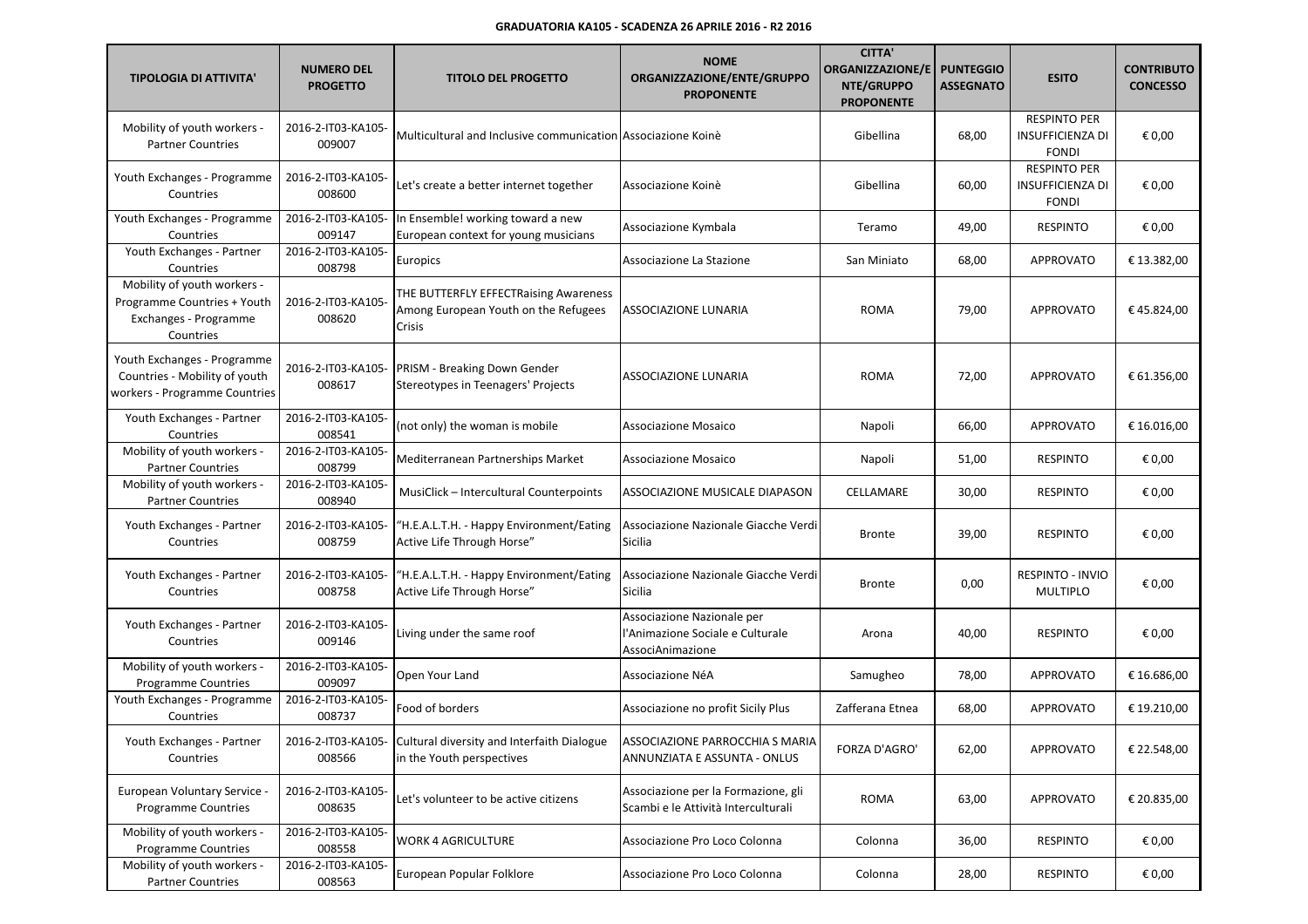| <b>TIPOLOGIA DI ATTIVITA'</b>                                                                                     | <b>NUMERO DEL</b><br><b>PROGETTO</b> | <b>TITOLO DEL PROGETTO</b>                                                               | <b>NOME</b><br>ORGANIZZAZIONE/ENTE/GRUPPO<br><b>PROPONENTE</b> | <b>CITTA'</b><br>ORGANIZZAZIONE/E<br>NTE/GRUPPO<br><b>PROPONENTE</b> | <b>PUNTEGGIO</b><br><b>ASSEGNATO</b> | <b>ESITO</b>                                                   | <b>CONTRIBUTO</b><br><b>CONCESSO</b> |
|-------------------------------------------------------------------------------------------------------------------|--------------------------------------|------------------------------------------------------------------------------------------|----------------------------------------------------------------|----------------------------------------------------------------------|--------------------------------------|----------------------------------------------------------------|--------------------------------------|
| Youth Exchanges - Programme<br>Countries                                                                          | 2016-2-IT03-KA105-<br>009156         | Merry Europe!                                                                            | Associazione Sabbeen Group                                     | Viadana                                                              | 70,00                                | <b>APPROVATO</b>                                               | € 21.746,00                          |
| European Voluntary Service -<br><b>Programme Countries</b>                                                        | 2016-2-IT03-KA105-<br>008693         | <b>VOLUNTEERS ON THE MOVE</b>                                                            | Associazione Servizi per il<br>volontariato Modena             | Modena                                                               | 52,00                                | <b>RESPINTO</b>                                                | € 0,00                               |
| Youth Exchanges - Partner<br>Countries                                                                            | 2016-2-IT03-KA105-<br>008562         | REFUGEES BETWEEN ACCEPTANCE AND<br><b>RESTRICTION: NOT GIVE OURSELVES TO</b><br>THE FEAR | <b>ASSOCIAZIONE SIKANIE</b>                                    | Sinagra                                                              | 64,00                                | <b>APPROVATO</b>                                               | € 28.358,00                          |
| Youth Exchanges - Programme<br>Countries                                                                          | 2016-2-IT03-KA105-<br>008846         | From the Sea to the Mountains: Go Green<br>to Go Far                                     | ASSOCIAZIONE SIKANIE                                           | Sinagra                                                              | 44,00                                | <b>RESPINTO</b>                                                | € 0,00                               |
| Youth Exchanges - Programme<br>Countries                                                                          | 2016-2-IT03-KA105-<br>008599         | The Europe we want                                                                       | Associazione Socio Culturale Turistica<br>Savoia Terra Mia     | Savoia di Lucania                                                    | 41,00                                | <b>RESPINTO</b>                                                | € 0,00                               |
| Mobility of youth workers -<br><b>Programme Countries</b>                                                         | 2016-2-IT03-KA105-<br>008897         | Network (e)Training Youth Opportunities<br>Unleashed in Europe                           | <b>ASSOCIAZIONE SODALIS CSVS Salerno</b>                       | Salerno                                                              | 49,00                                | <b>RESPINTO</b>                                                | € 0,00                               |
| Mobility of youth workers -<br><b>Programme Countries</b>                                                         | 2016-2-IT03-KA105-<br>008613         | Together is One                                                                          | ASSOCIAZIONE SOS EUROPA                                        | <b>ROMA</b>                                                          | 45,00                                | <b>RESPINTO</b>                                                | € 0,00                               |
| Mobility of youth workers -<br><b>Programme Countries</b>                                                         | 2016-2-IT03-KA105-<br>008555         | Arts like integration and fight<br>discrimination                                        | ASSOCIAZIONE SOS EUROPA                                        | <b>ROMA</b>                                                          | 43,00                                | <b>RESPINTO</b>                                                | € 0,00                               |
| Mobility of youth workers -<br>Programme Countries                                                                | 2016-2-IT03-KA105-<br>008557         | Knowing Europe for a better future                                                       | ASSOCIAZIONE SOS EUROPA                                        | <b>ROMA</b>                                                          | 40,00                                | <b>RESPINTO</b>                                                | € 0,00                               |
| Mobility of youth workers -<br><b>Programme Countries</b>                                                         | 2016-2-IT03-KA105-<br>009193         | Migration 2020: Towards a Sustainable<br>Inclusion                                       | Associazione Studenti per la Città                             | Decimomannu                                                          | 72,00                                | <b>RESPINTO PER</b><br><b>INSUFFICIENZA DI</b><br><b>FONDI</b> | € 0,00                               |
| European Voluntary Service<br><b>Programme Countries</b>                                                          | 2016-2-IT03-KA105-<br>009233         | Towards Integration                                                                      | Associazione T.E.So.Ri.                                        | Asti                                                                 | 0,00                                 | <b>RESPINTO</b>                                                | € 0,00                               |
| Mobility of youth workers -<br><b>Programme Countries</b>                                                         | 2016-2-IT03-KA105-<br>008914         | Conscious Body                                                                           | Associazione Teatro invisibile                                 | Padua                                                                | 75,00                                | <b>RESPINTO PER</b><br>INSUFFICIENZA DI<br><b>FONDI</b>        | € 0,00                               |
| Mobility of youth workers -<br><b>Partner Countries</b>                                                           | 2016-2-IT03-KA105-<br>008664         | <b>STAND HUB! Youth workers CreActing</b><br>Enterprises.                                | Associazione Trentino con i Balcani<br>Onlus                   | Trento                                                               | 62,00                                | <b>RESPINTO PER</b><br><b>INSUFFICIENZA DI</b><br><b>FONDI</b> | € 0,00                               |
| Mobility of youth workers -<br>Partner Countries + Youth<br><b>Exchanges - Partner Countries</b>                  | 2016-2-IT03-KA105-<br>009161         | Ctrl_Alt_Health! Re-starting from youth to<br>promote healthy lifestyles                 | Associazione Trentino con i Balcani<br>Onlus                   | Trento                                                               | 45,00                                | <b>RESPINTO</b>                                                | € 0,00                               |
| Youth Exchanges - Partner<br>Countries                                                                            | 2016-2-IT03-KA105-<br>008590         | We've got the power                                                                      | <b>Associazione Trivium</b>                                    | Palermo                                                              | 60,00                                | <b>RESPINTO PER</b><br>INSUFFICIENZA DI<br><b>FONDI</b>        | € 0,00                               |
| Youth Exchanges - Partner<br>Countries                                                                            | 2016-2-IT03-KA105-<br>008569         | OIKOS. Our Kommon HouSe                                                                  | Associazione turistica Pro Loco<br>Amaroni                     | Amaroni                                                              | 60,00                                | <b>RESPINTO PER</b><br>INSUFFICIENZA DI<br><b>FONDI</b>        | € 0,00                               |
| Mobility of youth workers -<br><b>Programme Countries</b>                                                         | 2016-2-IT03-KA105-<br>008669         | Very Normal People                                                                       | Associazione Uniamoci Onlus                                    | Palermo                                                              | 80,00                                | APPROVATO                                                      | € 16.728,00                          |
| Youth Exchanges - Programme<br>Countries                                                                          | 2016-2-IT03-KA105-<br>009240         | Be Fit!                                                                                  | Associazione Uniamoci Onlus                                    | Palermo                                                              | 0,00                                 | <b>RESPINTO</b>                                                | € 0,00                               |
| European Voluntary Service -<br>Programme Countries +<br>European Voluntary Service -<br><b>Partner Countries</b> | 2016-2-IT03-KA105-<br>008658         | Meeting the world in Bolzano -2016                                                       | Associazione Volontarius Onlus                                 | Bolzano                                                              | 63,00                                | APPROVATO                                                      | € 36.148,36                          |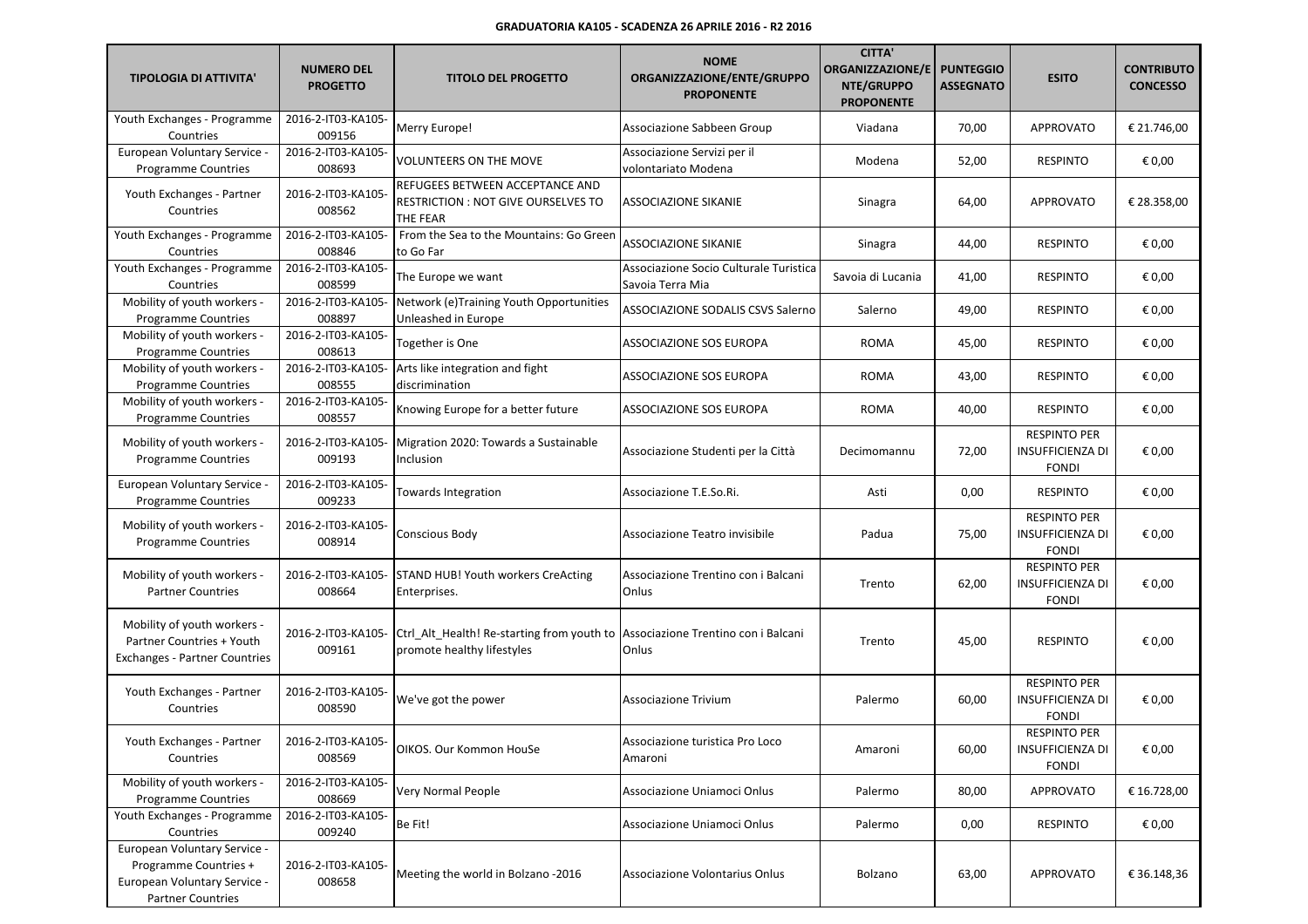| <b>TIPOLOGIA DI ATTIVITA'</b>                                                                 | <b>NUMERO DEL</b><br><b>PROGETTO</b> | <b>TITOLO DEL PROGETTO</b>                                                                             | <b>NOME</b><br>ORGANIZZAZIONE/ENTE/GRUPPO<br><b>PROPONENTE</b> | <b>CITTA'</b><br><b>ORGANIZZAZIONE/E</b><br>NTE/GRUPPO<br><b>PROPONENTE</b> | <b>PUNTEGGIO</b><br><b>ASSEGNATO</b> | <b>ESITO</b>                                                   | <b>CONTRIBUTO</b><br><b>CONCESSO</b> |
|-----------------------------------------------------------------------------------------------|--------------------------------------|--------------------------------------------------------------------------------------------------------|----------------------------------------------------------------|-----------------------------------------------------------------------------|--------------------------------------|----------------------------------------------------------------|--------------------------------------|
| Mobility of youth workers -<br><b>Programme Countries</b>                                     | 2016-2-IT03-KA105-<br>009001         | RE-EMPOWERING_Community Version:<br>Building Resilience and Empowerment in<br><b>Local Communities</b> | Associazione Work in Progress                                  | Padova                                                                      | 79,00                                | <b>APPROVATO</b>                                               | € 25.094,00                          |
| Youth Exchanges - Partner<br>Countries                                                        | 2016-2-IT03-KA105-<br>008666         | The European - Middle East Youth<br>Experience                                                         | ATS PRO TERRA SANCTA                                           | Roma                                                                        | 56,00                                | <b>RESPINTO</b>                                                | € 0,00                               |
| Youth Exchanges - Programme<br>Countries                                                      | 2016-2-IT03-KA105-<br>008928         | Ehe, eHe, ehE 2016: eyes, hands, ears for<br>culture and sport inside the nature                       | Azione Cattolica Ambrosiana                                    | Milano                                                                      | 15,00                                | <b>RESPINTO</b>                                                | € 0,00                               |
| Mobility of youth workers -<br><b>Programme Countries</b>                                     | 2016-2-IT03-KA105-<br>009173         | <b>IMprov</b>                                                                                          | Balletto Teatro di Torino                                      | Torino                                                                      | 17,00                                | <b>RESPINTO</b>                                                | € 0,00                               |
| Mobility of youth workers -<br><b>Programme Countries</b>                                     | 2016-2-IT03-KA105-<br>009086         | <b>IMprov</b>                                                                                          | Balletto Teatro di Torino                                      | Torino                                                                      | 0,00                                 | <b>RESPINTO - INVIO</b><br><b>MULTIPLO</b>                     | € 0,00                               |
| Mobility of youth workers -<br><b>Programme Countries</b>                                     | 2016-2-IT03-KA105-<br>009172         | <b>IMprov</b>                                                                                          | Balletto Teatro di Torino                                      | Torino                                                                      | 0,00                                 | RESPINTO - INVIO<br>MULTIPLO                                   | € 0,00                               |
| Youth Exchanges - Partner<br>Countries                                                        | 2016-2-IT03-KA105-<br>009211         | Broadcast You2.0                                                                                       | Banda Larga Associazione Culturale<br>Onlus                    | Torino                                                                      | 47,00                                | <b>RESPINTO</b>                                                | € 0,00                               |
| Mobility of youth workers -<br><b>Programme Countries</b>                                     | 2016-2-IT03-KA105-<br>008965         | Play to Learn                                                                                          | <b>Bel Quel</b>                                                | Sala Bolognese                                                              | 80,00                                | <b>APPROVATO</b>                                               | € 12.938,00                          |
| Youth Exchanges - Programme<br>Countries + Mobility of youth<br>workers - Programme Countries | 2016-2-IT03-KA105-<br>008909         | YOUTH MAP                                                                                              | <b>BOND OF UNION SOCIETA'</b><br>COOPERATIVA SOCIALE           | PALERMO                                                                     | 60,00                                | <b>RESPINTO PER</b><br><b>INSUFFICIENZA DI</b><br><b>FONDI</b> | € 0,00                               |
| Mobility of youth workers -<br><b>Programme Countries</b>                                     | 2016-2-IT03-KA105-<br>008587         | <b>Exchanging Youth Experiences</b>                                                                    | <b>BORGORETE</b>                                               | perugia                                                                     | 55,00                                | <b>RESPINTO</b>                                                | € 0,00                               |
| Youth Exchanges - Programme<br>Countries                                                      | 2016-2-IT03-KA105-<br>009222         | XP Island                                                                                              | CambiaMenti                                                    | Pachino                                                                     | 57,00                                | <b>RESPINTO</b>                                                | € 0,00                               |
| Mobility of youth workers -<br><b>Partner Countries</b>                                       | 2016-2-IT03-KA105-<br>009014         | Campus4Life                                                                                            | Campus Salute Onlus                                            | Napoli                                                                      | 57,00                                | <b>RESPINTO</b>                                                | € 0,00                               |
| European Voluntary Service -<br><b>Programme Countries</b>                                    | 2016-2-IT03-KA105-<br>009128         | Piattaforma X                                                                                          | Cantiere Giovani Cooperativa Sociale<br><b>ONLUS</b>           | Frattamaggiore                                                              | 59,00                                | <b>RESPINTO</b>                                                | € 0,00                               |
| Mobility of youth workers -<br><b>Partner Countries</b>                                       | 2016 - KA105 -4                      | Our rights, our voices now!" Developing<br>human rights projects from youth<br>perspective             | Cantiere Giovani Cooperativa Sociale<br>ONLUS                  | Frattamaggiore                                                              | 0,00                                 | <b>RESPINTO</b>                                                | € 0,00                               |
| Mobility of youth workers -<br><b>Programme Countries</b>                                     | 2016-2-IT03-KA105-<br>008852         | Artivism - Arts as a vehicle for education<br>and social inclusion                                     | CaravanSerai Palermo                                           | Palermo                                                                     | 62,00                                | <b>RESPINTO PER</b><br><b>INSUFFICIENZA DI</b><br><b>FONDI</b> | € 0,00                               |
| European Voluntary Service -<br><b>Programme Countries</b>                                    | 2016-2-IT03-KA105-<br>009008         | Percorsi Ludici                                                                                        | Cemea del Mezzogiorno                                          | <b>ROMA</b>                                                                 | 65,00                                | <b>APPROVATO</b>                                               | € 13.600,00                          |
| European Voluntary Service -<br><b>Programme Countries</b>                                    | 008806                               | 2016-2-IT03-KA105- S.M.I.L.E. II - Support Mobility through<br>International Learning Experience       | Cemea del Mezzogiorno                                          | <b>ROMA</b>                                                                 | 62,50                                | APPROVATO                                                      | € 12.195,00                          |
| European Voluntary Service -<br><b>Programme Countries</b>                                    | 2016-2-IT03-KA105-<br>008705         | EVS in the city of poetry                                                                              | Centro Culturale Ricreativo Fonti San<br>Lorenzo               | Recanati                                                                    | 67,00                                | APPROVATO                                                      | € 14.193,32                          |
| Youth Exchanges - Programme<br>Countries                                                      | 2016-2-IT03-KA105-<br>008708         | The power of the youth in the city of<br>poetry                                                        | Centro Culturale Ricreativo Fonti San<br>Lorenzo               | Recanati                                                                    | 25,00                                | <b>RESPINTO</b>                                                | € 0,00                               |
| Mobility of youth workers -<br><b>Programme Countries</b>                                     | 2016-2-IT03-KA105-<br>009188         | CLICK - Combating onLIne hate speeCh<br>through youth worK                                             | CENTRO PER LO SVILUPPO CREATIVO<br>DANILO DOLCI                | PALERMO                                                                     | 71,00                                | <b>RESPINTO PER</b><br><b>INSUFFICIENZA DI</b><br><b>FONDI</b> | € 0,00                               |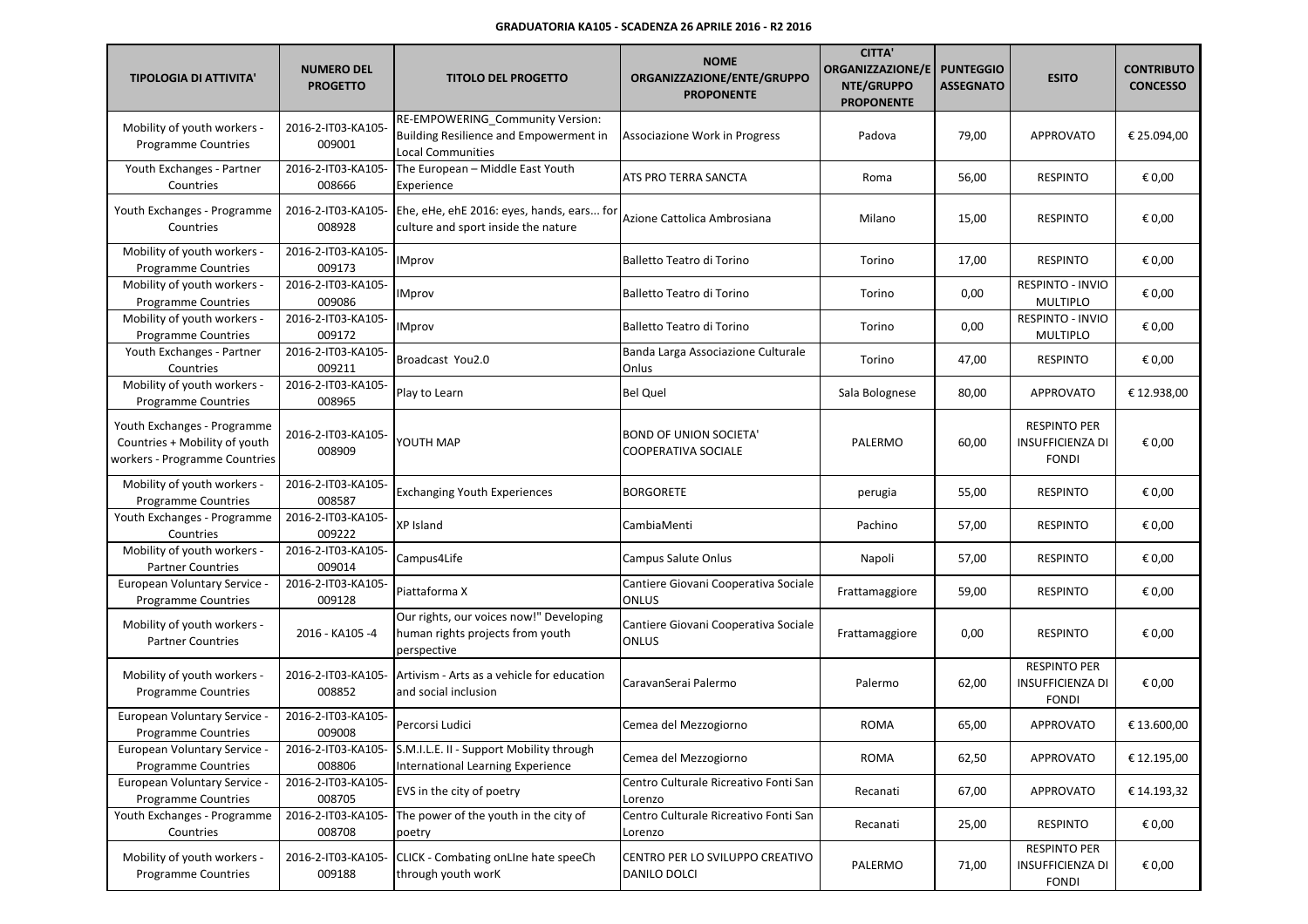| <b>TIPOLOGIA DI ATTIVITA'</b>                                                                 | <b>NUMERO DEL</b><br><b>PROGETTO</b> | <b>TITOLO DEL PROGETTO</b>                                                  | <b>NOME</b><br>ORGANIZZAZIONE/ENTE/GRUPPO<br><b>PROPONENTE</b>                         | <b>CITTA'</b><br><b>ORGANIZZAZIONE/E</b><br><b>NTE/GRUPPO</b><br><b>PROPONENTE</b> | <b>PUNTEGGIO</b><br><b>ASSEGNATO</b> | <b>ESITO</b>                                                   | <b>CONTRIBUTO</b><br><b>CONCESSO</b> |
|-----------------------------------------------------------------------------------------------|--------------------------------------|-----------------------------------------------------------------------------|----------------------------------------------------------------------------------------|------------------------------------------------------------------------------------|--------------------------------------|----------------------------------------------------------------|--------------------------------------|
| Mobility of youth workers -<br><b>Partner Countries</b>                                       | 2016-2-IT03-KA105-<br>009196         | COMMON GROUND! Inclusive growth and<br>development                          | CENTRO PER LO SVILUPPO CREATIVO<br>DANILO DOLCI                                        | PALERMO                                                                            | 51,00                                | <b>RESPINTO</b>                                                | € 0,00                               |
| Mobility of youth workers -<br><b>Partner Countries</b>                                       | 2016-2-IT03-KA105-<br>009129         | <b>EMPOWERING PROFESSIONAL SKILLS:</b><br>TRAINING COURSE FOR YOUTH WORKERS | <b>CENTRO SERVIZI ASSOCIATI</b><br>COOPERATIVA SOCIALE                                 | CONEGLIANO                                                                         | 47,00                                | <b>RESPINTO</b>                                                | € 0,00                               |
| Youth Exchanges - Partner<br>Countries                                                        | 2016-2-IT03-KA105-<br>008653         | Make Video Make Difference                                                  | Centro Solidarietà Incontro Ascolto e<br>Prima Accoglienza ONLUS                       | Chieti                                                                             | 20,00                                | <b>RESPINTO</b>                                                | € 0,00                               |
| Mobility of youth workers -<br>Programme Countries                                            | 2016-2-IT03-KA105-<br>009237         | Artsy Creative Meraki                                                       | Centro Studi Bhaktivedanta                                                             | Ponsacco (Pisa)                                                                    | 38,00                                | <b>RESPINTO</b>                                                | € 0,00                               |
| Youth Exchanges - Programme<br>Countries                                                      | 2016-2-IT03-KA105-<br>009038         | Grow up in your free time!                                                  | Centro studi e ricerca di tradizioni,<br>canti e balli popolari gruppo folk<br>Amastra | Mistretta                                                                          | 65,00                                | APPROVATO                                                      | € 25.200,00                          |
| European Voluntary Service -<br><b>Programme Countries</b>                                    | 2016-2-IT03-KA105-<br>008910         | Participatory Democracy from Schools to<br>Municipality                     | centro studi sereno regis                                                              | <b>TORINO</b>                                                                      | 69,00                                | <b>APPROVATO</b>                                               | € 8.950,84                           |
| European Voluntary Service -<br><b>Programme Countries</b>                                    | 2016-2-IT03-KA105-<br>009090         | From Marginalized Communities Towards<br>Social Unity                       | <b>CESIE</b>                                                                           | <b>TRAPPETO</b>                                                                    | 71,00                                | <b>APPROVATO</b>                                               | € 50.890,00                          |
| Mobility of youth workers -<br><b>Programme Countries</b>                                     | 2016-2-IT03-KA105-<br>009187         | GREEN - younG people and natuRal<br>heritagE for sustainablE developmeNt    | <b>CESIE</b>                                                                           | <b>TRAPPETO</b>                                                                    | 70,00                                | <b>RESPINTO PER</b><br><b>INSUFFICIENZA DI</b><br><b>FONDI</b> | € 0,00                               |
| Mobility of youth workers -<br><b>Partner Countries</b>                                       | 2016-2-IT03-KA105-<br>009213         | Get Together! Cooperating for a society<br>left behind                      | <b>CESIE</b>                                                                           | <b>TRAPPETO</b>                                                                    | 54,00                                | <b>RESPINTO</b>                                                | € 0,00                               |
| European Voluntary Service<br><b>Programme Countries</b>                                      | 2016-2-IT03-KA105-<br>009141         | TAKE CARE: ONE YEAR IN SOCIAL CARE<br><b>COMMITMENT</b>                     | CESVOV Centro di Servizi per il<br>Volontariato della provincia di Varese              | Varese                                                                             | 71,00                                | <b>APPROVATO</b>                                               | € 33.386,68                          |
| Youth Exchanges - Partner<br>Countries                                                        | 2016-2-IT03-KA105-<br>008941         | Live FEED From Europe                                                       | CET PLATFORM ITALY                                                                     | Caserta                                                                            | 68,00                                | <b>APPROVATO</b>                                               | € 22.942,00                          |
| Mobility of youth workers -<br><b>Partner Countries</b>                                       | 2016-2-IT03-KA105-<br>008883         | YOU-rope in EUrope                                                          | <b>CET PLATFORM ITALY</b>                                                              | Caserta                                                                            | 66,00                                | <b>RESPINTO PER</b><br><b>INSUFFICIENZA DI</b><br><b>FONDI</b> | € 0,00                               |
| Youth Exchanges - Partner<br>Countries                                                        | 2016-2-IT03-KA105-<br>009214         | Take P.Art! To make space for art and<br>youth                              | Cilento Youth Union                                                                    | Rofrano                                                                            | 62,00                                | <b>APPROVATO</b>                                               | € 20.430,00                          |
| Mobility of youth workers -<br><b>Partner Countries</b>                                       | 2016-2-IT03-KA105-<br>009132         | Non Formal Education: innovative<br>approaches within formal contexts       | CIRCOLO ARCI NUOVA ASSOCIAZIONE<br><b>CIRCOLO TERRITORIALE DI CHIETI</b>               | <b>CHIETI</b>                                                                      | 60,00                                | <b>RESPINTO PER</b><br><b>INSUFFICIENZA DI</b><br><b>FONDI</b> | € 0,00                               |
| Youth Exchanges - Programme<br>Countries + Mobility of youth<br>workers - Programme Countries | 2016-2-IT03-KA105-<br>008976         | Nice to meet you. Tools to forget racism.                                   | Circolo Baobab                                                                         | Arezzo                                                                             | 0,00                                 | <b>RESPINTO</b>                                                | € 0,00                               |
| Mobility of youth workers -<br><b>Programme Countries</b>                                     | 2016-2-IT03-KA105-<br>008567         | Cultural Heritage to Empower Rural Areas                                    | Città di Monte Porzio Catone                                                           | Roma                                                                               | 38,00                                | <b>RESPINTO</b>                                                | € 0,00                               |
| Mobility of youth workers -<br><b>Partner Countries</b>                                       | 2016-2-IT03-KA105-<br>008870         | NEET-Work                                                                   | CITTA DI TORINO                                                                        | <b>TORINO</b>                                                                      | 43,00                                | <b>RESPINTO</b>                                                | € 0,00                               |
| Youth Exchanges - Programme<br>Countries                                                      | 2016-2-IT03-KA105-<br>008970         | Together we can REACH (Recover<br>European Ancient Cultural Heritage)       | Civitas Mileto                                                                         | mileto                                                                             | 66,00                                | <b>APPROVATO</b>                                               | € 11.664,00                          |
| Mobility of youth workers -<br><b>Programme Countries</b>                                     | 2016-2-IT03-KA105-<br>009140         | If I were you                                                               | Coda di Lupo                                                                           | Cagliari                                                                           | 75,00                                | <b>RESPINTO PER</b><br><b>INSUFFICIENZA DI</b><br><b>FONDI</b> | € 0,00                               |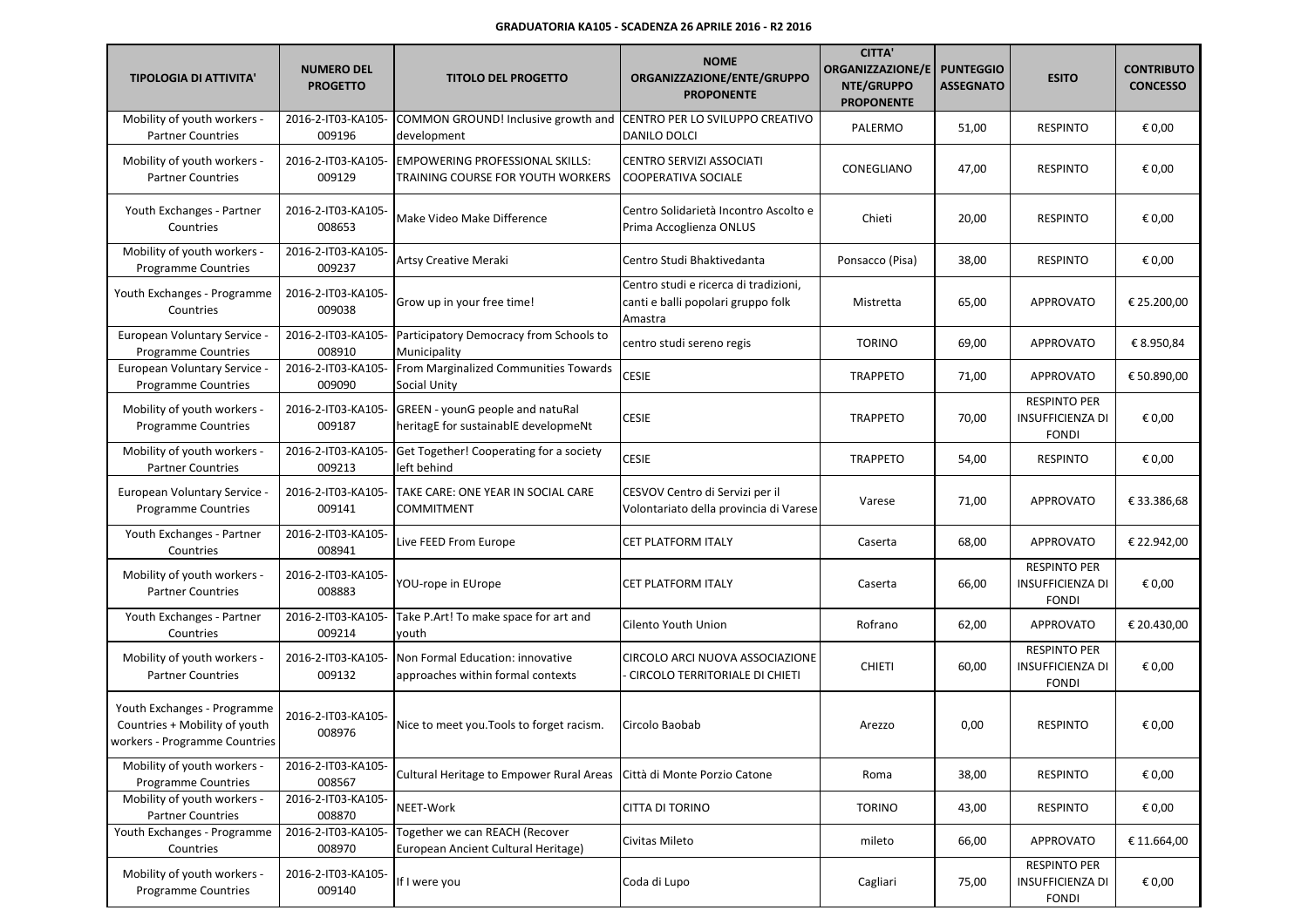| <b>TIPOLOGIA DI ATTIVITA'</b>                                                                    | <b>NUMERO DEL</b><br><b>PROGETTO</b> | <b>TITOLO DEL PROGETTO</b>                                                 | <b>NOME</b><br>ORGANIZZAZIONE/ENTE/GRUPPO<br><b>PROPONENTE</b>                         | <b>CITTA'</b><br>ORGANIZZAZIONE/E<br>NTE/GRUPPO<br><b>PROPONENTE</b> | <b>PUNTEGGIO</b><br><b>ASSEGNATO</b> | <b>ESITO</b>                                                   | <b>CONTRIBUTO</b><br><b>CONCESSO</b> |
|--------------------------------------------------------------------------------------------------|--------------------------------------|----------------------------------------------------------------------------|----------------------------------------------------------------------------------------|----------------------------------------------------------------------|--------------------------------------|----------------------------------------------------------------|--------------------------------------|
| Mobility of youth workers -<br><b>Programme Countries</b>                                        | 2016-2-IT03-KA105-<br>009101         | If I were you                                                              | Coda di Lupo                                                                           | Cagliari                                                             | 0,00                                 | RESPINTO - INVIO<br><b>MULTIPLO</b>                            | € 0,00                               |
| Mobility of youth workers -<br><b>Programme Countries</b>                                        | 2016-2-IT03-KA105-<br>009186         | <b>EuroPet Partners</b>                                                    | Coda di Lupo                                                                           | Cagliari                                                             | 0,00                                 | <b>RITIRATO</b>                                                | € 0,00                               |
| Youth Exchanges - Programme<br>Countries                                                         | 2016-2-IT03-KA105-<br>008762         | PLAY YOUR CITY                                                             | Collettivo Lunazione                                                                   | Napoli                                                               | 51,00                                | <b>RESPINTO</b>                                                | € 0,00                               |
| Mobility of youth workers -<br><b>Partner Countries</b>                                          | 2016-2-IT03-KA105-<br>008993         | START you UP!                                                              | Come pensiamo. Etnografia e<br>formazione.                                             | Bologna                                                              | 61,00                                | <b>RESPINTO PER</b><br><b>INSUFFICIENZA DI</b><br><b>FONDI</b> | € 0,00                               |
| Mobility of youth workers -<br>Partner Countries + Youth<br><b>Exchanges - Partner Countries</b> | 2016-2-IT03-KA105-<br>008699         | YUP! Yes yoU Project!                                                      | Come pensiamo. Etnografia e<br>formazione.                                             | Bologna                                                              | 41,00                                | <b>RESPINTO</b>                                                | € 0,00                               |
| Mobility of youth workers -<br><b>Programme Countries</b>                                        | 2016-2-IT03-KA105-<br>008668         | DO IT - Design, Observe, Innovate,<br>Thinking!                            | Come pensiamo. Etnografia e<br>formazione.                                             | <b>Bologna</b>                                                       | 35,00                                | <b>RESPINTO</b>                                                | € 0,00                               |
| Mobility of youth workers -<br><b>Programme Countries</b>                                        | 2016-2-IT03-KA105-<br>008978         | I'M NOT dangerous, I'M in danger!                                          | Come pensiamo. Etnografia e<br>formazione.                                             | <b>Bologna</b>                                                       | 28,00                                | <b>RESPINTO</b>                                                | € 0,00                               |
| European Voluntary Service -<br><b>Programme Countries</b>                                       | 2016-2-IT03-KA105-<br>008564         | All you need is VOLunteering                                               | COMITATO D'INTESA TRA LE<br>ASSOCIAZIONI VOLONTARISTICHE<br>DELLA PROVINCIA DI BELLUNO | <b>BELLUNO</b>                                                       | 77,00                                | APPROVATO                                                      | € 5.000,00                           |
| Mobility of youth workers -<br><b>Programme Countries</b>                                        | 2016-2-IT03-KA105-<br>008836         | Tackling radicalization through education<br>and youth action              | <b>COMITATO GEMELLAGGI</b>                                                             | <b>COLLETORTO</b>                                                    | 84,00                                | APPROVATO                                                      | € 25.773,00                          |
| Mobility of youth workers -<br><b>Programme Countries</b>                                        | 2016-2-IT03-KA105-<br>008926         | UNITED COLOURS - Creating a European<br>support network for LGBTI migrants | Comitato provinciale Arcigay Palermo                                                   | Palermo                                                              | 65,00                                | <b>RESPINTO PER</b><br><b>INSUFFICIENZA DI</b><br><b>FONDI</b> | € 0,00                               |
| European Voluntary Service -<br><b>Programme Countries</b>                                       | 2016-2-IT03-KA105-<br>008639         | <b>EVS - Growing Together</b>                                              | COMMISSIONE SINODALE PER LA<br>DIACONIA                                                | <b>TORRE PELLICE TO</b>                                              | 62,00                                | APPROVATO                                                      | € 8.105,00                           |
| Youth Exchanges - Partner<br>Countries + Mobility of youth<br>workers - Partner Countries        | 2016-2-IT03-KA105-<br>008638         | We have a dream                                                            | COMMISSIONE SINODALE PER LA<br><b>DIACONIA</b>                                         | <b>TORRE PELLICE TO</b>                                              | 60,00                                | <b>RESPINTO PER</b><br><b>INSUFFICIENZA DI</b><br><b>FONDI</b> | € 0,00                               |
| Youth Exchanges - Programme<br>Countries                                                         | 2016-2-IT03-KA105-<br>008971         | ELEFANTI INCLUSIVI                                                         | Compagnia Elefanti                                                                     | Pozzuoli(NA)                                                         | 15,00                                | <b>RESPINTO</b>                                                | € 0,00                               |
| Youth Exchanges - Programme<br>Countries                                                         | 2016-2-IT03-KA105-<br>008981         | <b>Bodies without Borders</b>                                              | Componibile62                                                                          | Napoli                                                               | 72,00                                | <b>APPROVATO</b>                                               | € 16.526,00                          |
| Youth Exchanges - Partner<br>Countries                                                           | 2016-2-IT03-KA105-<br>008884         | Wires or Chains?                                                           | Comune di Acuto                                                                        | Acuto                                                                | 35,00                                | <b>RESPINTO</b>                                                | € 0,00                               |
| Youth Exchanges - Programme<br>Countries + Mobility of youth<br>workers - Programme Countries    | 2016-2-IT03-KA105-<br>008619         | The Voice of Youth on Euroscepticism                                       | COMUNE DI ALI TERME                                                                    | <b>ALI TERME</b>                                                     | 58,00                                | <b>RESPINTO</b>                                                | € 0,00                               |
| Youth Exchanges - Programme<br>Countries                                                         | 2016-2-IT03-KA105-<br>009081         | New Countryside Informations Spreaders                                     | <b>COMUNE DI ALONTE</b>                                                                | <b>ALONTE</b>                                                        | 53,00                                | <b>RESPINTO</b>                                                | € 0,00                               |
| European Voluntary Service -<br><b>Programme Countries</b>                                       | 2016-2-IT03-KA105-<br>009189         | European Voluntary Exchange Experience                                     | Comune di Capannori                                                                    | Capannori                                                            | 46,00                                | <b>RESPINTO</b>                                                | € 0,00                               |
| Youth Exchanges - Programme<br>Countries                                                         | 2016-2-IT03-KA105-<br>008573         | Put yourself in my shoes                                                   | Comune di Carfizzi                                                                     | carfizzi                                                             | 0,00                                 | RITIRATO                                                       | € 0,00                               |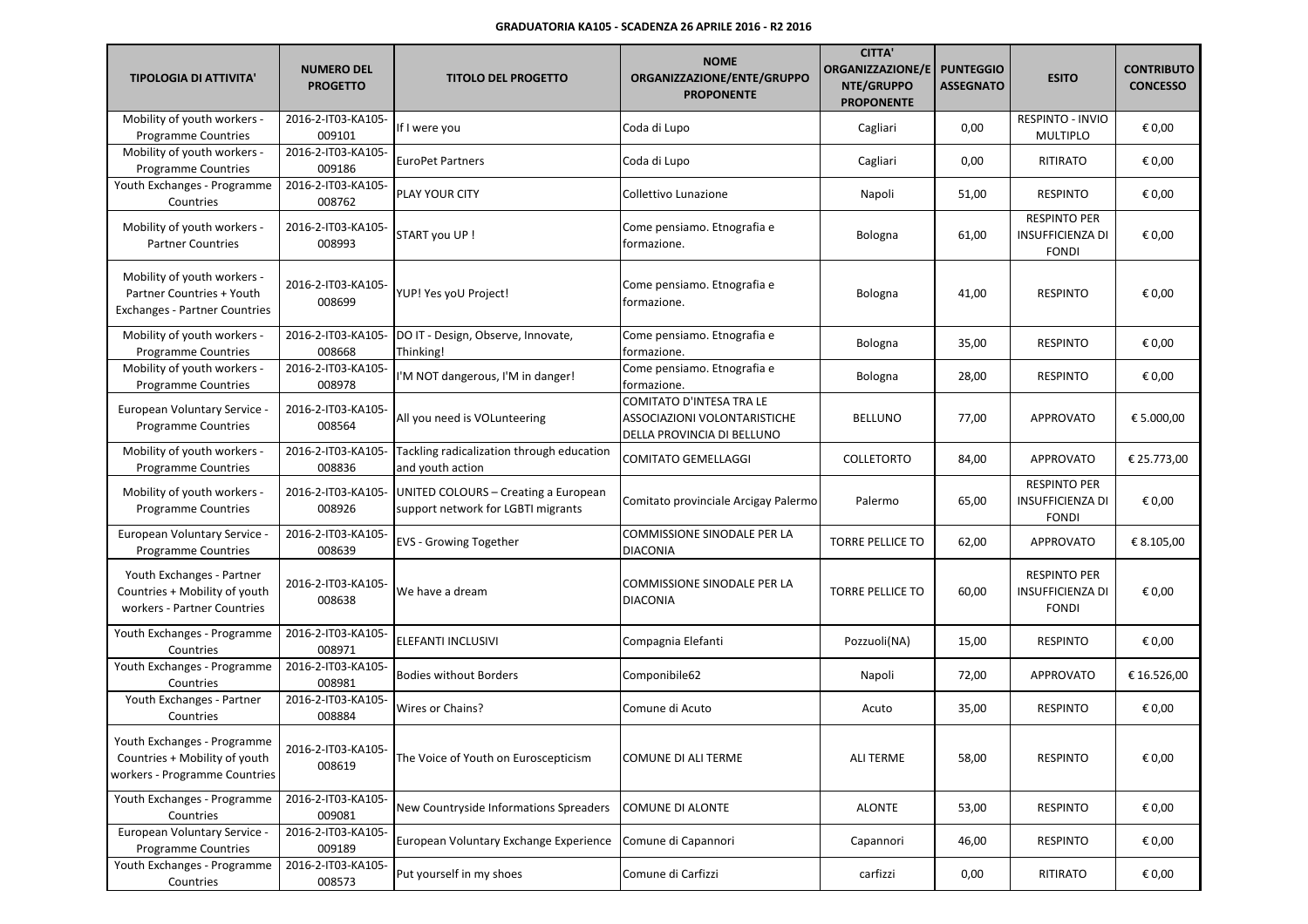| <b>TIPOLOGIA DI ATTIVITA'</b>                                                                    | <b>NUMERO DEL</b><br><b>PROGETTO</b> | <b>TITOLO DEL PROGETTO</b>                                                                    | <b>NOME</b><br>ORGANIZZAZIONE/ENTE/GRUPPO<br><b>PROPONENTE</b> | <b>CITTA'</b><br><b>ORGANIZZAZIONE/E</b><br>NTE/GRUPPO<br><b>PROPONENTE</b> | <b>PUNTEGGIO</b><br><b>ASSEGNATO</b> | <b>ESITO</b>                                                   | <b>CONTRIBUTO</b><br><b>CONCESSO</b> |
|--------------------------------------------------------------------------------------------------|--------------------------------------|-----------------------------------------------------------------------------------------------|----------------------------------------------------------------|-----------------------------------------------------------------------------|--------------------------------------|----------------------------------------------------------------|--------------------------------------|
| Youth Exchanges - Programme<br>Countries                                                         | 2016-2-IT03-KA105-<br>008572         | Put yourself in my shoes                                                                      | Comune di Carfizzi                                             | carfizzi                                                                    | 0,00                                 | <b>RESPINTO - INVIO</b><br><b>MULTIPLO</b>                     | € 0,00                               |
| Mobility of youth workers -<br>Programme Countries + Youth<br>Exchanges - Programme<br>Countries | 2016-2-IT03-KA105-<br>009194         | Towards Green&Blu Youth<br>Entrepreneurshp                                                    | Comune di Cassano Allo Ionio                                   | Cassano Allo Ionio                                                          | 41,00                                | <b>RESPINTO</b>                                                | € 0,00                               |
| Mobility of youth workers -<br>Partner Countries + Youth<br><b>Exchanges - Partner Countries</b> | 2016-2-IT03-KA105-<br>008740         | Home away                                                                                     | COMUNE DI CINISELLO BALSAMO                                    | CINISELLO BALSAMO                                                           | 49,00                                | <b>RESPINTO</b>                                                | € 0,00                               |
| Youth Exchanges - Programme<br>Countries                                                         | 2016-2-IT03-KA105-<br>009125         | Climate change is real. The challenge is<br>exciting                                          | Comune di Collesano                                            | Collesano                                                                   | 78,00                                | <b>APPROVATO</b>                                               | € 10.070,00                          |
| European Voluntary Service -<br>Programme Countries                                              | 2016-2-IT03-KA105-<br>008778         | <b>School OF Talents</b>                                                                      | COMUNE DI CREMONA                                              | CREMONA                                                                     | 72,00                                | APPROVATO                                                      | € 6.848,34                           |
| European Voluntary Service -<br><b>Programme Countries</b>                                       | 2016-2-IT03-KA105-<br>008779         | <b>CHILDHOOD MEETS EUROPE</b>                                                                 | <b>COMUNE DI CREMONA</b>                                       | CREMONA                                                                     | 61,00                                | <b>APPROVATO</b>                                               | € 6.753,34                           |
| Youth Exchanges - Programme<br>Countries                                                         | 2016-2-IT03-KA105-<br>008789         | VERSO UN SENTIERO INTECULTURALE                                                               | comune di crucoli                                              | crucoli                                                                     | 34,00                                | <b>RESPINTO</b>                                                | € 0,00                               |
| Youth Exchanges - Programme<br>Countries                                                         | 2016-2-IT03-KA105-<br>008718         | All colours for Mandala                                                                       | Comune di Ercolano                                             | ERCOLANO (NA)                                                               | 61,00                                | <b>RESPINTO PER</b><br><b>INSUFFICIENZA DI</b><br><b>FONDI</b> | € 0,00                               |
| Youth Exchanges - Partner<br>Countries                                                           | 2016-2-IT03-KA105-<br>009065         | Motherland                                                                                    | Comune di Godrano                                              | Godrano                                                                     | 0,00                                 | <b>RESPINTO</b>                                                | € 0,00                               |
| Youth Exchanges - Programme<br>Countries                                                         | 2016-2-IT03-KA105-<br>009192         | The Young Europeans and the Rediscovery<br>of the Mountainous Villages                        | Comune di Malvagna                                             | MALVAGNA                                                                    | 38,00                                | <b>RESPINTO</b>                                                | € 0,00                               |
| Mobility of youth workers -<br><b>Programme Countries</b>                                        | 2016-2-IT03-KA105-<br>009183         | A TRIP BY LIFE SKILLS                                                                         | Comune di Nuoro                                                | Nuoro                                                                       | 66,00                                | <b>RESPINTO PER</b><br><b>INSUFFICIENZA DI</b><br><b>FONDI</b> | € 0,00                               |
| Mobility of youth workers -<br><b>Programme Countries</b>                                        | 2016-2-IT03-KA105-<br>009229         | <b>Media Education for Intercultural</b><br>Communication                                     | Comune di Nuoro                                                | Nuoro                                                                       | 0,00                                 | <b>RESPINTO</b>                                                | € 0,00                               |
| Mobility of youth workers -<br><b>Programme Countries</b>                                        | 2016-2-IT03-KA105-<br>008790         | Eco Friendly Youth                                                                            | Comune di Olbia                                                | Olbia                                                                       | 50,00                                | <b>RESPINTO</b>                                                | € 0,00                               |
| Mobility of youth workers -<br><b>Partner Countries</b>                                          | 2016-2-IT03-KA105-<br>008792         | Local Food for Global Development                                                             | Comune di Olbia                                                | Olbia                                                                       | 35,00                                | <b>RESPINTO</b>                                                | € 0,00                               |
| Mobility of youth workers -<br><b>Programme Countries</b>                                        | 2016-2-IT03-KA105-<br>008681         | SVE: Solidarietà, Valori, Europa per i<br>Giovani e per le Comunità Locali                    | Comune di Piraino                                              | piraino                                                                     | 60,00                                | <b>RESPINTO PER</b><br><b>INSUFFICIENZA DI</b><br><b>FONDI</b> | € 0,00                               |
| Mobility of youth workers -<br><b>Programme Countries</b>                                        | 008629                               | 2016-2-IT03-KA105- SVE: Solidarietà, Valori, Europa per i<br>Giovani e per le Comunità Locali | Comune di Piraino                                              | piraino                                                                     | 0,00                                 | RESPINTO - INVIO<br>MULTIPLO                                   | € 0,00                               |
| Youth Exchanges - Programme<br>Countries                                                         | 2016-2-IT03-KA105-<br>008801         | INTERCULTURAL MIND                                                                            | Comune di Polpenazze del Garda                                 | Polpenazze del<br>Garda                                                     | 65,00                                | APPROVATO                                                      | € 24.924,00                          |
| Mobility of youth workers -<br><b>Programme Countries</b>                                        | 2016-2-IT03-KA105-<br>009198         | Developing Ideas: project management for<br>societal change                                   | <b>COMUNE DI RIETI</b>                                         | RIETI                                                                       | 44,00                                | <b>RESPINTO</b>                                                | € 0,00                               |
| Youth Exchanges - Programme<br>Countries                                                         | 2016-2-IT03-KA105-<br>008927         | MEDiterranean round A Table for Europe                                                        | COMUNE DI ROCCAGLORIOSA                                        | ROCCAGLORIOSA                                                               | 41,00                                | <b>RESPINTO</b>                                                | € 0,00                               |
| Youth Exchanges - Partner<br>Countries                                                           | 2016-2-IT03-KA105-<br>008720         | Find Your Sun                                                                                 | Comune di Santa Severina                                       | Santa Severina                                                              | 40,00                                | <b>RESPINTO</b>                                                | € 0,00                               |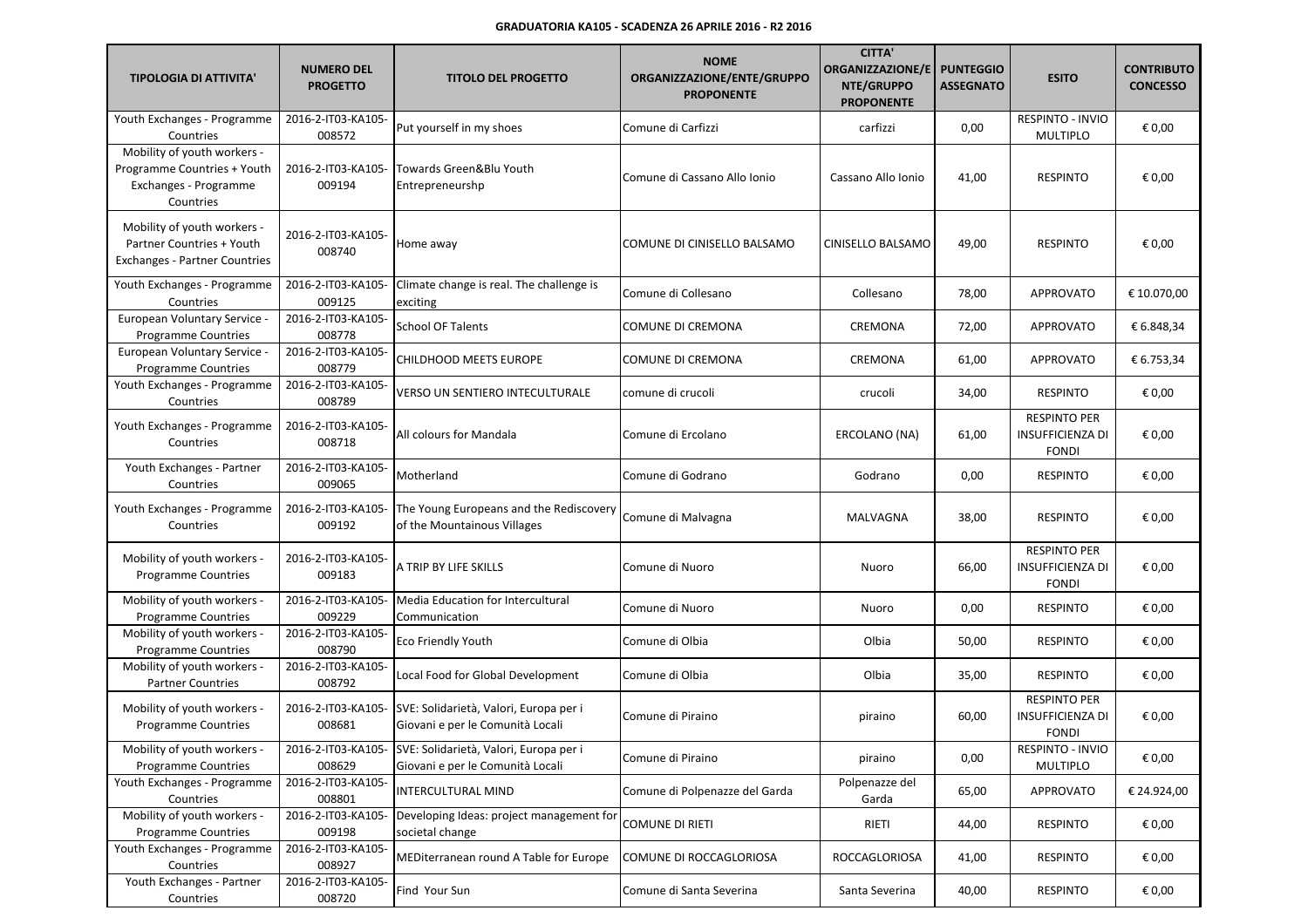| <b>TIPOLOGIA DI ATTIVITA'</b>                                                                              | <b>NUMERO DEL</b><br><b>PROGETTO</b> | <b>TITOLO DEL PROGETTO</b>                                        | <b>NOME</b><br>ORGANIZZAZIONE/ENTE/GRUPPO<br><b>PROPONENTE</b>             | <b>CITTA'</b><br><b>ORGANIZZAZIONE/E</b><br>NTE/GRUPPO<br><b>PROPONENTE</b> | <b>PUNTEGGIO</b><br><b>ASSEGNATO</b> | <b>ESITO</b>                                                   | <b>CONTRIBUTO</b><br><b>CONCESSO</b> |
|------------------------------------------------------------------------------------------------------------|--------------------------------------|-------------------------------------------------------------------|----------------------------------------------------------------------------|-----------------------------------------------------------------------------|--------------------------------------|----------------------------------------------------------------|--------------------------------------|
| Youth Exchanges - Programme<br>Countries                                                                   | 2016-2-IT03-KA105-<br>008761         | giovani nel borgo della musica                                    | COMUNE DI SARACINESCO                                                      | roma                                                                        | 68,00                                | APPROVATO                                                      | € 28.800,00                          |
| European Voluntary Service -<br><b>Partner Countries</b>                                                   | 2016-2-IT03-KA105-<br>008818         | "Volunteers becoming a change they want<br>to see in the world"   | Comune di Sarezzo                                                          | Sarezzo                                                                     | 43,00                                | <b>RESPINTO</b>                                                | € 0,00                               |
| Youth Exchanges - Partner<br>Countries                                                                     | 2016-2-IT03-KA105-<br>008821         | M-Integration                                                     | Comune di Sarezzo                                                          | Sarezzo                                                                     | 0,00                                 | <b>RESPINTO</b>                                                | € 0,00                               |
| Youth Exchanges - Programme<br>Countries                                                                   | 2016-2-IT03-KA105-<br>008594         | All different but all equal                                       | Comune di Sasso di Castalda                                                | Sasso di Castalda                                                           | 38,00                                | <b>RESPINTO</b>                                                | € 0,00                               |
| Youth Exchanges - Programme<br>Countries                                                                   | 2016-2-IT03-KA105-<br>009084         | IN & OUT - EUROPE's CHALLENGES                                    | COMUNE DI TORTONA                                                          | <b>TORTONA</b>                                                              | 38,00                                | <b>RESPINTO</b>                                                | € 0,00                               |
| Youth Exchanges - Programme<br>Countries                                                                   | 2016-2-IT03-KA105-<br>009068         | IN & OUT - EUROPE's CHALLENGES                                    | <b>COMUNE DI TORTONA</b>                                                   | <b>TORTONA</b>                                                              | 0,00                                 | RESPINTO - INVIO<br><b>MULTIPLO</b>                            | € 0,00                               |
| Youth Exchanges - Programme<br>Countries + Mobility of youth<br>workers - Programme Countries              | 2016-2-IT03-KA105-<br>008961         | Positive Change                                                   | Comune di Uri                                                              | Uri                                                                         | 50,00                                | <b>RESPINTO</b>                                                | € 0,00                               |
| Youth Exchanges - Programme<br>Countries                                                                   | 2016-2-IT03-KA105-<br>008663         | <b>SEA YOU</b>                                                    | Comune di Vicenza                                                          | Vicenza                                                                     | 74,00                                | <b>APPROVATO</b>                                               | € 13.750,00                          |
| Mobility of youth workers -<br><b>Partner Countries</b>                                                    | 2016-2-IT03-KA105-<br>008667         | Discrimination vs Gender Equality: the<br>Voice of Youth          | Comune S. Teresa di Riva                                                   | S. teresa di Riva                                                           | 62,00                                | <b>RESPINTO PER</b><br><b>INSUFFICIENZA DI</b><br><b>FONDI</b> | € 0,00                               |
| Youth Exchanges - Programme<br>Countries                                                                   | 2016-2-IT03-KA105-<br>008837         | INTEGRARE PER VINCERE                                             | COMUNE SAN NICOLA DELL'ALTO                                                | <b>SAN NICOLA</b><br>DELL'ALTO                                              | 0,00                                 | <b>RESPINTO</b>                                                | € 0,00                               |
| European Voluntary Service -<br>Partner Countries + European<br>Voluntary Service - Programme<br>Countries | 2016-2-IT03-KA105-<br>009025         | <b>GRowing Empowerment and Effective</b><br>Network               | Comunità Papa Giovanni XXIII                                               | Rimini                                                                      | 45,00                                | <b>RESPINTO</b>                                                | € 0,00                               |
| Youth Exchanges - Programme<br>Countries                                                                   | 2016-2-IT03-KA105-<br>008983         | You(th) are the future                                            | Connect                                                                    | vasto                                                                       | 72,00                                | <b>APPROVATO</b>                                               | € 13.872,00                          |
| Mobility of youth workers -<br><b>Partner Countries</b>                                                    | 2016-2-IT03-KA105-<br>009010         | Competences connecting people                                     | Connect                                                                    | vasto                                                                       | 65,00                                | <b>RESPINTO PER</b><br><b>INSUFFICIENZA DI</b><br><b>FONDI</b> | € 0,00                               |
| Mobility of youth workers -<br><b>Partner Countries</b>                                                    | 2016-2-IT03-KA105<br>008583          | Do You Speak Social?                                              | Consorzio "ILT - International Lifelong<br>Training"                       | Genova                                                                      | 68,00                                | <b>RESPINTO PER</b><br><b>INSUFFICIENZA DI</b><br><b>FONDI</b> | € 0,00                               |
| European Voluntary Service -<br>Partner Countries + European<br>Voluntary Service - Programme<br>Countries | 2016-2-IT03-KA105-<br>008542         | Get Re-Involved!                                                  | Consorzio Solidarietà Sociale Forlì-<br>Cesena società cooperativa sociale | Forlì                                                                       | 62,00                                | APPROVATO                                                      | € 38.784,20                          |
| European Voluntary Service -<br><b>Partner Countries</b>                                                   | 2016-2-IT03-KA105-<br>009221         | Bridges across YOUrope                                            | Consorzio Solidarietà Sociale Forlì-<br>Cesena società cooperativa sociale | Forlì                                                                       | 62,00                                | APPROVATO                                                      | € 6.542,50                           |
| European Voluntary Service -<br><b>Programme Countries</b>                                                 | 2016-2-IT03-KA105-<br>009231         | EVS in NGOs-an insight in the European<br>dimension of youth work | Consorzio Solidarietà Sociale Forlì-<br>Cesena società cooperativa sociale | Forlì                                                                       | 45,00                                | <b>RESPINTO</b>                                                | € 0,00                               |
| Youth Exchanges - Partner<br>Countries                                                                     | 2016-2-IT03-KA105-<br>008749         | "Know what you eat!"                                              | CONTRO TENDENZA                                                            | Collesano (PA)                                                              | 48,00                                | <b>RESPINTO</b>                                                | € 0,00                               |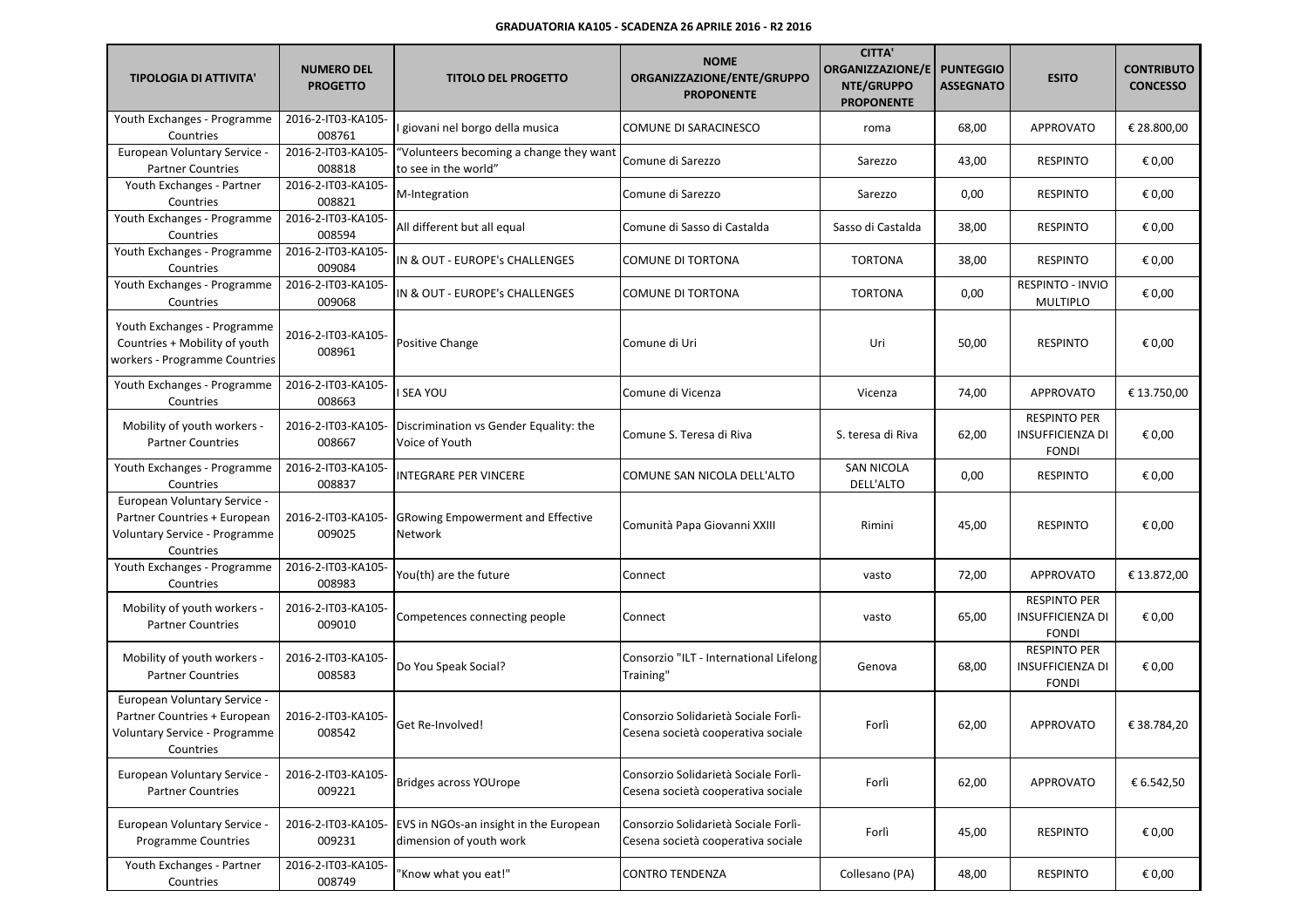| <b>TIPOLOGIA DI ATTIVITA'</b>                                                                                                                            | <b>NUMERO DEL</b><br><b>PROGETTO</b> | <b>TITOLO DEL PROGETTO</b>                                                                | <b>NOME</b><br>ORGANIZZAZIONE/ENTE/GRUPPO<br><b>PROPONENTE</b>   | <b>CITTA'</b><br>ORGANIZZAZIONE/E<br>NTE/GRUPPO<br><b>PROPONENTE</b> | <b>PUNTEGGIO</b><br><b>ASSEGNATO</b> | <b>ESITO</b>                                                   | <b>CONTRIBUTO</b><br><b>CONCESSO</b> |
|----------------------------------------------------------------------------------------------------------------------------------------------------------|--------------------------------------|-------------------------------------------------------------------------------------------|------------------------------------------------------------------|----------------------------------------------------------------------|--------------------------------------|----------------------------------------------------------------|--------------------------------------|
| Youth Exchanges - Partner<br>Countries                                                                                                                   | 2016-2-IT03-KA105-<br>008641         | ART TO BE PART- Creative Citizenship                                                      | Cooperativa Orso s.c.s                                           | Torino                                                               | 54,00                                | <b>RESPINTO</b>                                                | € 0,00                               |
| Youth Exchanges - Partner<br>Countries                                                                                                                   | 2016-2-IT03-KA105-<br>009023         | Move Artistry Knowledge in Europe<br><b>Increasing Technology</b>                         | Cooperativa Sociale "Il Mosaico"                                 | Vicenza                                                              | 40,00                                | <b>RESPINTO</b>                                                | € 0,00                               |
| Mobility of youth workers -<br><b>Programme Countries</b>                                                                                                | 2016-2-IT03-KA105-<br>009119         | LEARNING BY PLAYING                                                                       | Cooperativa Sociale A.E.P.E.R.                                   | Bergamo                                                              | 40,00                                | <b>RESPINTO</b>                                                | € 0,00                               |
| Mobility of youth workers -<br><b>Programme Countries</b>                                                                                                | 2016-2-IT03-KA105-<br>009102         | Photovoice: Europe all-inclusive                                                          | Cooperativa Sociale Artemide                                     | Latiano                                                              | 39,00                                | <b>RESPINTO</b>                                                | € 0,00                               |
| Mobility of youth workers -<br><b>Programme Countries</b>                                                                                                | 2016-2-IT03-KA105-<br>009082         | Theatre as a tool for youth                                                               | Cooperativa Sociale Immaginaria A<br>R.L.Onlus                   | Sant'Angelo a Cupolo                                                 | 79,00                                | <b>APPROVATO</b>                                               | € 22.090,00                          |
| Mobility of youth workers -<br><b>Programme Countries</b>                                                                                                | 2016-2-IT03-KA105-<br>009089         | Journey through the Land of Oz                                                            | Cooperativa Sociale Muovimente                                   | Viterbo                                                              | 78,00                                | <b>APPROVATO</b>                                               | € 21.659,00                          |
| Youth Exchanges - Programme<br>Countries                                                                                                                 | 2016-2-IT03-KA105-<br>008918         | Green (r) evolution !                                                                     | Cooperativa Sociale Muovimente                                   | Viterbo                                                              | 75,00                                | APPROVATO                                                      | € 19.338,00                          |
| European Voluntary Service -<br><b>Partner Countries</b>                                                                                                 | 2016-2-IT03-KA105-<br>009043         | Mediterranean Talks - Youth activism and<br>alternative information                       | Cooperazione Internazionale Sud Sud                              | Palermo                                                              | 69,00                                | <b>APPROVATO</b>                                               | €9.833,34                            |
| Mobility of youth workers -<br><b>Partner Countries</b>                                                                                                  | 2016-2-IT03-KA105-<br>009096         | Human rights / shouldn't be a dream                                                       | Cooperazione Internazionale Sud Sud                              | Palermo                                                              | 56,00                                | <b>RESPINTO</b>                                                | € 0,00                               |
| Mobility of youth workers -<br>Programme Countries +<br>Mobility of youth workers -<br>Partner Countries + Youth<br><b>Exchanges - Partner Countries</b> | 2016-2-IT03-KA105-<br>009039         | European Youth Anti-Trafficking Day.<br>Together against violence for the human<br>rights | Cooperazione Internazionale Sud Sud                              | Palermo                                                              | 51,00                                | <b>RESPINTO</b>                                                | € 0,00                               |
| Youth Exchanges - Programme<br>Countries                                                                                                                 | 2016-2-IT03-KA105-<br>009042         | MIGRANTI IN VIAGGIO VS L'EUROPA                                                           | Cooperazione Sud per l'Europa                                    | Mileto (VV)                                                          | 57,00                                | <b>RESPINTO</b>                                                | € 0,00                               |
| Youth Exchanges - Programme<br>Countries + Mobility of youth<br>workers - Programme Countries                                                            | 2016-2-IT03-KA105-<br>008709         | A CHALLENGE FOR YOUR FUTURE: SOCIETY<br><b>INCLUDING PATHS</b>                            | Cose dell'altro mondo                                            | padula                                                               | 23,50                                | <b>RESPINTO</b>                                                | € 0,00                               |
| Mobility of youth workers -<br><b>Partner Countries</b>                                                                                                  | 2016-2-IT03-KA105-<br>008688         | Rural Areas Development and youth                                                         | Coworking e Networking Sicilia                                   | Palermo                                                              | 76,00                                | <b>APPROVATO</b>                                               | € 18.040,00                          |
| Youth Exchanges - Programme<br>Countries                                                                                                                 | 2016-2-IT03-KA105-<br>008696         | <b>SANI Salute Ambiente Nutrizione</b><br>Informazione                                    | DEMOSTENE Centro Studi per la<br>Promozione dello Sviluppo Umano | Latiano                                                              | 56,00                                | <b>RESPINTO</b>                                                | € 0,00                               |
| European Voluntary Service -<br>Programme Countries                                                                                                      | 2016-2-IT03-KA105-<br>008651         | Moving On                                                                                 | Diapason Coop soc arl onlus                                      | Milano                                                               | 74,00                                | <b>APPROVATO</b>                                               | € 12.343,32                          |
| Mobility of youth workers -<br><b>Partner Countries</b>                                                                                                  | 2016-2-IT03-KA105-<br>008807         | Let's be Sporty Healthy Youth in Europe                                                   | <b>Elios</b>                                                     | Acireale                                                             | 65,00                                | <b>RESPINTO PER</b><br><b>INSUFFICIENZA DI</b><br><b>FONDI</b> | € 0,00                               |
| Mobility of youth workers -<br><b>Partner Countries</b>                                                                                                  | 2016-2-IT03-KA105-<br>008808         | Youth 3.1                                                                                 | Elios                                                            | Acireale                                                             | 44,00                                | <b>RESPINTO</b>                                                | € 0,00                               |
| Youth Exchanges - Programme<br>Countries                                                                                                                 | 2016-2-IT03-KA105-<br>008571         | THE SEED OF FUTURE                                                                        | <b>ENJOY Associazione di Promozione</b><br>Sociale               | Marcellinara                                                         | 63,00                                | APPROVATO                                                      | € 19.306,00                          |
| Youth Exchanges - Partner<br>Countries                                                                                                                   | 2016-2-IT03-KA105-<br>008833         | Know your rigts (as a child should)                                                       | EquaMente - Associazione Culturale<br>e di Solidarietà           | Torino                                                               | 60,00                                | <b>RESPINTO PER</b><br><b>INSUFFICIENZA DI</b><br><b>FONDI</b> | € 0,00                               |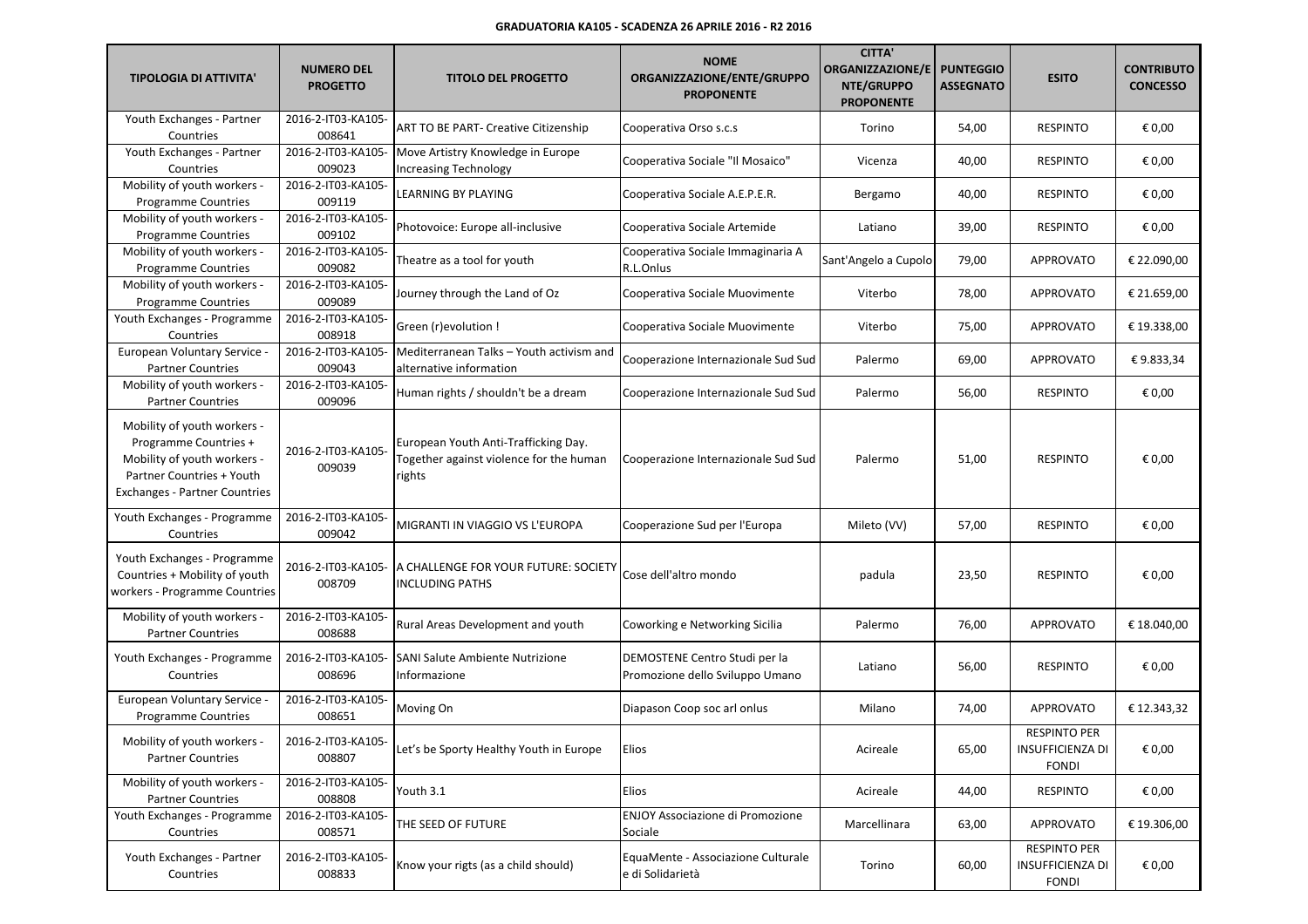| <b>TIPOLOGIA DI ATTIVITA'</b>                              | <b>NUMERO DEL</b><br><b>PROGETTO</b> | <b>TITOLO DEL PROGETTO</b>                                                                                                                                             | <b>NOME</b><br>ORGANIZZAZIONE/ENTE/GRUPPO<br><b>PROPONENTE</b> | <b>CITTA'</b><br><b>ORGANIZZAZIONE/E</b><br>NTE/GRUPPO<br><b>PROPONENTE</b> | <b>PUNTEGGIO</b><br><b>ASSEGNATO</b> | <b>ESITO</b>                                                   | <b>CONTRIBUTO</b><br><b>CONCESSO</b> |
|------------------------------------------------------------|--------------------------------------|------------------------------------------------------------------------------------------------------------------------------------------------------------------------|----------------------------------------------------------------|-----------------------------------------------------------------------------|--------------------------------------|----------------------------------------------------------------|--------------------------------------|
| Youth Exchanges - Programme<br>Countries                   | 2016-2-IT03-KA105-<br>008615         | back to the future                                                                                                                                                     | <b>EQUUS RANCH</b>                                             | sanarica                                                                    | 53,00                                | <b>RESPINTO</b>                                                | € 0,00                               |
| Youth Exchanges - Programme<br>Countries                   | 2016-2-IT03-KA105<br>009230          | Sud Ovest Europeo: best practices e<br>sviluppo del dialogo interculturale<br>presso(e attraverso) le organizzazioni di<br>volontari che accolgono giovani in mobilità | ERASMUS STUDENT NETWORK ITALIA                                 | Parma                                                                       | 58,00                                | <b>RESPINTO</b>                                                | € 0,00                               |
| Youth Exchanges - Programme<br>Countries                   | 2016-2-IT03-KA105-<br>008979         | Sportive CoolTour                                                                                                                                                      | Eso Es Palinuro                                                | Palinuro                                                                    | 15,00                                | <b>RESPINTO</b>                                                | € 0,00                               |
| Mobility of youth workers -<br><b>Programme Countries</b>  | 2016-2-IT03-KA105-<br>009274         | Tell to Learn                                                                                                                                                          | Eufrate                                                        | Messina                                                                     | 0,00                                 | <b>RESPINTO</b>                                                | € 0,00                               |
| Youth Exchanges - Partner<br>Countries                     | 2016-2-IT03-KA105-<br>008672         | <b>EUROPE MEETS EUROMED</b>                                                                                                                                            | EURO SUD                                                       | <b>TRIGGIANO</b>                                                            | 67,00                                | <b>APPROVATO</b>                                               | € 23.847,00                          |
| Mobility of youth workers -<br><b>Partner Countries</b>    | 2016-2-IT03-KA105-<br>008628         | #EducAction 2020                                                                                                                                                       | EuroDemos Youth Mobility NGO                                   | Reggio Calabria                                                             | 71,00                                | <b>RESPINTO PER</b><br><b>INSUFFICIENZA DI</b><br><b>FONDI</b> | € 0,00                               |
| Mobility of youth workers -<br><b>Programme Countries</b>  | 2016-2-IT03-KA105-<br>008698         | <b>Mental Shield</b>                                                                                                                                                   | EuroDemos Youth Mobility NGO                                   | Reggio Calabria                                                             | 58,00                                | <b>RESPINTO</b>                                                | € 0,00                               |
| Mobility of youth workers -<br><b>Partner Countries</b>    | 2016-2-IT03-KA105-<br>009074         | NFEffect on Education - Youthpass<br>Competences                                                                                                                       | EuroDemos Youth Mobility NGO                                   | Reggio Calabria                                                             | 51,00                                | <b>RESPINTO</b>                                                | € 0,00                               |
| Mobility of youth workers -<br><b>Partner Countries</b>    | 2016-2-IT03-KA105-<br>008944         | "Social Entrepreneurs for Social Good"                                                                                                                                 | eurogems aps                                                   | treviso                                                                     | 55,00                                | <b>RESPINTO</b>                                                | € 0,00                               |
| Mobility of youth workers -<br><b>Partner Countries</b>    | 2016-2-IT03-KA105-<br>009005         | Inclusive and Innovative Solutions for<br>Refugees and IDPs                                                                                                            | eurogems aps                                                   | treviso                                                                     | 46,00                                | <b>RESPINTO</b>                                                | € 0,00                               |
| European Voluntary Service -<br><b>Programme Countries</b> | 2016-2-IT03-KA105-<br>008714         | Password                                                                                                                                                               | EUROMED CARREFOUR SICILIA                                      | Palermo                                                                     | 66,00                                | <b>APPROVATO</b>                                               | € 13.890,00                          |
| Mobility of youth workers -<br><b>Partner Countries</b>    | 2016-2-IT03-KA105-<br>008627         | Together we Do!                                                                                                                                                        | EURO-NET                                                       | POTENZA                                                                     | 39,00                                | <b>RESPINTO</b>                                                | € 0,00                               |
| Youth Exchanges - Programme<br>Countries                   | 2016-2-IT03-KA105-<br>008683         | Opportunity of Life                                                                                                                                                    | europalmente                                                   | zafferana etnea                                                             | 55,00                                | <b>RESPINTO</b>                                                | € 0,00                               |
| Youth Exchanges - Programme<br>Countries                   | 2016-2-IT03-KA105-<br>009034         | Local Democracy for Eu Citizens                                                                                                                                        | Europeansaway                                                  | Barletta                                                                    | 41,00                                | <b>RESPINTO</b>                                                | € 0,00                               |
| Youth Exchanges - Programme<br>Countries                   | 2016-2-IT03-KA105-<br>009013         | Human Rights 2.0                                                                                                                                                       | Europeansaway                                                  | Barletta                                                                    | 41,00                                | <b>RESPINTO</b>                                                | € 0,00                               |
| Mobility of youth workers -<br><b>Programme Countries</b>  | 2016-2-IT03-KA105-<br>008580         | People in Move: work in the European<br>Union                                                                                                                          | Europeansaway                                                  | Barletta                                                                    | 35,00                                | <b>RESPINTO</b>                                                | € 0,00                               |
| Youth Exchanges - Partner<br>Countries                     | 2016-2-IT03-KA105-<br>009033         | Peacebuilders' Nonstop                                                                                                                                                 | <b>EUROSUD</b>                                                 | <b>TRIGGIANO</b>                                                            | 61,00                                | <b>RESPINTO PER</b><br><b>INSUFFICIENZA DI</b><br><b>FONDI</b> | € 0,00                               |
| Mobility of youth workers -<br><b>Partner Countries</b>    | 2016-2-IT03-KA105-<br>008678         | <b>EUROSUD DEBATE MEETING 2016</b>                                                                                                                                     | <b>EUROSUD</b>                                                 | <b>TRIGGIANO</b>                                                            | 43,00                                | <b>RESPINTO</b>                                                | € 0,00                               |
| Mobility of youth workers -<br><b>Partner Countries</b>    | 2016-2-IT03-KA105-<br>008864         | <b>GENERATION €URO</b>                                                                                                                                                 | <b>EUROSUD</b>                                                 | TRIGGIANO                                                                   | 40,00                                | <b>RESPINTO</b>                                                | € 0,00                               |
| Youth Exchanges - Programme<br>Countries                   | 2016-2-IT03-KA105-<br>008962         | Care about (E)urself                                                                                                                                                   | Excursio                                                       | Campobasso                                                                  | 62,00                                | APPROVATO                                                      | € 15.958,00                          |
| Youth Exchanges - Programme<br>Countries                   | 2016-2-IT03-KA105-<br>008712         | <b>INTRO: Tradition- Innovation</b>                                                                                                                                    | Ex-Duco laB                                                    | Lentini                                                                     | 73,00                                | APPROVATO                                                      | € 12.300,00                          |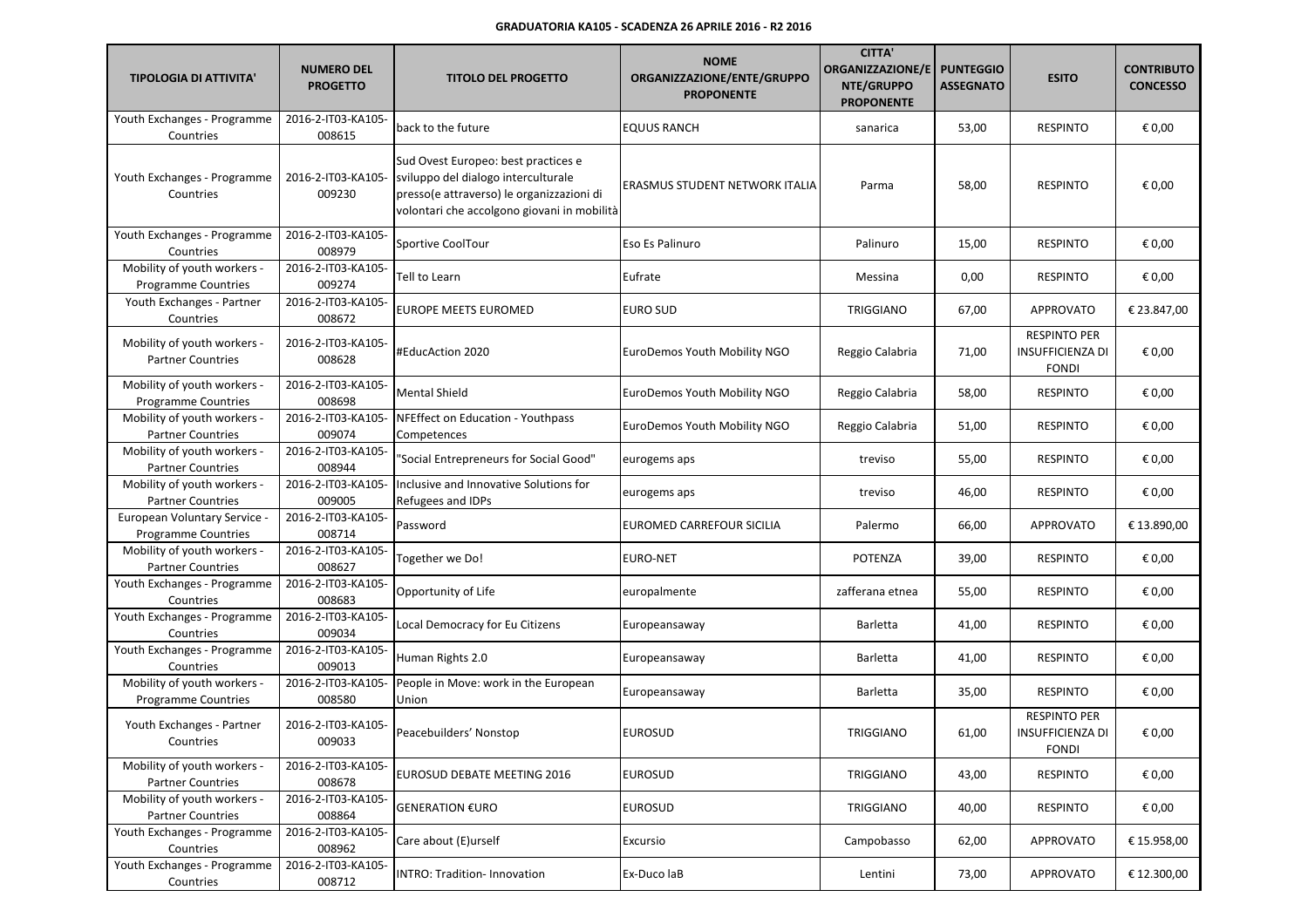| <b>TIPOLOGIA DI ATTIVITA'</b>                                                                 | <b>NUMERO DEL</b><br><b>PROGETTO</b> | <b>TITOLO DEL PROGETTO</b>                                                                                        | <b>NOME</b><br>ORGANIZZAZIONE/ENTE/GRUPPO<br><b>PROPONENTE</b> | <b>CITTA'</b><br><b>ORGANIZZAZIONE/E</b><br>NTE/GRUPPO<br><b>PROPONENTE</b> | <b>PUNTEGGIO</b><br><b>ASSEGNATO</b> | <b>ESITO</b>                                                   | <b>CONTRIBUTO</b><br><b>CONCESSO</b> |
|-----------------------------------------------------------------------------------------------|--------------------------------------|-------------------------------------------------------------------------------------------------------------------|----------------------------------------------------------------|-----------------------------------------------------------------------------|--------------------------------------|----------------------------------------------------------------|--------------------------------------|
| Youth Exchanges - Programme<br>Countries + Mobility of youth<br>workers - Programme Countries | 2016-2-IT03-KA105-<br>008711         | 3 Seasons                                                                                                         | Ex-Duco laB                                                    | Lentini                                                                     | 57,00                                | <b>RESPINTO</b>                                                | € 0,00                               |
| Mobility of youth workers -<br><b>Programme Countries</b>                                     | 2016-2-IT03-KA105-<br>008556         | Colours of Cinema                                                                                                 | Factory 1342                                                   | Roma                                                                        | 44,00                                | <b>RESPINTO</b>                                                | € 0,00                               |
| Mobility of youth workers -<br><b>Partner Countries</b>                                       | 2016-2-IT03-KA105-<br>008552         | Dialogue increases integration                                                                                    | Factory 1342                                                   | Roma                                                                        | 36,00                                | <b>RESPINTO</b>                                                | € 0,00                               |
| European Voluntary Service -<br><b>Programme Countries</b>                                    | 2016-2-IT03-KA105-<br>008809         | Volontari oltre le frontiere                                                                                      | Federazione del Volontariato di<br>Verona ONLUS                | Verona                                                                      | 59,00                                | <b>RESPINTO</b>                                                | € 0,00                               |
| Mobility of youth workers -<br><b>Programme Countries</b>                                     | 2016-2-IT03-KA105-<br>008753         | We are the champions: Empowerment for<br>employability                                                            | FERFILO ASSOCIAZIONE SPORTIVA<br>DILETTANTISTICA               | <b>CENTO</b>                                                                | 80,00                                | APPROVATO                                                      | € 19.432,00                          |
| European Voluntary Service -<br><b>Programme Countries</b>                                    | 2016-2-IT03-KA105-<br>008755         | "Back to the Future: Future of education is FERFILO ASSOCIAZIONE SPORTIVA<br>(also) looking at the past"          | DILETTANTISTICA                                                | <b>CENTO</b>                                                                | 72,00                                | <b>APPROVATO</b>                                               | €16.016,68                           |
| Mobility of youth workers -<br><b>Programme Countries</b>                                     | 2016-2-IT03-KA105-<br>009218         | Empower Intercultural Dialogue through<br>creative writing, story telling, film making                            | FERFILO ASSOCIAZIONE SPORTIVA<br><b>DILETTANTISTICA</b>        | <b>CENTO</b>                                                                | 46,00                                | <b>RESPINTO</b>                                                | € 0,00                               |
| Mobility of youth workers -<br><b>Partner Countries</b>                                       | 2016-2-IT03-KA105-<br>009273         | Go, Intercultural leader go!                                                                                      | Finis Terrae Officina<br>dell'apprendimento                    | Arona                                                                       | 61,00                                | <b>RESPINTO PER</b><br>INSUFFICIENZA DI<br><b>FONDI</b>        | € 0,00                               |
| Youth Exchanges - Programme<br>Countries                                                      | 2016-2-IT03-KA105-<br>008972         | #BrandYourEUth                                                                                                    | Fondazione Bruto e Poerio Carpigiani                           | Anzola Dell'Emilia                                                          | 64,00                                | <b>APPROVATO</b>                                               | € 16.846,00                          |
| European Voluntary Service -<br><b>Programme Countries</b>                                    | 2016-2-IT03-KA105-<br>009036         | Volunteering In Milano                                                                                            | Fondazione Caritas Ambrosiana                                  | Milano                                                                      | 71,00                                | <b>APPROVATO</b>                                               | € 39.808,32                          |
| Youth Exchanges - Programme<br>Countries                                                      | 2016-2-IT03-KA105-<br>009070         | ESO Astronomy Camp 2016                                                                                           | Fondazione Clément Fillietroz -<br><b>ONLUS</b>                | <b>NUS</b>                                                                  | 0,00                                 | <b>RESPINTO - INVIO</b><br><b>MULTIPLO</b>                     | € 0,00                               |
| Youth Exchanges - Programme<br>Countries                                                      | 2016-2-IT03-KA105-<br>009216         | ESO Astronomy Camp 2016                                                                                           | Fondazione Clément Fillietroz -<br><b>ONLUS</b>                | <b>NUS</b>                                                                  | 0,00                                 | <b>RESPINTO</b>                                                | € 0,00                               |
| Youth Exchanges - Programme<br>Countries                                                      | 2016-2-IT03-KA105-<br>009159         | ESO Astronomy Camp 2016                                                                                           | Fondazione Clément Fillietroz -<br>ONLUS                       | <b>NUS</b>                                                                  | 0,00                                 | <b>RESPINTO - INVIO</b><br><b>MULTIPLO</b>                     | € 0,00                               |
| European Voluntary Service -<br><b>Programme Countries</b>                                    | 2016-2-IT03-KA105-<br>008977         | EVSensation                                                                                                       | Fondazione Istituto Morcelliano                                | Chiari                                                                      | 62,00                                | <b>APPROVATO</b>                                               | € 5.446,66                           |
| Mobility of youth workers -<br><b>Partner Countries</b>                                       | 2016-2-IT03-KA105-<br>009137         | Diaologue Paths                                                                                                   | Fondazione Laboratorio per le<br>Politiche Sociali - LABOS     | Roma                                                                        | 69,00                                | <b>RESPINTO PER</b><br><b>INSUFFICIENZA DI</b><br><b>FONDI</b> | € 0,00                               |
| Youth Exchanges - Partner<br>Countries                                                        | 2016-2-IT03-KA105-<br>008853         | Discovering the common heritage: the<br>roots of european Culture from the Roman<br>Empire to the European union. | FONDAZIONE RESTORING ANCIENT<br>STABIAE ONLUS                  | CASTELLAMMARE DI<br><b>STABIA</b>                                           | 18,00                                | <b>RESPINTO</b>                                                | € 0,00                               |
| Mobility of youth workers -<br><b>Programme Countries</b>                                     | 2016-2-IT03-KA105-<br>008859         | <b>Trainers in Action</b>                                                                                         | Forme                                                          | Palermo                                                                     | 60,00                                | <b>RESPINTO PER</b><br>INSUFFICIENZA DI<br><b>FONDI</b>        | € 0,00                               |
| Mobility of youth workers -<br>Programme Countries                                            | 2016-2-IT03-KA105-<br>008916         | <b>Emotional Intelligence for Cross-Cultural</b><br>Sensitivity and Solidarity                                    | Forme                                                          | Palermo                                                                     | 60,00                                | <b>RESPINTO PER</b><br>INSUFFICIENZA DI<br><b>FONDI</b>        | € 0,00                               |
| Youth Exchanges - Partner<br>Countries                                                        | 2016-2-IT03-KA105-<br>009236         | Eco-ambassadors against environmental<br>criminality                                                              | Forum della Gioventù di Santa Maria<br>la Carità               | Santa Maria la Carità                                                       | 0,00                                 | <b>RESPINTO</b>                                                | € 0,00                               |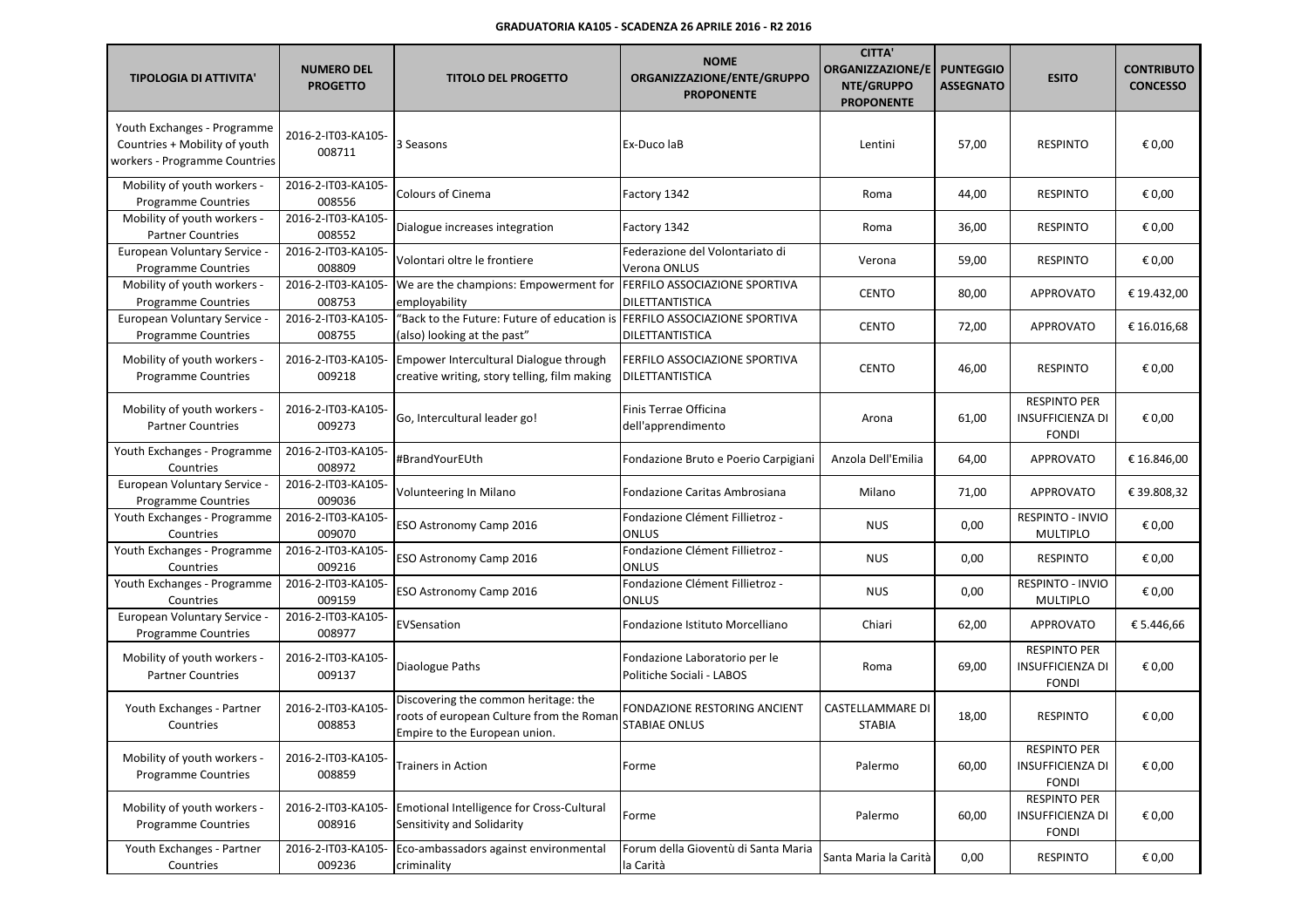| <b>TIPOLOGIA DI ATTIVITA'</b>                                                                            | <b>NUMERO DEL</b><br><b>PROGETTO</b> | <b>TITOLO DEL PROGETTO</b>                                                                            | <b>NOME</b><br>ORGANIZZAZIONE/ENTE/GRUPPO<br><b>PROPONENTE</b> | <b>CITTA'</b><br><b>ORGANIZZAZIONE/E</b><br>NTE/GRUPPO<br><b>PROPONENTE</b> | <b>PUNTEGGIO</b><br><b>ASSEGNATO</b> | <b>ESITO</b>                                                   | <b>CONTRIBUTO</b><br><b>CONCESSO</b> |
|----------------------------------------------------------------------------------------------------------|--------------------------------------|-------------------------------------------------------------------------------------------------------|----------------------------------------------------------------|-----------------------------------------------------------------------------|--------------------------------------|----------------------------------------------------------------|--------------------------------------|
| Youth Exchanges - Programme<br>Countries + Mobility of youth<br>workers - Programme Countries            | 2016-2-IT03-KA105-<br>008991         | YOU DARE - YOUth Dreaming Another<br>Road to Empowerment                                              | Forum Regionale dei Giovani<br>dell'Umbria                     | Perugia                                                                     | 48,00                                | <b>RESPINTO</b>                                                | € 0,00                               |
| Youth Exchanges - Programme<br>Countries                                                                 | 2016-2-IT03-KA105-<br>008756         | Imprenditore anch'io: let's startup                                                                   | Futuro e Progresso Associazione di<br>promozione sociale       | Padova                                                                      | 32,00                                | <b>RESPINTO</b>                                                | € 0,00                               |
| Youth Exchanges - Partner<br>Countries                                                                   | 2016-2-IT03-KA105-<br>009201         | Caffè e Carcadè                                                                                       | GAB Lupiae del CTS di Lecce                                    | Lecce                                                                       | 64,00                                | <b>APPROVATO</b>                                               | € 23.032,00                          |
| Mobility of youth workers -<br><b>Partner Countries</b>                                                  | 2016-2-IT03-KA105-<br>008592         | Equal and different                                                                                   | Gaycs                                                          | Roma                                                                        | 45,00                                | <b>RESPINTO</b>                                                | € 0,00                               |
| Mobility of youth workers -<br>Programme Countries                                                       | 2016-2-IT03-KA105-<br>008561         | Stop Homophobia                                                                                       | Gaycs                                                          | Roma                                                                        | 42,00                                | <b>RESPINTO</b>                                                | € 0,00                               |
| Mobility of youth workers -<br><b>Programme Countries</b>                                                | 2016-2-IT03-KA105-<br>009135         | Tools for Youth Workers                                                                               | generation4futureIT                                            | Milano                                                                      | 42,00                                | <b>RESPINTO</b>                                                | € 0,00                               |
| Youth Exchanges - Programme<br>Countries                                                                 | 2016-2-IT03-KA105-<br>008589         | Citizenship and rural life                                                                            | Giosef Madonie                                                 | Collesano                                                                   | 57,00                                | <b>RESPINTO</b>                                                | € 0,00                               |
| Youth Exchanges - Programme<br>Countries                                                                 | 2016-2-IT03-KA105-<br>008588         | Citizenship and rural life                                                                            | Giosef Madonie                                                 | Collesano                                                                   | 0,00                                 | <b>RESPINTO - INVIO</b><br><b>MULTIPLO</b>                     | € 0,00                               |
| Youth Exchanges - Programme<br>Countries                                                                 | 2016-2-IT03-KA105-<br>009144         | Europa: La tutela dell'ambiente per uno<br>sviluppo sostenibile                                       | Giovani Ambasciatori                                           | Arborea                                                                     | 21,00                                | <b>RESPINTO</b>                                                | € 0,00                               |
| Youth Exchanges - Programme<br>Countries                                                                 | 2016-2-IT03-KA105-<br>008863         | Green Wave                                                                                            | GreenRope                                                      | Capurso                                                                     | 55,00                                | <b>RESPINTO</b>                                                | € 0,00                               |
| Youth Exchanges - Programme<br>Countries                                                                 | 2016-2-IT03-KA105-<br>009103         | Partners for Development                                                                              | Gruppo di Azione Locale Colline<br>Salernitane scrl            | Giffoni Valle Piana<br>(SA)                                                 | 53,00                                | <b>RESPINTO</b>                                                | € 0,00                               |
| Youth Exchanges - Partner<br>Countries                                                                   | 2016-2-IT03-KA105-<br>008633         | Young Citizens of Europe                                                                              | Gruppo Informale "Majestic Europe"                             | Stornarella                                                                 | 49,00                                | <b>RESPINTO</b>                                                | € 0,00                               |
| Youth Exchanges - Partner<br>Countries                                                                   | 2016-2-IT03-KA105-<br>008623         | The Change Makers                                                                                     | Gruppo Informale UinEurope                                     | Ascoli Satriano                                                             | 49,00                                | <b>RESPINTO</b>                                                | € 0,00                               |
| Mobility of youth workers -<br><b>Programme Countries</b>                                                | 2016-2-IT03-KA105-<br>009051         | Together for and with Young people                                                                    | Gruppo Pax                                                     | Sutri (VT)                                                                  | 50,00                                | <b>RESPINTO</b>                                                | € 0,00                               |
| Mobility of youth workers -<br><b>Partner Countries</b>                                                  | 2016-2-IT03-KA105<br>008907          | Sharing Educational tools for Enhancing<br>community Development 2.0                                  | H.R.Y.O. Human Rights Youth<br>Organization                    | Monreale                                                                    | 74,00                                | <b>RESPINTO PER</b><br>INSUFFICIENZA DI<br><b>FONDI</b>        | € 0,00                               |
| Mobility of youth workers -<br>Partner Countries + Mobility of<br>youth workers - Programme<br>Countries | 2016-2-IT03-KA105-<br>008930         | Youth Ambassadors for Human Rights                                                                    | H.R.Y.O. Human Rights Youth<br>Organization                    | Monreale                                                                    | 52,50                                | <b>RESPINTO</b>                                                | € 0,00                               |
| Mobility of youth workers -<br><b>Programme Countries</b>                                                | 008924                               | 2016-2-IT03-KA105- A Bridge to Promote a Multicultural<br>Society for Migrants' Integration in Europe | I LUPI FDA                                                     | FORZA D'AGRO'                                                               | 60,00                                | <b>RESPINTO PER</b><br><b>INSUFFICIENZA DI</b><br><b>FONDI</b> | € 0,00                               |
| Youth Exchanges - Programme<br>Countries                                                                 | 2016-2-IT03-KA105-<br>008819         | Kitchen Garden: dall'orto alla tavola                                                                 | Ianua Australis                                                | Torre del Greco                                                             | 44,00                                | <b>RESPINTO</b>                                                | € 0,00                               |
| Youth Exchanges - Programme<br>Countries                                                                 | 2016-2-IT03-KA105-<br>008963         | Florence Urban Jungle                                                                                 | ICSE&Co. (International Center for<br>Southern Europe)         | Firenze                                                                     | 72,00                                | APPROVATO                                                      | € 12.642,00                          |
| Mobility of youth workers -<br><b>Partner Countries</b>                                                  | 2016-2-IT03-KA105-<br>009024         | Active Youth for Europe                                                                               | ICSE&Co. (International Center for<br>Southern Europe)         | Firenze                                                                     | 60,00                                | <b>RESPINTO PER</b><br><b>INSUFFICIENZA DI</b><br><b>FONDI</b> | € 0,00                               |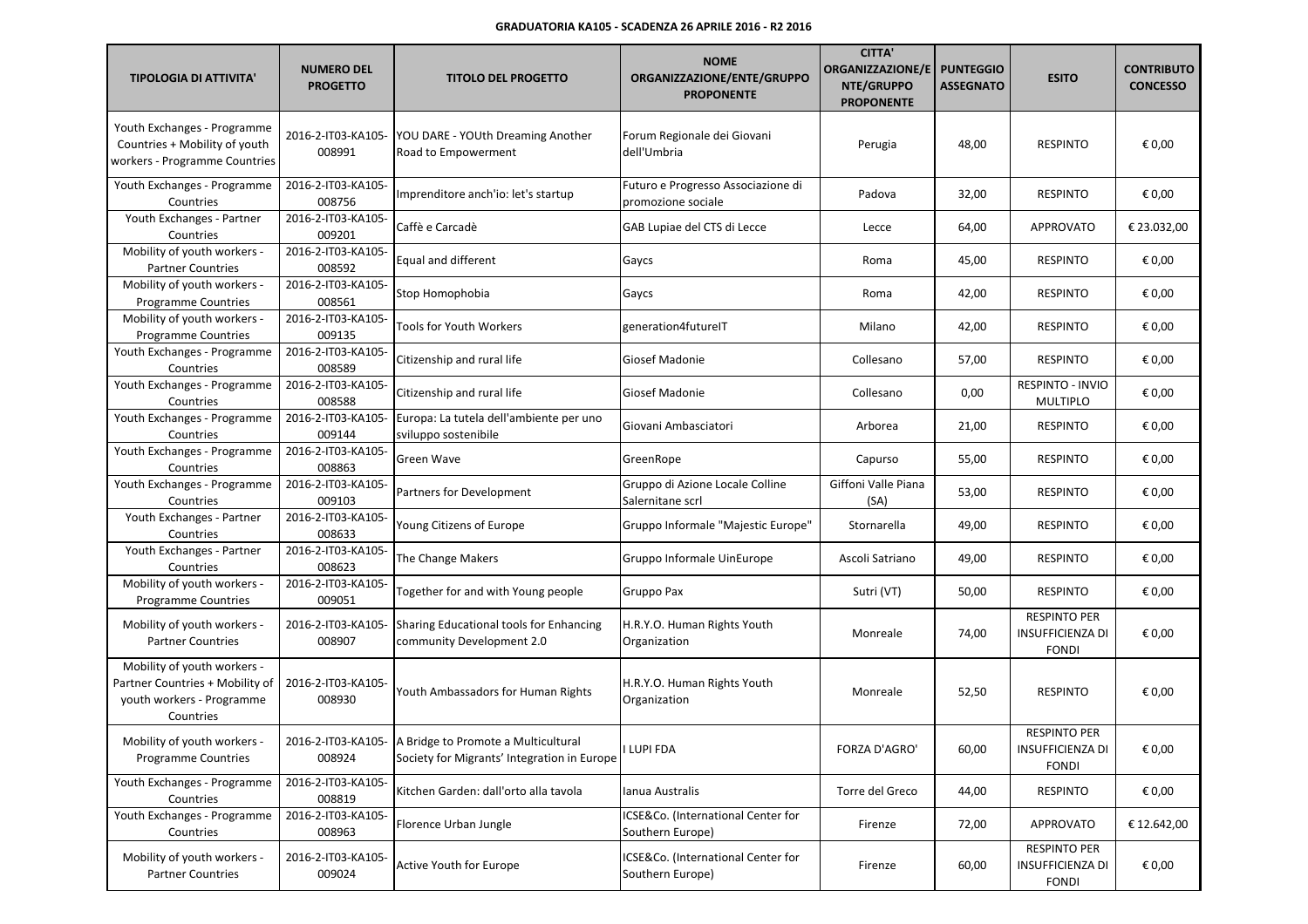| <b>TIPOLOGIA DI ATTIVITA'</b>                                                                 | <b>NUMERO DEL</b><br><b>PROGETTO</b> | <b>TITOLO DEL PROGETTO</b>                                                                                            | <b>NOME</b><br>ORGANIZZAZIONE/ENTE/GRUPPO<br><b>PROPONENTE</b> | <b>CITTA'</b><br><b>ORGANIZZAZIONE/E</b><br>NTE/GRUPPO<br><b>PROPONENTE</b> | <b>PUNTEGGIO</b><br><b>ASSEGNATO</b> | <b>ESITO</b>                                                   | <b>CONTRIBUTO</b><br><b>CONCESSO</b> |
|-----------------------------------------------------------------------------------------------|--------------------------------------|-----------------------------------------------------------------------------------------------------------------------|----------------------------------------------------------------|-----------------------------------------------------------------------------|--------------------------------------|----------------------------------------------------------------|--------------------------------------|
| Youth Exchanges - Programme<br>Countries                                                      | 2016-2-IT03-KA105-<br>008894         | Y.E.S. Youth Employability Seeds                                                                                      | Identities                                                     | Chieti                                                                      | 67,00                                | APPROVATO                                                      | € 19.150,00                          |
| Mobility of youth workers -<br><b>Programme Countries</b>                                     | 2016-2-IT03-KA105-<br>008967         | Lost frequencies - Influence of media on<br>mental health                                                             | Identities                                                     | Chieti                                                                      | 62,00                                | <b>RESPINTO PER</b><br><b>INSUFFICIENZA DI</b><br><b>FONDI</b> | € 0,00                               |
| Youth Exchanges - Partner<br>Countries                                                        | 2016-2-IT03-KA105-<br>008860         | Breaking the wall of cultural stereotypes                                                                             | Identities                                                     | Chieti                                                                      | 60,00                                | <b>RESPINTO PER</b><br><b>INSUFFICIENZA DI</b><br><b>FONDI</b> | € 0,00                               |
| Youth Exchanges - Programme<br>Countries                                                      | 2016-2-IT03-KA105-<br>008920         | <b>European Treasure Hunters</b>                                                                                      | lid creative village                                           | Perugia                                                                     | 38,00                                | <b>RESPINTO</b>                                                | € 0,00                               |
| Mobility of youth workers -<br><b>Partner Countries</b>                                       | 2016-2-IT03-KA105-<br>009174         | Adriatic Network to Improve Joint Abilities III Formicaio                                                             |                                                                | Lecce                                                                       | 35,00                                | <b>RESPINTO</b>                                                | € 0,00                               |
| European Voluntary Service -<br><b>Programme Countries</b>                                    | 2016-2-IT03-KA105-<br>008887         | Itaca, travelling into the learning!                                                                                  | il tetto casal fattoria onlus                                  | Roma                                                                        | 66,00                                | <b>APPROVATO</b>                                               | € 18.046,68                          |
| European Voluntary Service -<br><b>Programme Countries</b>                                    | 2016-2-IT03-KA105-<br>009267         | Wing Beats for Nature, for Yourself and for<br>Others                                                                 | Inachis                                                        | Firenze                                                                     | 54,00                                | <b>RESPINTO</b>                                                | € 0,00                               |
| Mobility of youth workers -<br>Programme Countries                                            | 2016-2-IT03-KA105-<br>008885         | RE-ACT: Rural Europeans in ACTion                                                                                     | Innovatio Apulia                                               | Putignano                                                                   | 49,00                                | <b>RESPINTO</b>                                                | € 0,00                               |
| Youth Exchanges - Programme<br>Countries + Mobility of youth<br>workers - Programme Countries | 2016-2-IT03-KA105<br>008831          | Conoscere ed Esercitare la Cittadinanza -<br>Valorizzare le Iniziative Positive degli<br>Adolescenti e dei giovani2.0 | Inventare Insieme (onlus)                                      | Palermo                                                                     | 41,00                                | <b>RESPINTO</b>                                                | € 0,00                               |
| Mobility of youth workers -<br>Programme Countries                                            | 2016-2-IT03-KA105-<br>009127         | NEETWORK                                                                                                              | ipazia                                                         | imperia                                                                     | 49,00                                | <b>RESPINTO</b>                                                | € 0,00                               |
| Mobility of youth workers -<br><b>Programme Countries</b>                                     | 2016-2-IT03-KA105-<br>008902         | Innovative Patterns in the Practices of<br><b>Charity and Assistance</b>                                              | Istituto Costante Gris I.P.A.B.                                | Mogliano Veneto<br>(TV)                                                     | 70,00                                | <b>RESPINTO PER</b><br><b>INSUFFICIENZA DI</b><br><b>FONDI</b> | € 0,00                               |
| Youth Exchanges - Programme<br>Countries                                                      | 2016-2-IT03-KA105-<br>008565         | Selecting Right Job                                                                                                   | Istituto di Ricerche e Studi sulla<br>Educazione e la Famiglia | Roma                                                                        | 0,00                                 | <b>RESPINTO</b>                                                | € 0,00                               |
| Youth Exchanges - Programme<br>Countries                                                      | 2016-2-IT03-KA105-<br>008820         | A Bridge across Europe for a Better<br>intercultural World                                                            | ISTITUTO MAGISTRALE STATALE<br>'REGINA ELENA"                  | <b>ACIREALE</b>                                                             | 44,00                                | <b>RESPINTO</b>                                                | € 0,00                               |
| Youth Exchanges - Partner<br>Countries                                                        | 2016-2-IT03-KA105-<br>009171         | La musica, un ponte tra popoli                                                                                        | Istituto Pace Sviluppo Innovazione<br>Acli                     | Roma                                                                        | 62,00                                | <b>APPROVATO</b>                                               | € 18.945,00                          |
| Youth Exchanges - Partner<br>Countries                                                        | 2016-2-IT03-KA105-<br>009064         | Citizenship and Impaired Youngsters                                                                                   | ISTITUTO REGIONALE RITTMEYER PER<br>I CIECHI DI TRIESTE        | <b>TRIESTE</b>                                                              | 38,00                                | <b>RESPINTO</b>                                                | € 0,00                               |
| Mobility of youth workers -<br><b>Programme Countries</b>                                     | 2016-2-IT03-KA105-<br>008772         | <b>Basic Tools for Human Rights</b>                                                                                   | Istituto Tecnico Commerciale<br>Salvatore Satta di Nuoro       | Nuoro                                                                       | 45,00                                | <b>RESPINTO</b>                                                | € 0,00                               |
| Youth Exchanges - Programme<br>Countries                                                      | 2016-2-IT03-KA105-<br>008771         | That's All Folk(s)!                                                                                                   | Istituto Tecnico Commerciale<br>Salvatore Satta di Nuoro       | Nuoro                                                                       | 24,00                                | <b>RESPINTO</b>                                                | $\epsilon$ 0,00                      |
| Mobility of youth workers -<br><b>Programme Countries</b>                                     | 2016-2-IT03-KA105-<br>008862         | Learn in mobility, the improvement of<br>local enterprises and Self-employment                                        | <b>ITT MARIE CURIE</b>                                         | <b>NAPOLI</b>                                                               | 0,00                                 | <b>RESPINTO</b>                                                | € 0,00                               |
| Mobility of youth workers -<br><b>Programme Countries</b>                                     | 2016-2-IT03-KA105-<br>008783         | Learn in mobility, the improvement of<br>local enterprises and Self-employment                                        | <b>ITT MARIE CURIE</b>                                         | <b>NAPOLI</b>                                                               | 0,00                                 | RESPINTO - INVIO<br><b>MULTIPLO</b>                            | € 0,00                               |
| Youth Exchanges - Programme<br>Countries                                                      | 2016-2-IT03-KA105-<br>009142         | Create My Future                                                                                                      | Janelas                                                        | Ozieri                                                                      | 33,00                                | <b>RESPINTO</b>                                                | € 0,00                               |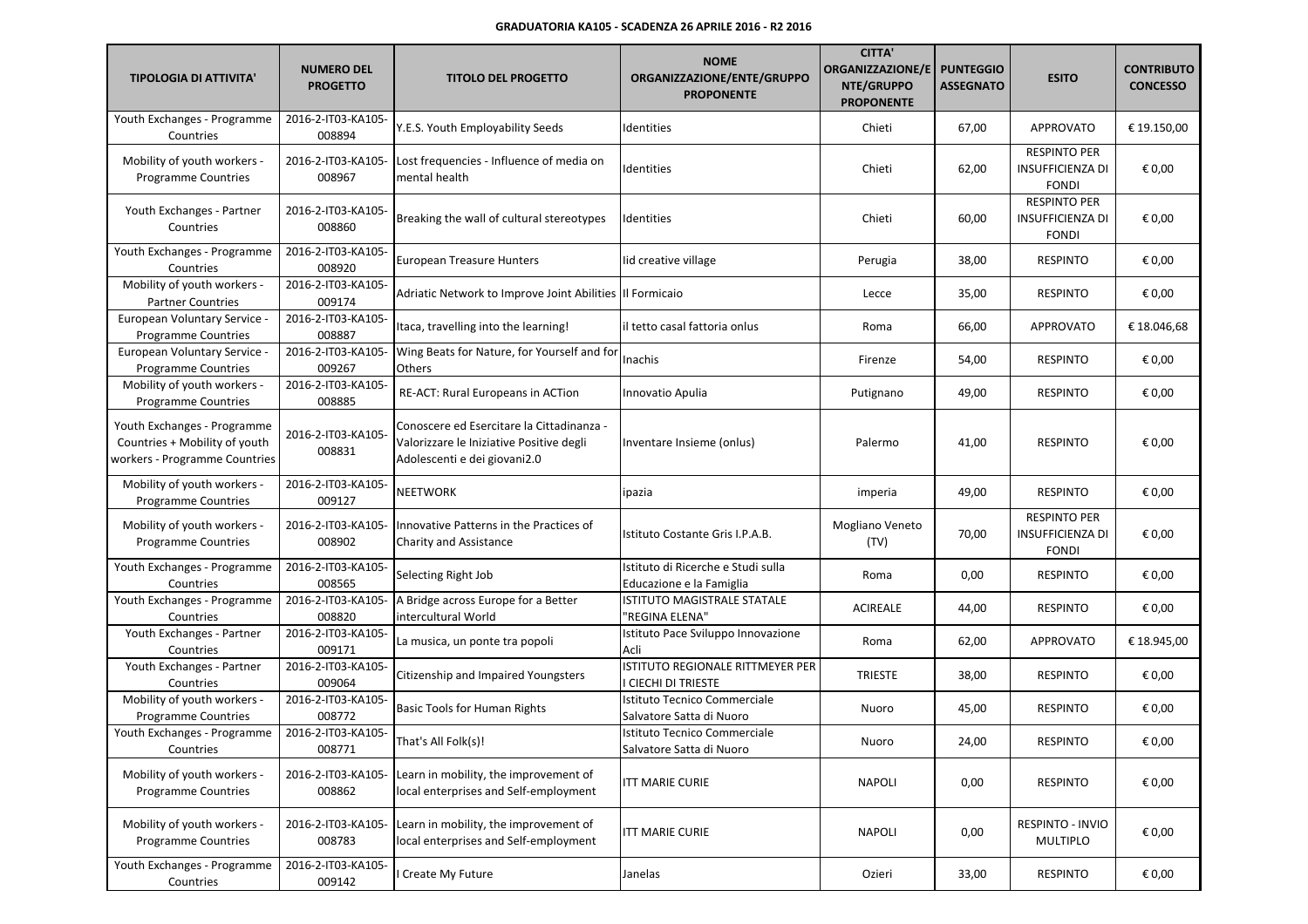| <b>TIPOLOGIA DI ATTIVITA'</b>                                                                                     | <b>NUMERO DEL</b><br><b>PROGETTO</b> | <b>TITOLO DEL PROGETTO</b>                                                         | <b>NOME</b><br>ORGANIZZAZIONE/ENTE/GRUPPO<br><b>PROPONENTE</b> | <b>CITTA'</b><br><b>ORGANIZZAZIONE/E</b><br>NTE/GRUPPO<br><b>PROPONENTE</b> | <b>PUNTEGGIO</b><br><b>ASSEGNATO</b> | <b>ESITO</b>                                                   | <b>CONTRIBUTO</b><br><b>CONCESSO</b> |
|-------------------------------------------------------------------------------------------------------------------|--------------------------------------|------------------------------------------------------------------------------------|----------------------------------------------------------------|-----------------------------------------------------------------------------|--------------------------------------|----------------------------------------------------------------|--------------------------------------|
| European Voluntary Service -<br><b>Programme Countries</b>                                                        | 2016-2-IT03-KA105-<br>009202         | M.O.V.E.: Mobility, Our Vision of Europe                                           | Jump in associazione culturale                                 | poggiardo-Lecce                                                             | 61,00                                | <b>APPROVATO</b>                                               | € 27.155,02                          |
| Youth Exchanges - Partner<br>Countries                                                                            | 2016-2-IT03-KA105-<br>008608         | Mith and tales from Mediterranean area                                             | Jump in associazione culturale                                 | poggiardo-Lecce                                                             | 61,00                                | <b>RESPINTO PER</b><br><b>INSUFFICIENZA DI</b><br><b>FONDI</b> | € 0,00                               |
| Youth Exchanges - Programme<br>Countries                                                                          | 2016-2-IT03-KA105-<br>008953         | green warriors                                                                     | Jump in associazione culturale                                 | poggiardo-Lecce                                                             | 54,00                                | <b>RESPINTO</b>                                                | € 0,00                               |
| Mobility of youth workers -<br><b>Programme Countries</b>                                                         | 2016-2-IT03-KA105-<br>009118         | crisis management : keep calm and smile!                                           | Jump in associazione culturale                                 | poggiardo-Lecce                                                             | 50,00                                | <b>RESPINTO</b>                                                | € 0,00                               |
| Mobility of youth workers -<br><b>Programme Countries</b>                                                         | 2016-2-IT03-KA105-<br>008942         | VOLUNTEER TODAY - EMPLOY<br>TOMORROW                                               | Jump in associazione culturale                                 | poggiardo-Lecce                                                             | 48,00                                | <b>RESPINTO</b>                                                | € 0,00                               |
| Mobility of youth workers -<br><b>Partner Countries</b>                                                           | 2016-2-IT03-KA105-<br>008992         | Sharing Methods, Growing Ideas                                                     | Kalimera Società Cooperativa Sociale                           | Ischia                                                                      | 76,00                                | <b>APPROVATO</b>                                               | € 20.614,00                          |
| Youth Exchanges - Programme<br>Countries                                                                          | 2016-2-IT03-KA105-<br>008595         | Mobility of young adults                                                           | L.O.A.D. Onlus                                                 | Roma                                                                        | 63,00                                | APPROVATO                                                      | €40.534,00                           |
| Mobility of youth workers -<br><b>Partner Countries</b>                                                           | 2016-2-IT03-KA105-<br>009210         | If the kids are united                                                             | La Banda dei Pirati - BDP                                      | milano                                                                      | 45,00                                | <b>RESPINTO</b>                                                | € 0,00                               |
| Youth Exchanges - Programme<br>Countries                                                                          | 2016-2-IT03-KA105-<br>009044         | Diamo Voce alla Natura                                                             | La Ginestra Associazione di<br>Promozione sociale              | Campagna                                                                    | 23,00                                | <b>RESPINTO</b>                                                | € 0,00                               |
| Mobility of youth workers -<br><b>Programme Countries</b>                                                         | 2016-2-IT03-KA105-<br>008578         | From your idea to your European project                                            | La nuova medusa                                                | Castellammare di<br>Stabia (Na)                                             | 30,00                                | <b>RESPINTO</b>                                                | € 0,00                               |
| Mobility of youth workers -<br><b>Programme Countries</b>                                                         | 2016-2-IT03-KA105-<br>008586         | TH.E. P.A.C.Y. - THE EMPOWERMENT<br>PLAYGROUND. ART AND CREATIVITY IN<br>YOUTHWORK | LABORATORIO MERIDIANO 2.0                                      | MARCELLINARA                                                                | 55,00                                | <b>RESPINTO</b>                                                | € 0,00                               |
| Mobility of youth workers -<br><b>Programme Countries</b>                                                         | 2016-2-IT03-KA105-<br>009002         | Bike to the future                                                                 | L'Altra Babele                                                 | Bologna                                                                     | 47,00                                | <b>RESPINTO</b>                                                | € 0,00                               |
| European Voluntary Service -<br>Programme Countries +<br>European Voluntary Service -<br><b>Partner Countries</b> | 2016-2-IT03-KA105-<br>009185         | <b>BORDERLINES</b>                                                                 | L'ARCOBALENO Società Cooperativa<br>Sociale                    | San Pietro in Lama                                                          | 62,00                                | <b>APPROVATO</b>                                               | € 27.220,02                          |
| Youth Exchanges - Partner<br>Countries                                                                            | 2016-2-IT03-KA105-<br>009220         | "Da Mosca a Roma: incontro, confronto,<br>dialogo"                                 | Lazio - Russia                                                 | <b>ROMA</b>                                                                 | 0,00                                 | <b>RESPINTO</b>                                                | € 0,00                               |
| Youth Exchanges - Programme<br>Countries                                                                          | 2016-2-IT03-KA105-<br>009228         | RestART                                                                            | Lecco Youth Action                                             | Lecco                                                                       | 28,00                                | <b>RESPINTO</b>                                                | € 0,00                               |
| Youth Exchanges - Partner<br>Countries                                                                            | 2016-2-IT03-KA105-<br>009022         | Memory Pathways Against the Mafia                                                  | Lega Contro la Droga Onlus                                     | Palermo                                                                     | 33,00                                | <b>RESPINTO</b>                                                | € 0,00                               |
| European Voluntary Service -<br><b>Partner Countries</b>                                                          | 2016-2-IT03-KA105-<br>008917         | Good Practices to Stop Global Warming                                              | Legambiente Circolo Silaris                                    | Eboli                                                                       | 0,00                                 | <b>RESPINTO</b>                                                | € 0,00                               |
| European Voluntary Service -<br><b>Partner Countries</b>                                                          | 008933                               | 2016-2-IT03-KA105- Be Globally Local: Erasmus+ inside our<br>land                  | Legambiente Prato                                              | Prato                                                                       | 66,00                                | APPROVATO                                                      | € 36.548,36                          |
| European Voluntary Service -<br>Programme Countries +<br>European Voluntary Service -<br><b>Partner Countries</b> | 2016-2-IT03-KA105-<br>008604         | Ambasciatori per un futuro sostenibile<br>/Ambassadors for a sustainable future    | LEGAMBIENTE TRANI                                              | Trani                                                                       | 68,00                                | APPROVATO                                                      | € 19.604,64                          |
| Youth Exchanges - Programme<br>Countries                                                                          | 2016-2-IT03-KA105-<br>008585         | Sea you soon                                                                       | Legambiente Università Palermo                                 | Palermo                                                                     | 56,00                                | <b>RESPINTO</b>                                                | € 0,00                               |
| European Voluntary Service -<br>Programme Countries                                                               | 2016-2-IT03-KA105-<br>008606         | Green Verona Green Europe                                                          | Legambiente Volontariato Verona                                | Verona                                                                      | 68,00                                | <b>APPROVATO</b>                                               | € 15.340,00                          |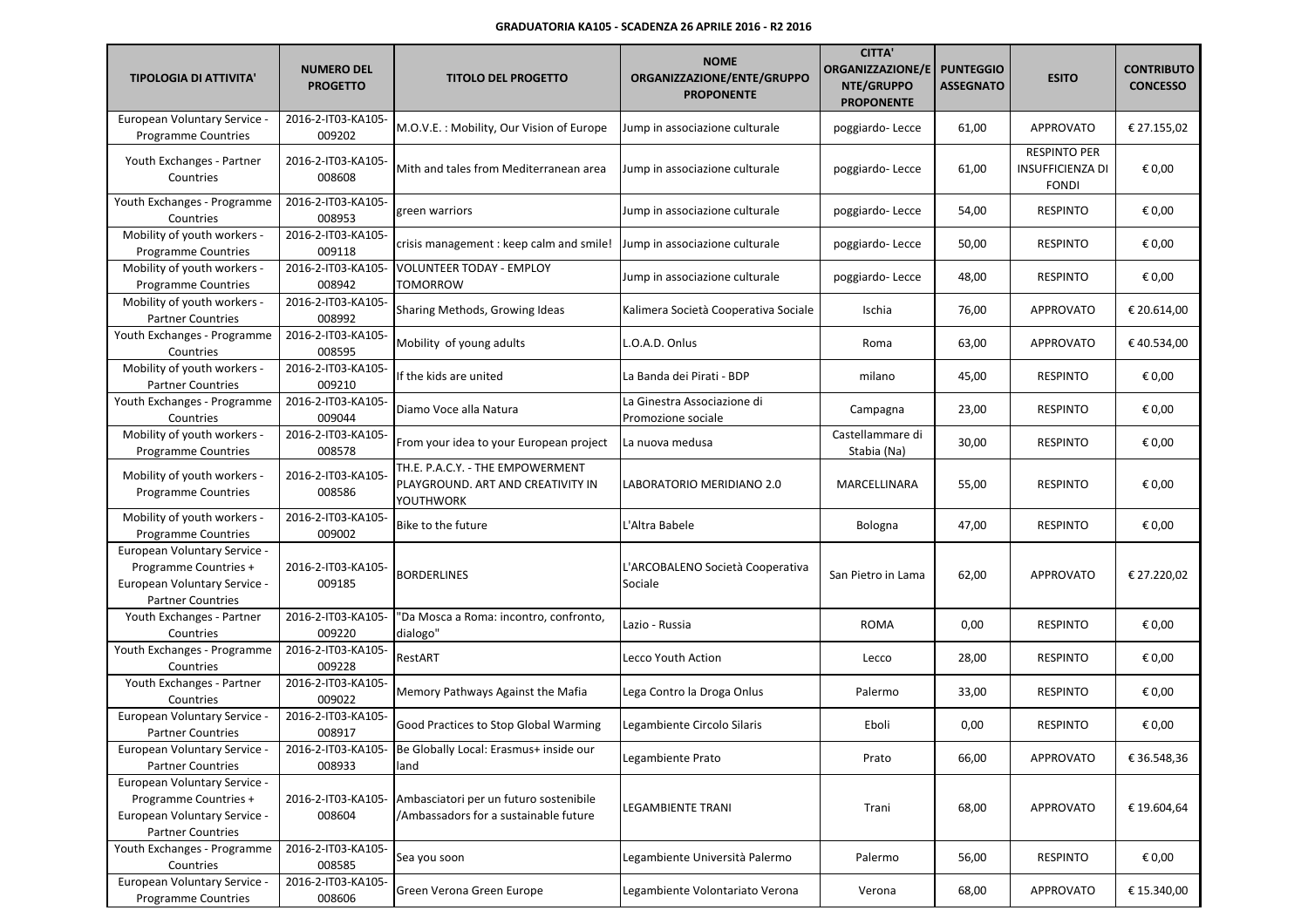| <b>TIPOLOGIA DI ATTIVITA'</b>                                                                              | <b>NUMERO DEL</b><br><b>PROGETTO</b> | <b>TITOLO DEL PROGETTO</b>                                                                                                              | <b>NOME</b><br>ORGANIZZAZIONE/ENTE/GRUPPO<br><b>PROPONENTE</b> | <b>CITTA'</b><br>ORGANIZZAZIONE/E<br>NTE/GRUPPO<br><b>PROPONENTE</b> | <b>PUNTEGGIO</b><br><b>ASSEGNATO</b> | <b>ESITO</b>                                                   | <b>CONTRIBUTO</b><br><b>CONCESSO</b> |
|------------------------------------------------------------------------------------------------------------|--------------------------------------|-----------------------------------------------------------------------------------------------------------------------------------------|----------------------------------------------------------------|----------------------------------------------------------------------|--------------------------------------|----------------------------------------------------------------|--------------------------------------|
| Mobility of youth workers -<br><b>Programme Countries</b>                                                  | 2016-2-IT03-KA105-<br>009088         | Local Challenges Global Solutions                                                                                                       | LIBERA PALERMO ASSOCIAZIONE                                    | PALERMO                                                              | 67,00                                | <b>RESPINTO PER</b><br><b>INSUFFICIENZA DI</b><br><b>FONDI</b> | € 0,00                               |
| European Voluntary Service -<br><b>Programme Countries</b>                                                 | 2016-2-IT03-KA105-<br>009077         | FREE - Focus on rights, equity and<br>employability                                                                                     | LIBERA PALERMO ASSOCIAZIONE                                    | PALERMO                                                              | 55,00                                | <b>RESPINTO</b>                                                | € 0,00                               |
| Mobility of youth workers -<br><b>Partner Countries</b>                                                    | 2016-2-IT03-KA105-<br>009123         | <b>Mobility Face Crisis</b>                                                                                                             | L'Isola che non c'è                                            | Rende (CS)                                                           | 44,00                                | <b>RESPINTO</b>                                                | € 0,00                               |
| Youth Exchanges - Programme<br>Countries                                                                   | 2016-2-IT03-KA105-<br>009041         | HEALTHIER SOILS FOR HEALTHIER LIVING                                                                                                    | Lovers of Eco-food And Friends<br>(L.E.A.F.)                   | Serrano di<br>Carpignano Salentino                                   | 55,00                                | <b>RESPINTO</b>                                                | € 0,00                               |
| Mobility of youth workers -<br><b>Programme Countries</b>                                                  | 2016-2-IT03-KA105-<br>009223         | Dare to Dream                                                                                                                           | Madiba Società Cooperativa Sociale                             | Beinasco                                                             | 61,00                                | <b>RESPINTO PER</b><br><b>INSUFFICIENZA DI</b><br><b>FONDI</b> | € 0,00                               |
| Mobility of youth workers -<br><b>Programme Countries</b>                                                  | 2016-2-IT03-KA105-<br>009203         | <b>Total Quality Management in Youth</b><br>Exchanges                                                                                   | Madiba Società Cooperativa Sociale                             | Beinasco                                                             | 60,00                                | <b>RESPINTO PER</b><br><b>INSUFFICIENZA DI</b><br><b>FONDI</b> | € 0,00                               |
| Mobility of youth workers -<br>Partner Countries + Mobility of<br>youth workers - Programme<br>Countries   | 2016-2-IT03-KA105-<br>009160         | multi-stakeholders NETwORks prevent<br>early school leaving and reduce NEETs<br>promoting innovative integrated<br>education techniques | <b>MARGHERITA SOCIETA'</b><br>COOPERATIVA SOCIALE a r.l.       | Sandrigo                                                             | 79,00                                | <b>APPROVATO</b>                                               | € 18.252,00                          |
| European Voluntary Service -<br><b>Programme Countries</b>                                                 | 2016-2-IT03-KA105<br>009124          | <b>INtgenerational and inTERcultural</b><br>interACTion promotes social inclusion and<br>solidarity                                     | <b>MARGHERITA SOCIETA'</b><br>COOPERATIVA SOCIALE a r.l.       | Sandrigo                                                             | 70,00                                | <b>APPROVATO</b>                                               | € 27.070,02                          |
| Mobility of youth workers -<br>Partner Countries + Mobility of<br>youth workers - Programme<br>Countries   | 2016-2-IT03-KA105-<br>008873         | multi-stakeholders NETwORks prevent<br>early school leaving and reduce NEETs<br>promoting innovative integrated<br>education techniques | <b>MARGHERITA SOCIETA'</b><br>COOPERATIVA SOCIALE a r.l.       | Sandrigo                                                             | 0,00                                 | <b>RESPINTO - INVIO</b><br><b>MULTIPLO</b>                     | € 0,00                               |
| Youth Exchanges - Programme<br>Countries                                                                   | 2016-2-IT03-KA105-<br>008784         | Being a refugee is not a choice                                                                                                         | Mavì                                                           | <b>Brentonico</b>                                                    | 64,00                                | APPROVATO                                                      | € 12.636,00                          |
| Mobility of youth workers -<br><b>Programme Countries</b>                                                  | 2016-2-IT03-KA105-<br>009114         | OPEN NETWORK - OPEN DIALOGUE                                                                                                            | MCG MANAGER CONSULTING GROUP<br>SOC. COOP.                     | Palermo                                                              | 63,00                                | <b>RESPINTO PER</b><br><b>INSUFFICIENZA DI</b><br><b>FONDI</b> | € 0,00                               |
| Mobility of youth workers -<br><b>Programme Countries</b>                                                  | 2016-2-IT03-KA105-<br>009020         | OPEN NETWORK - OPEN DIALOGUE                                                                                                            | MCG MANAGER CONSULTING GROUP<br>SOC. COOP.                     | Palermo                                                              | 0,00                                 | RESPINTO - INVIO<br><b>MULTIPLO</b>                            | € 0,00                               |
| Youth Exchanges - Programme<br>Countries                                                                   | 2016-2-IT03-KA105-<br>009108         | The sociocultural development of<br>European coastal towns                                                                              | Menadì                                                         | Milazzo                                                              | 40,00                                | <b>RESPINTO</b>                                                | € 0,00                               |
| European Voluntary Service -<br>Partner Countries + European<br>Voluntary Service - Programme<br>Countries | 2016-2-IT03-KA105-<br>008727         | Chance for a Change                                                                                                                     | MINE VAGANTI NGO                                               | PERFUGAS                                                             | 50,00                                | RESPINTO                                                       | $\epsilon$ 0,00                      |
| Mobility of youth workers -<br><b>Partner Countries</b>                                                    | 2016-2-IT03-KA105-<br>008743         | Developing Entrepreneurship Through<br>Sport                                                                                            | MINE VAGANTI NGO                                               | <b>PERFUGAS</b>                                                      | 40,00                                | <b>RESPINTO</b>                                                | € 0,00                               |
| Mobility of youth workers -<br><b>Partner Countries</b>                                                    | 2016-2-IT03-KA105-<br>008787         | Be Rural!                                                                                                                               | MINE VAGANTI NGO                                               | PERFUGAS                                                             | 39,00                                | <b>RESPINTO</b>                                                | € 0,00                               |
| Mobility of youth workers -<br><b>Programme Countries</b>                                                  | 2016-2-IT03-KA105-<br>008614         | 'Let's get inspHIRED!"                                                                                                                  | MINE VAGANTI NGO                                               | <b>PERFUGAS</b>                                                      | 38,00                                | <b>RESPINTO</b>                                                | € 0,00                               |
| Mobility of youth workers -<br><b>Partner Countries</b>                                                    | 2016-2-IT03-KA105-<br>008726         | Be Rural!                                                                                                                               | MINE VAGANTI NGO                                               | PERFUGAS                                                             | 0,00                                 | RESPINTO - INVIO<br>MULTIPLO                                   | € 0,00                               |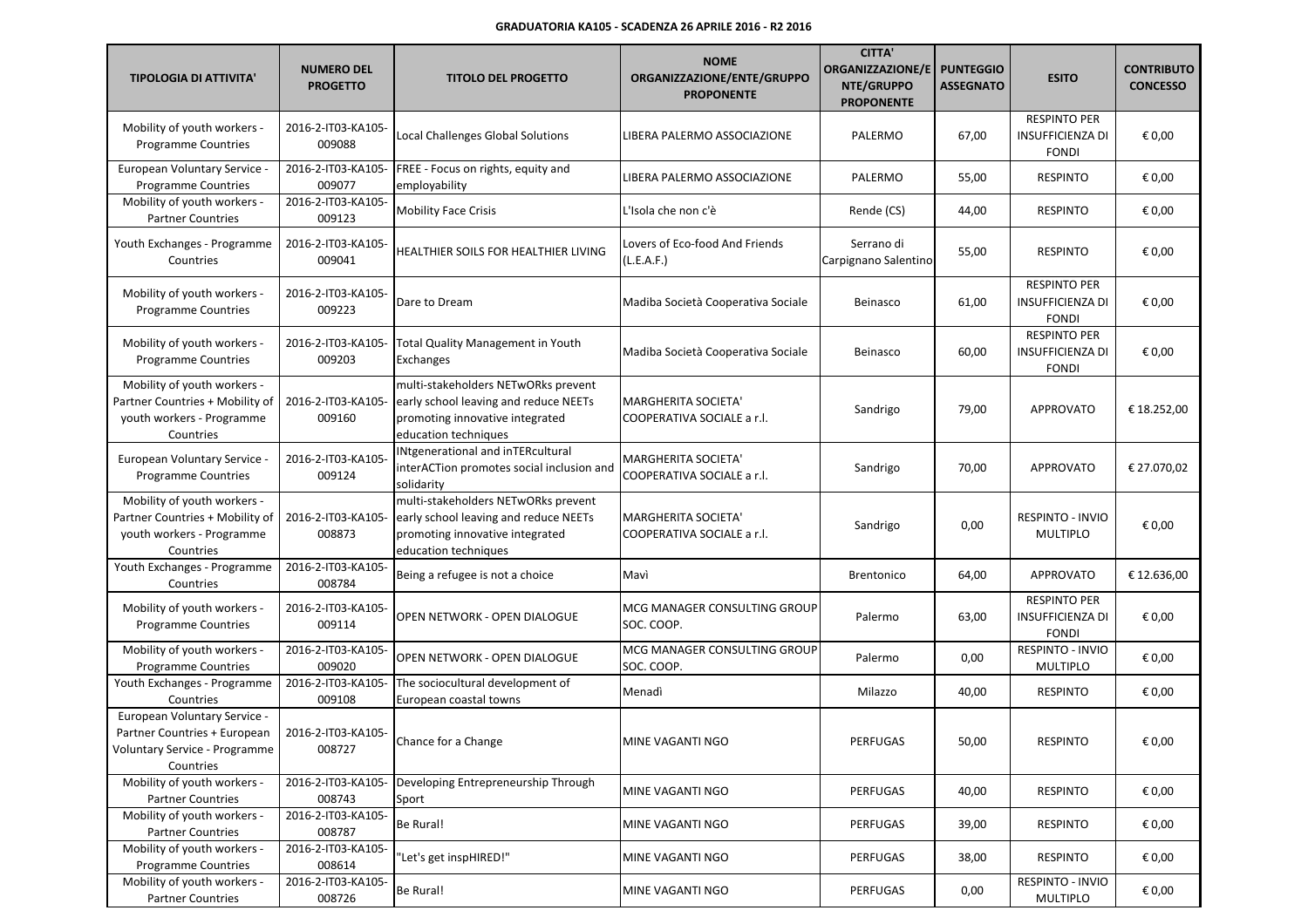| <b>TIPOLOGIA DI ATTIVITA'</b>                                                                                     | <b>NUMERO DEL</b><br><b>PROGETTO</b> | <b>TITOLO DEL PROGETTO</b>                               | <b>NOME</b><br>ORGANIZZAZIONE/ENTE/GRUPPO<br><b>PROPONENTE</b> | <b>CITTA'</b><br><b>ORGANIZZAZIONE/E</b><br>NTE/GRUPPO<br><b>PROPONENTE</b> | <b>PUNTEGGIO</b><br><b>ASSEGNATO</b> | <b>ESITO</b>                                                   | <b>CONTRIBUTO</b><br><b>CONCESSO</b> |
|-------------------------------------------------------------------------------------------------------------------|--------------------------------------|----------------------------------------------------------|----------------------------------------------------------------|-----------------------------------------------------------------------------|--------------------------------------|----------------------------------------------------------------|--------------------------------------|
| European Voluntary Service -<br>Programme Countries +<br>European Voluntary Service -<br><b>Partner Countries</b> | 2016-2-IT03-KA105-<br>008618         | Chance for a Change                                      | MINE VAGANTI NGO                                               | <b>PERFUGAS</b>                                                             | 0,00                                 | RESPINTO - INVIO<br><b>MULTIPLO</b>                            | € 0,00                               |
| Youth Exchanges - Programme<br>Countries                                                                          | 2016-2-IT03-KA105-<br>008616         | Youth Picture                                            | MINE VAGANTI NGO                                               | <b>PERFUGAS</b>                                                             | 0,00                                 | RITIRATO                                                       | € 0,00                               |
| Mobility of youth workers -<br><b>Programme Countries</b>                                                         | 2016-2-IT03-KA105-<br>009200         | Young people for Inclusion                               | MOBILSERV SOCIETA' COOPERATIVA<br>A.R.L.                       | Saviano                                                                     | 56,00                                | <b>RESPINTO</b>                                                | € 0,00                               |
| Mobility of youth workers -<br><b>Programme Countries</b>                                                         | 2016-2-IT03-KA105-<br>008744         | <b>Follow the Leader!</b>                                | MODAVI - Federazione Regionale<br>della Sicilia                | Acireale (CT)                                                               | 60,00                                | <b>RESPINTO PER</b><br><b>INSUFFICIENZA DI</b><br><b>FONDI</b> | € 0,00                               |
| Youth Exchanges - Partner<br>Countries                                                                            | 2016-2-IT03-KA105-<br>009190         | I'LLEG(U)AL                                              | MOVE IT! MObilità e Volontariato<br>Europei ITalia             | Grazzanise                                                                  | 56,00                                | <b>RESPINTO</b>                                                | € 0,00                               |
| Youth Exchanges - Partner<br>Countries                                                                            | 2016-2-IT03-KA105-<br>009235         | Follow your (he)art                                      | MOVE IT! MObilità e Volontariato<br>Europei ITalia             | Grazzanise                                                                  | 0,00                                 | <b>RESPINTO</b>                                                | € 0,00                               |
| Mobility of youth workers -<br><b>Partner Countries</b>                                                           | 2016-2-IT03-KA105-<br>009208         | Voices and Faces-LIVING LIBRARY                          | Municipale Teatro                                              | Torino                                                                      | 47,00                                | <b>RESPINTO</b>                                                | € 0,00                               |
| Youth Exchanges - Partner<br>Countries                                                                            | 2016-2-IT03-KA105-<br>008702         | Youth non-formal education for agri-<br>entrepreneurship | Municipality of Triggiano                                      | Triggiano - BA                                                              | 46,00                                | <b>RESPINTO</b>                                                | € 0,00                               |
| Mobility of youth workers -<br><b>Partner Countries</b>                                                           | 2016-2-IT03-KA105-<br>008823         | Story by story                                           | MV INTERNATIONAL                                               | SASSARI                                                                     | 60,00                                | <b>RESPINTO PER</b><br><b>INSUFFICIENZA DI</b><br><b>FONDI</b> | € 0,00                               |
| Mobility of youth workers -<br><b>Partner Countries</b>                                                           | 2016-2-IT03-KA105-<br>008622         | In Cooperation We Trust!                                 | MV INTERNATIONAL                                               | SASSARI                                                                     | 47,00                                | <b>RESPINTO</b>                                                | € 0,00                               |
| Mobility of youth workers -<br><b>Partner Countries</b>                                                           | 2016-2-IT03-KA105-<br>008621         | DissemInAction                                           | MV INTERNATIONAL                                               | SASSARI                                                                     | 35,00                                | <b>RESPINTO</b>                                                | € 0,00                               |
| Mobility of youth workers -<br>Partner Countries + Mobility of<br>youth workers - Programme<br>Countries          | 2016-2-IT03-KA105-<br>008822         | We Believe in the Network                                | MV INTERNATIONAL                                               | SASSARI                                                                     | 35,00                                | <b>RESPINTO</b>                                                | € 0,00                               |
| Mobility of youth workers -<br>Programme Countries +<br>Mobility of youth workers -<br><b>Partner Countries</b>   | 2016-2-IT03-KA105-<br>008728         | We Believe in the Network                                | MV INTERNATIONAL                                               | SASSARI                                                                     | 0,00                                 | RESPINTO - INVIO<br><b>MULTIPLO</b>                            | € 0,00                               |
| Mobility of youth workers -<br><b>Partner Countries</b>                                                           | 2016-2-IT03-KA105-<br>008729         | Story by story                                           | MV INTERNATIONAL                                               | SASSARI                                                                     | 0,00                                 | RESPINTO - INVIO<br><b>MULTIPLO</b>                            | € 0,00                               |
| Mobility of youth workers -<br><b>Programme Countries</b>                                                         | 2016-2-IT03-KA105-<br>008545         | Boost the capacity of your youth NGO                     | NET IN ACTION                                                  | <b>BOLOGNA</b>                                                              | 45,00                                | <b>RESPINTO</b>                                                | € 0,00                               |
| Mobility of youth workers -<br><b>Partner Countries</b>                                                           | 2016-2-IT03-KA105-<br>009169         | START The Youth UP                                       | Next Stop Europe                                               | bologna                                                                     | 44,00                                | <b>RESPINTO</b>                                                | € 0,00                               |
| Mobility of youth workers -<br><b>Partner Countries</b>                                                           | 2016-2-IT03-KA105-<br>009270         | HeArt for Integration                                    | Next Stop Europe                                               | bologna                                                                     | 41,00                                | <b>RESPINTO</b>                                                | € 0,00                               |
| Youth Exchanges - Programme<br>Countries                                                                          | 2016-2-IT03-KA105-<br>008607         | <b>DONKEINK</b>                                          | No Borders                                                     | Milano                                                                      | 60,00                                | <b>RESPINTO PER</b><br><b>INSUFFICIENZA DI</b><br><b>FONDI</b> | € 0,00                               |
| Youth Exchanges - Programme<br>Countries                                                                          | 2016-2-IT03-KA105-<br>009079         | Back to the future                                       | No Borders                                                     | Milano                                                                      | 43,00                                | <b>RESPINTO</b>                                                | € 0,00                               |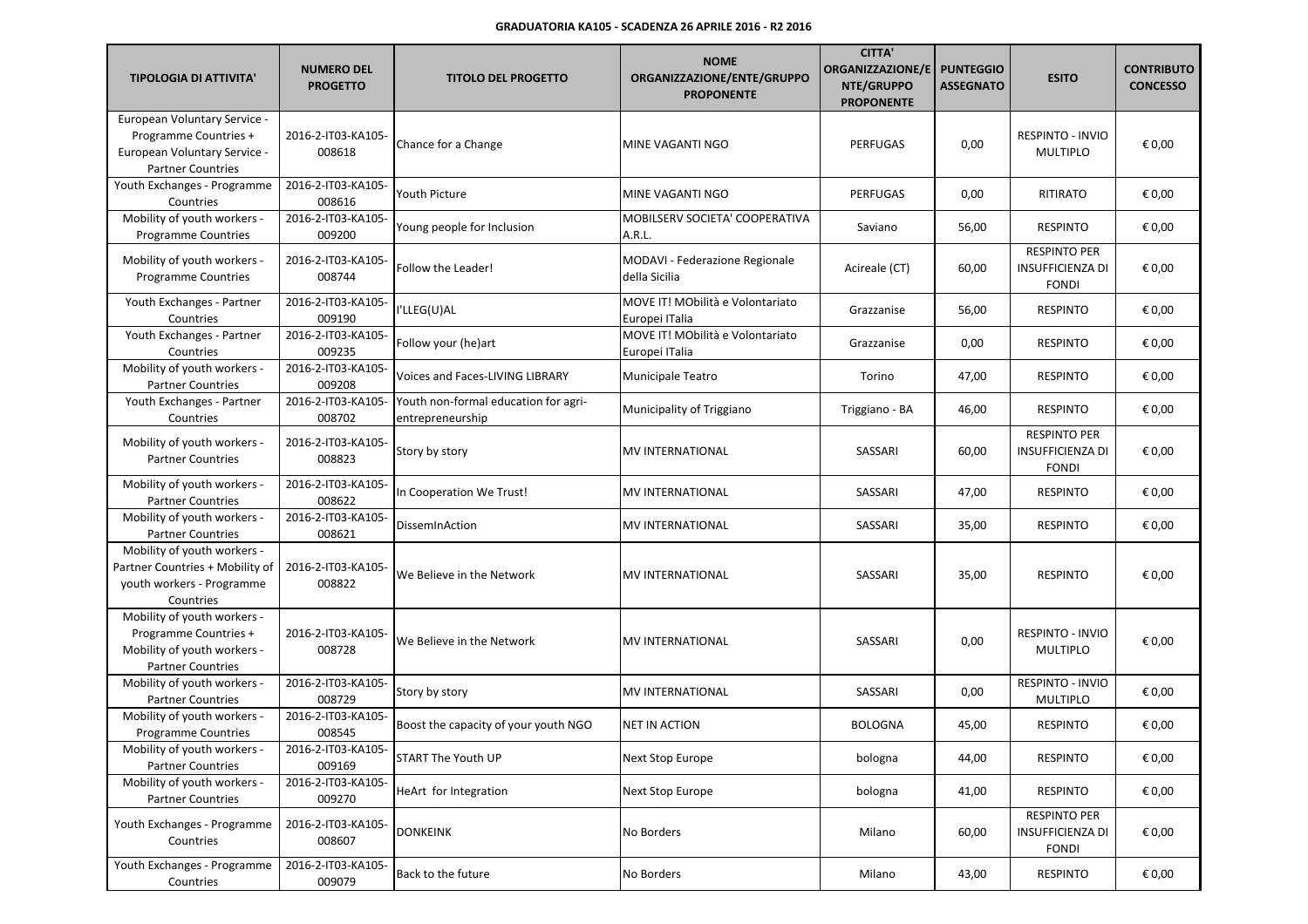| <b>TIPOLOGIA DI ATTIVITA'</b>                                                                                      | <b>NUMERO DEL</b><br><b>PROGETTO</b> | <b>TITOLO DEL PROGETTO</b>                                                                     | <b>NOME</b><br>ORGANIZZAZIONE/ENTE/GRUPPO<br><b>PROPONENTE</b>         | <b>CITTA'</b><br><b>ORGANIZZAZIONE/E</b><br>NTE/GRUPPO<br><b>PROPONENTE</b> | <b>PUNTEGGIO</b><br><b>ASSEGNATO</b> | <b>ESITO</b>                                                   | <b>CONTRIBUTO</b><br><b>CONCESSO</b> |
|--------------------------------------------------------------------------------------------------------------------|--------------------------------------|------------------------------------------------------------------------------------------------|------------------------------------------------------------------------|-----------------------------------------------------------------------------|--------------------------------------|----------------------------------------------------------------|--------------------------------------|
| Mobility of youth workers -<br><b>Programme Countries</b>                                                          | 2016-2-IT03-KA105-<br>009040         | Spice Up Your Rights!                                                                          | No Boundaries                                                          | Taglio di Po                                                                | 72,00                                | <b>RESPINTO PER</b><br><b>INSUFFICIENZA DI</b><br><b>FONDI</b> | € 0,00                               |
| Youth Exchanges - Programme<br>Countries                                                                           | 2016-2-IT03-KA105-<br>008908         | <b>MASTERCHEF</b>                                                                              | No Boundaries                                                          | Taglio di Po                                                                | 58,00                                | <b>RESPINTO</b>                                                | € 0,00                               |
| European Voluntary Service -<br><b>Programme Countries</b>                                                         | 2016-2-IT03-KA105-<br>009133         | Day-care center Carbonia (EVS)                                                                 | Noa, Nessuno Ostacoli<br><b>IApprendimento</b>                         | Cagliari                                                                    | 61,00                                | <b>APPROVATO</b>                                               | €4.697,50                            |
| European Voluntary Service -<br><b>Programme Countries</b>                                                         | 2016-2-IT03-KA105-<br>009131         | Day-care center Carbonia (EVS)                                                                 | Noa. Nessuno Ostacoli<br><b>IApprendimento</b>                         | Cagliari                                                                    | 0,00                                 | RESPINTO - INVIO<br><b>MULTIPLO</b>                            | € 0,00                               |
| Youth Exchanges - Programme<br>Countries                                                                           | 2016-2-IT03-KA105-<br>009266         | '3theatres for Europe"                                                                         | Non profit cultural association<br>'Teatro dei Dioscuri                | Campagna                                                                    | 55,00                                | <b>RESPINTO</b>                                                | € 0,00                               |
| Youth Exchanges - Partner<br>Countries                                                                             | 2016-2-IT03-KA105-<br>008723         | 'Moving Cultures"                                                                              | Nucleo Educativo per la formazione<br>Europea al Lavoro Internazionale | treviso                                                                     | 60,00                                | <b>RESPINTO PER</b><br><b>INSUFFICIENZA DI</b><br><b>FONDI</b> | € 0,00                               |
| European Voluntary Service -<br><b>Partner Countries</b>                                                           | 2016-2-IT03-KA105-<br>008722         | VOLUNTEERING? YES, WE CAN!                                                                     | Nucleo Educativo per la formazione<br>Europea al Lavoro Internazionale | treviso                                                                     | 0,00                                 | <b>RESPINTO</b>                                                | € 0,00                               |
| Youth Exchanges - Partner<br>Countries                                                                             | 2016-2-IT03-KA105-<br>009115         | <b>Wildlife Protection</b>                                                                     | Observo Onlus                                                          | <b>ROMA</b>                                                                 | 72,00                                | <b>APPROVATO</b>                                               | € 12.742,00                          |
| Mobility of youth workers -<br><b>Partner Countries</b>                                                            | 2016-2-IT03-KA105-<br>009085         | Inter-clusion of refugees                                                                      | Observo Onlus                                                          | <b>ROMA</b>                                                                 | 48,00                                | <b>RESPINTO</b>                                                | € 0,00                               |
| Mobility of youth workers -<br>Programme Countries                                                                 | 2016-2-IT03-KA105-<br>008890         | To Raise Awareness on Citizen's Education                                                      | Officine Cittadine                                                     | Collepasso                                                                  | 63,00                                | <b>RESPINTO PER</b><br><b>INSUFFICIENZA DI</b><br><b>FONDI</b> | € 0,00                               |
| Mobility of youth workers -<br>Programme Countries                                                                 | 2016-2-IT03-KA105-<br>008889         | To Raise Awareness on Citizen's Education                                                      | Officine Cittadine                                                     | Collepasso                                                                  | 0,00                                 | <b>RESPINTO - INVIO</b><br><b>MULTIPLO</b>                     | € 0,00                               |
| Youth Exchanges - Partner<br>Countries                                                                             | 2016-2-IT03-KA105-<br>008957         | Stop motion: the creative way to deal with<br>the unemployment                                 | Open Door                                                              | Roccamonfina                                                                | 51,00                                | <b>RESPINTO</b>                                                | € 0,00                               |
| Mobility of youth workers -<br><b>Programme Countries</b>                                                          | 2016-2-IT03-KA105-<br>008850         | VISIonE+: Volunteering Impact Skilss<br>Innovation on Erasmus+                                 | Organizzazione di Volontariato Be<br>Equal                             | Cosenza                                                                     | 57,00                                | <b>RESPINTO</b>                                                | € 0,00                               |
| Youth Exchanges - Programme<br>Countries                                                                           | 2016-2-IT03-KA105-<br>008839         | LET'S GET TALKING. Multilingual Education<br>for employment and intercultural<br>understanding | Organizzazione di Volontariato Be<br>Equal                             | Cosenza                                                                     | 46,00                                | <b>RESPINTO</b>                                                | € 0,00                               |
| Mobility of youth workers -<br><b>Partner Countries</b>                                                            | 2016-2-IT03-KA105-<br>008644         | Active European Citizenship Open to the<br>World                                               | ORGANIZZAZIONE PER L'EDUCAZIONE<br><b>ALLO SPORT</b>                   | Roma                                                                        | 61,00                                | <b>RESPINTO PER</b><br><b>INSUFFICIENZA DI</b><br><b>FONDI</b> | € 0,00                               |
| Mobility of youth workers -<br><b>Programme Countries</b>                                                          | 2016-2-IT03-KA105-<br>008553         | SPORTING VALUES: WE SUCCEED<br><b>TOGETHER</b>                                                 | ORGANIZZAZIONE PER L'EDUCAZIONE<br><b>ALLO SPORT</b>                   | Roma                                                                        | 39,00                                | <b>RESPINTO</b>                                                | € 0,00                               |
| Mobility of youth workers -<br><b>Programme Countries</b>                                                          | 2016-2-IT03-KA105-<br>008554         | SPORT AND WELLNESS AROUND EUROPE                                                               | ORGANIZZAZIONE PER L'EDUCAZIONE<br><b>ALLO SPORT</b>                   | Roma                                                                        | 38,00                                | <b>RESPINTO</b>                                                | € 0,00                               |
| Mobility of youth workers -<br><b>Partner Countries</b>                                                            | 2016-2-IT03-KA105-<br>008997         | Be employed be included                                                                        | OTP "Uell Done"                                                        | Bacoli (Napoli)                                                             | 32,00                                | <b>RESPINTO</b>                                                | € 0,00                               |
| European Voluntary Service -<br>Programme Countries +<br>Mobility of youth workers -<br><b>Programme Countries</b> | 2016-2-IT03-KA105-<br>008803         | Share best Practices for the Support of EVS P.E.CO. - PROGETTI EUROPEI DI<br>volunteers        | COOPERAZIONE                                                           | <b>GENOVA</b>                                                               | 67,00                                | APPROVATO                                                      | € 26.185,00                          |
| Youth Exchanges - Programme<br>Countries                                                                           | 2016-2-IT03-KA105-<br>008611         | Share Trekking Experience Promoting Self- P.E.CO. - PROGETTI EUROPEI DI<br>awareness           | COOPERAZIONE                                                           | GENOVA                                                                      | 66,00                                | APPROVATO                                                      | € 18.507,00                          |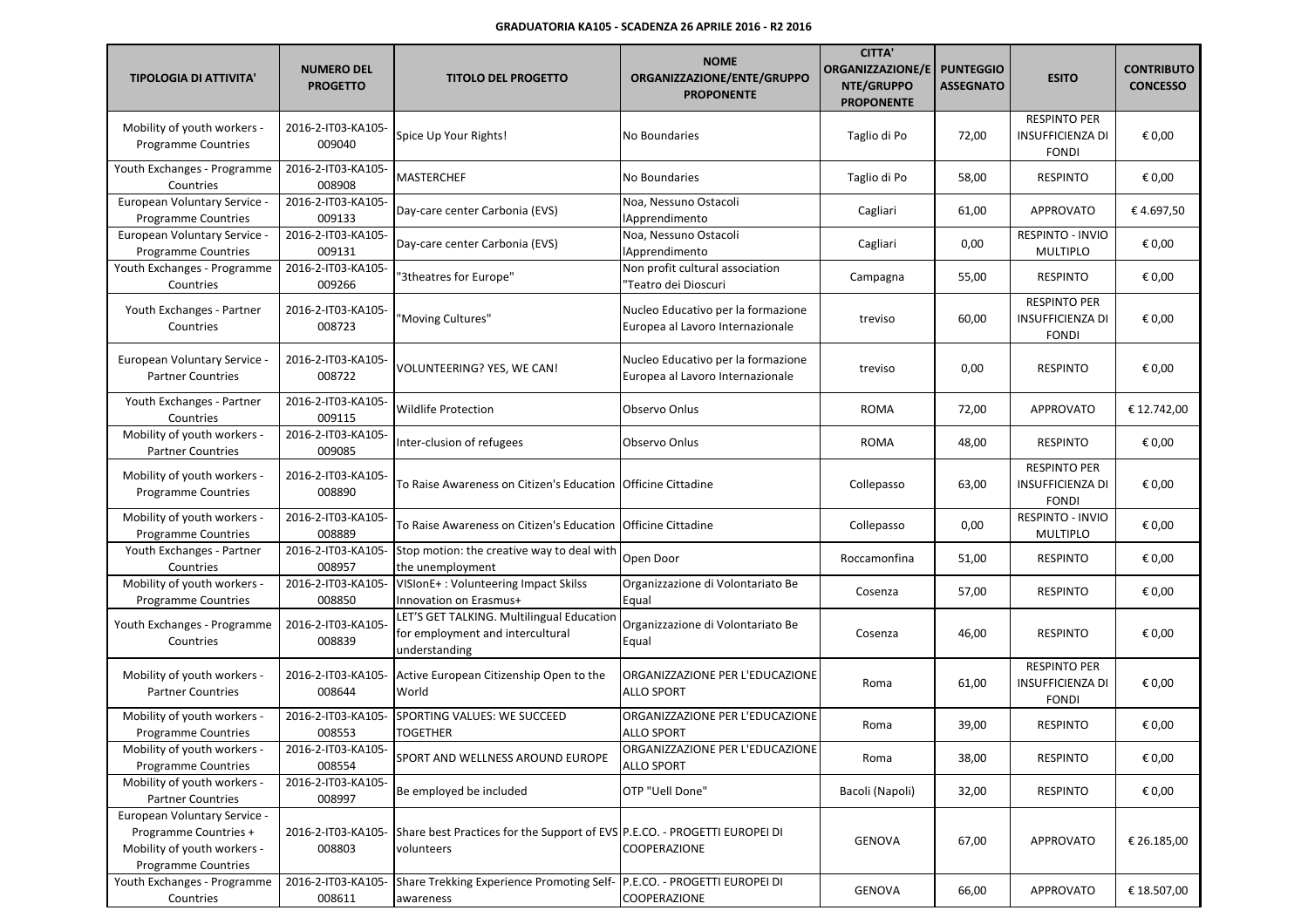| <b>TIPOLOGIA DI ATTIVITA'</b>                                                                              | <b>NUMERO DEL</b><br><b>PROGETTO</b> | <b>TITOLO DEL PROGETTO</b>                                                                                                                                | <b>NOME</b><br>ORGANIZZAZIONE/ENTE/GRUPPO<br><b>PROPONENTE</b> | <b>CITTA'</b><br><b>ORGANIZZAZIONE/E</b><br>NTE/GRUPPO<br><b>PROPONENTE</b> | <b>PUNTEGGIO</b><br><b>ASSEGNATO</b> | <b>ESITO</b>                                                   | <b>CONTRIBUTO</b><br><b>CONCESSO</b> |
|------------------------------------------------------------------------------------------------------------|--------------------------------------|-----------------------------------------------------------------------------------------------------------------------------------------------------------|----------------------------------------------------------------|-----------------------------------------------------------------------------|--------------------------------------|----------------------------------------------------------------|--------------------------------------|
| Youth Exchanges - Programme<br>Countries + Mobility of youth<br>workers - Programme Countries              | 2016-2-IT03-KA105-<br>008746         | Terrarum Horbis                                                                                                                                           | P.E.CO. - PROGETTI EUROPEI DI<br>COOPERAZIONE                  | <b>GENOVA</b>                                                               | 60,50                                | <b>RESPINTO PER</b><br><b>INSUFFICIENZA DI</b><br><b>FONDI</b> | € 0,00                               |
| Youth Exchanges - Partner<br>Countries                                                                     | 2016-2-IT03-KA105-<br>008598         | Play The Game                                                                                                                                             | Paideia                                                        | Palermo                                                                     | 40,00                                | <b>RESPINTO</b>                                                | € 0,00                               |
| Youth Exchanges - Partner<br>Countries                                                                     | 2016-2-IT03-KA105-<br>008597         | One more Friend                                                                                                                                           | Paideia                                                        | Palermo                                                                     | 38,00                                | <b>RESPINTO</b>                                                | € 0,00                               |
| Youth Exchanges - Programme<br>Countries                                                                   | 2016-2-IT03-KA105-<br>008625         | Paint the hope, create the Europe                                                                                                                         | <b>PAOLAB</b>                                                  | Paola                                                                       | 60,00                                | <b>RESPINTO PER</b><br><b>INSUFFICIENZA DI</b><br><b>FONDI</b> | € 0,00                               |
| European Voluntary Service -<br><b>Programme Countries</b>                                                 | 2016-2-IT03-KA105-<br>008800         | <b>Halping Hands</b>                                                                                                                                      | Parrocchia dei Santi Faustino e<br>Giovita                     | Chiari                                                                      | 62,00                                | <b>APPROVATO</b>                                               | € 14.544,16                          |
| Youth Exchanges - Programme<br>Countries                                                                   | 2016-2-IT03-KA105-<br>008929         | My land is your land                                                                                                                                      | passepartout.up                                                | Serra San Bruno                                                             | 76,00                                | <b>APPROVATO</b>                                               | € 13.304,00                          |
| Youth Exchanges - Programme<br>Countries                                                                   | 2016-2-IT03-KA105-<br>008612         | #LEARN IT #OWN IT #EXERCISE IT                                                                                                                            | PASSI Società Cooperativa                                      | Bologna                                                                     | 72,00                                | APPROVATO                                                      | € 20.606,00                          |
| Mobility of youth workers -<br><b>Partner Countries</b>                                                    | 2016-2-IT03-KA105-<br>009049         | #standup2hatespeech!                                                                                                                                      | PER ESEMPIO                                                    | PALERMO                                                                     | 68,00                                | <b>RESPINTO PER</b><br>INSUFFICIENZA DI<br><b>FONDI</b>        | € 0,00                               |
| Youth Exchanges - Programme<br>Countries                                                                   | 2016-2-IT03-KA105-<br>008656         | Words can hurt. Shake them off!                                                                                                                           | PER ESEMPIO                                                    | PALERMO                                                                     | 62,00                                | <b>APPROVATO</b>                                               | € 25.008,00                          |
| Youth Exchanges - Partner<br>Countries                                                                     | 2016-2-IT03-KA105-<br>008648         | Lost in social                                                                                                                                            | PER ESEMPIO                                                    | PALERMO                                                                     | 61,00                                | <b>RESPINTO PER</b><br><b>INSUFFICIENZA DI</b><br><b>FONDI</b> | € 0,00                               |
| Youth Exchanges - Programme<br>Countries                                                                   | 2016-2-IT03-KA105-<br>008655         | Words can hurt. Shake them off!                                                                                                                           | PER ESEMPIO                                                    | PALERMO                                                                     | 0,00                                 | RESPINTO - INVIO<br><b>MULTIPLO</b>                            | € 0,00                               |
| Mobility of youth workers -<br><b>Programme Countries</b>                                                  | 2016-2-IT03-KA105-<br>009145         | Right to Dialogue                                                                                                                                         | Poesia e Solidarietà                                           | Trieste                                                                     | 35,00                                | <b>RESPINTO</b>                                                | € 0,00                               |
| Youth Exchanges - Partner<br>Countries                                                                     | 2016-2-IT03-KA105-<br>008849         | BET Over European Nationalities 2.0                                                                                                                       | Polimnia Ensemble                                              | Roma                                                                        | 30,00                                | <b>RESPINTO</b>                                                | € 0,00                               |
| Youth Exchanges - Programme<br>Countries                                                                   | 2016-2-IT03-KA105-<br>008642         | Food is Life                                                                                                                                              | Porte Aperte                                                   | Palermo                                                                     | 43,00                                | <b>RESPINTO</b>                                                | € 0,00                               |
| European Voluntary Service -<br>Partner Countries + European<br>Voluntary Service - Programme<br>Countries | 2016-2-IT03-KA105-<br>009099         | <b>VOlunteers Initiative for Combating</b><br>Exclusion                                                                                                   | PRIMAVERA'85 COOPERATIVA<br><b>SOCIALE</b>                     | SOVIZZO VI                                                                  | 67,00                                | <b>APPROVATO</b>                                               | € 28.083,36                          |
| Mobility of youth workers -<br><b>Partner Countries</b>                                                    | 008776                               | 2016-2-IT03-KA105- Experiential lab: Child Rights Programming PRISM - PROMOZIONE<br>and Nonviolent Community Development   INTERNAZIONALE SICILIA - MONDO |                                                                | CALTANISSETTA                                                               | 80,00                                | APPROVATO                                                      | € 29.121,00                          |
| Mobility of youth workers -<br><b>Partner Countries</b>                                                    | 2016-2-IT03-KA105-<br>008775         | Social Entrepreneurship in Eastern rural<br>areas                                                                                                         | PRISM - PROMOZIONE<br>INTERNAZIONALE SICILIA - MONDO           | CALTANISSETTA                                                               | 73,00                                | <b>RESPINTO PER</b><br><b>INSUFFICIENZA DI</b><br><b>FONDI</b> | € 0,00                               |
| European Voluntary Service -<br><b>Partner Countries</b>                                                   | 2016-2-IT03-KA105-<br>009000         | <b>EV-STAY TUNED</b>                                                                                                                                      | Progetto Città Società Cooperativa<br>Sociale                  | Savona                                                                      | 0,00                                 | <b>RESPINTO</b>                                                | € 0,00                               |
| Youth Exchanges - Partner<br>Countries                                                                     | 2016-2-IT03-KA105-<br>009184         | What's MoYC - Mobility, Youth, Citizenship PSICOTABU'                                                                                                     |                                                                | Ficarazzi                                                                   | 60,00                                | <b>RESPINTO PER</b><br><b>INSUFFICIENZA DI</b><br><b>FONDI</b> | € 0,00                               |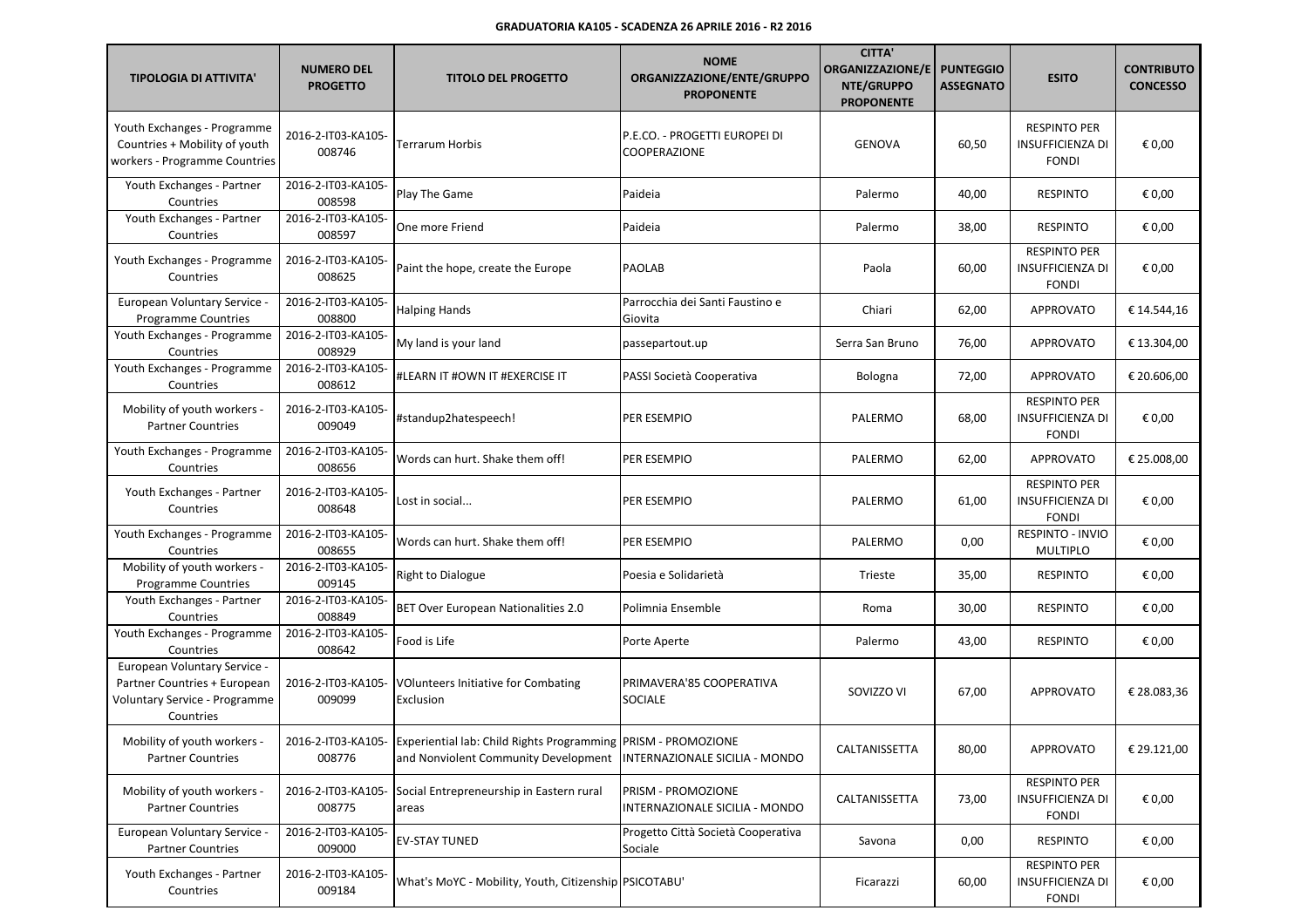| <b>TIPOLOGIA DI ATTIVITA'</b>                                                                                    | <b>NUMERO DEL</b><br><b>PROGETTO</b> | <b>TITOLO DEL PROGETTO</b>                                                                            | <b>NOME</b><br>ORGANIZZAZIONE/ENTE/GRUPPO<br><b>PROPONENTE</b> | <b>CITTA'</b><br><b>ORGANIZZAZIONE/E</b><br>NTE/GRUPPO<br><b>PROPONENTE</b> | <b>PUNTEGGIO</b><br><b>ASSEGNATO</b> | <b>ESITO</b>                                                   | <b>CONTRIBUTO</b><br><b>CONCESSO</b> |
|------------------------------------------------------------------------------------------------------------------|--------------------------------------|-------------------------------------------------------------------------------------------------------|----------------------------------------------------------------|-----------------------------------------------------------------------------|--------------------------------------|----------------------------------------------------------------|--------------------------------------|
| Mobility of youth workers -<br><b>Partner Countries</b>                                                          | 2016-2-IT03-KA105-<br>008675         | Eating healthy Growing healthy                                                                        | R.U.O. RESEARCH UNIT ONE                                       | PALERMO                                                                     | 64,00                                | <b>RESPINTO PER</b><br><b>INSUFFICIENZA DI</b><br><b>FONDI</b> | € 0,00                               |
| Mobility of youth workers -<br><b>Programme Countries</b>                                                        | 2016-2-IT03-KA105-<br>008593         | Play to Integrate                                                                                     | Radici del Mondo ONLUS                                         | Fiumicino                                                                   | 52,00                                | <b>RESPINTO</b>                                                | € 0,00                               |
| European Voluntary Service -<br><b>Programme Countries</b>                                                       | 2016-2-IT03-KA105-<br>009021         | Kids in action                                                                                        | Rinascita Sociale Salam House                                  | Napoli                                                                      | 62,00                                | <b>APPROVATO</b>                                               | €18.046,68                           |
| Youth Exchanges - Partner<br>Countries                                                                           | 2016 - KA105 -3                      | DiversaMente                                                                                          | Salento 1                                                      | Squinzano                                                                   | 0,00                                 | <b>RESPINTO</b>                                                | € 0,00                               |
| European Voluntary Service -<br><b>Programme Countries</b>                                                       | 2016-2-IT03-KA105-<br>009265         | Volunteers on Pedals                                                                                  | Salento Bici Tour                                              | Casarano                                                                    | 69,00                                | <b>APPROVATO</b>                                               | € 11.208,32                          |
| European Voluntary Service -<br><b>Programme Countries</b>                                                       | 2016-2-IT03-KA105-<br>009126         | <b>Volunteers on Pedals</b>                                                                           | Salento Bici Tour                                              | Casarano                                                                    | 0,00                                 | RESPINTO - INVIO<br><b>MULTIPLO</b>                            | € 0,00                               |
| Youth Exchanges - Programme<br>Countries + Mobility of youth<br>workers - Programme Countries                    | 2016-2-IT03-KA105-<br>009066         | Who cares: Non Formal Education for<br>Youth Employability                                            | Salerno Europa                                                 | Eboli (SA)                                                                  | 57,00                                | <b>RESPINTO</b>                                                | € 0,00                               |
| European Voluntary Service -<br><b>Partner Countries</b>                                                         | 2016-2-IT03-KA105-<br>009032         | Social generation                                                                                     | Scambieuropei                                                  | Montegranaro                                                                | 55,00                                | <b>RESPINTO</b>                                                | € 0,00                               |
| European Voluntary Service -<br><b>Partner Countries</b>                                                         | 2016-2-IT03-KA105-<br>008980         | First steps to EVS                                                                                    | Scambieuropei                                                  | Montegranaro                                                                | 55,00                                | <b>RESPINTO</b>                                                | € 0,00                               |
| Youth Exchanges - Programme<br>Countries                                                                         | 2016-2-IT03-KA105-<br>008982         | M.O.V.E.                                                                                              | Scambieuropei                                                  | Montegranaro                                                                | 0,00                                 | <b>RESPINTO</b>                                                | € 0,00                               |
| Mobility of youth workers -<br><b>Programme Countries</b>                                                        | 2016-2-IT03-KA105-<br>009225         | Young and B.R.I.T.E (Betterment through<br>Resources, Innovation, Technology and<br>Entrepreneurship) | Scambieuropei                                                  | Montegranaro                                                                | 0,00                                 | <b>RESPINTO</b>                                                | € 0,00                               |
| European Voluntary Service -<br><b>Partner Countries</b>                                                         | 2016-2-IT03-KA105-<br>008969         | Social generation                                                                                     | Scambieuropei                                                  | Montegranaro                                                                | 0,00                                 | RESPINTO - INVIO<br><b>MULTIPLO</b>                            | € 0,00                               |
| European Voluntary Service -<br><b>Partner Countries</b>                                                         | 2016-2-IT03-KA105-<br>008973         | Social generation                                                                                     | Scambieuropei                                                  | Montegranaro                                                                | 0,00                                 | <b>RESPINTO - INVIO</b><br><b>MULTIPLO</b>                     | € 0,00                               |
| Youth Exchanges - Programme<br>Countries                                                                         | 2016-2-IT03-KA105-<br>008734         | N.A.T.U.R.E.+ - Nature, Arts & Technology<br>Upgrading Respect & Expression+                          | Sciaraprogetti Associazione di<br>Promozione Sociale           | Fiorenzuola d'Arda                                                          | 60,00                                | <b>RESPINTO PER</b><br><b>INSUFFICIENZA DI</b><br><b>FONDI</b> | € 0,00                               |
| Mobility of youth workers -<br><b>Partner Countries</b>                                                          | 2016-2-IT03-KA105-<br>009199         | Creating Stories - Participatory Visual<br>Methods for Youth Inclusion                                | Scomunicati                                                    | Bologna                                                                     | 50,00                                | <b>RESPINTO</b>                                                | € 0,00                               |
| Mobility of youth workers -<br><b>Programme Countries</b>                                                        | 2016-2-IT03-KA105-<br>008943         | <b>Social Creativity Mindset</b>                                                                      | Scomunicati                                                    | Bologna                                                                     | 41,00                                | <b>RESPINTO</b>                                                | € 0,00                               |
| Youth Exchanges - Partner<br>Countries                                                                           | 2016-2-IT03-KA105-<br>008549         | Social Media and Young People in the<br>Digital Age                                                   | SERENGIS COOPERATIVA SOCIALE                                   | Messina                                                                     | 64,00                                | APPROVATO                                                      | € 25.396,00                          |
| European Voluntary Service -<br>Partner Countries + Mobility of<br>youth workers - Partner<br>Countries          | 2016-2-IT03-KA105-<br>009272         | Migration and New Media at the<br>Crossroad of the Community                                          | SERVIZIO CIVILE INTERNAZIONALE                                 | <b>ROMA</b>                                                                 | 64,00                                | APPROVATO                                                      | €9.023,34                            |
| European Voluntary Service -<br>Programme Countries +<br>Mobility of youth workers -<br><b>Partner Countries</b> | 2016-2-IT03-KA105-<br>008835         | Stand Up for Inclusion: non-formal tools<br>for volunteering                                          | SERVIZIO CIVILE INTERNAZIONALE                                 | <b>ROMA</b>                                                                 | 47,00                                | <b>RESPINTO</b>                                                | € 0,00                               |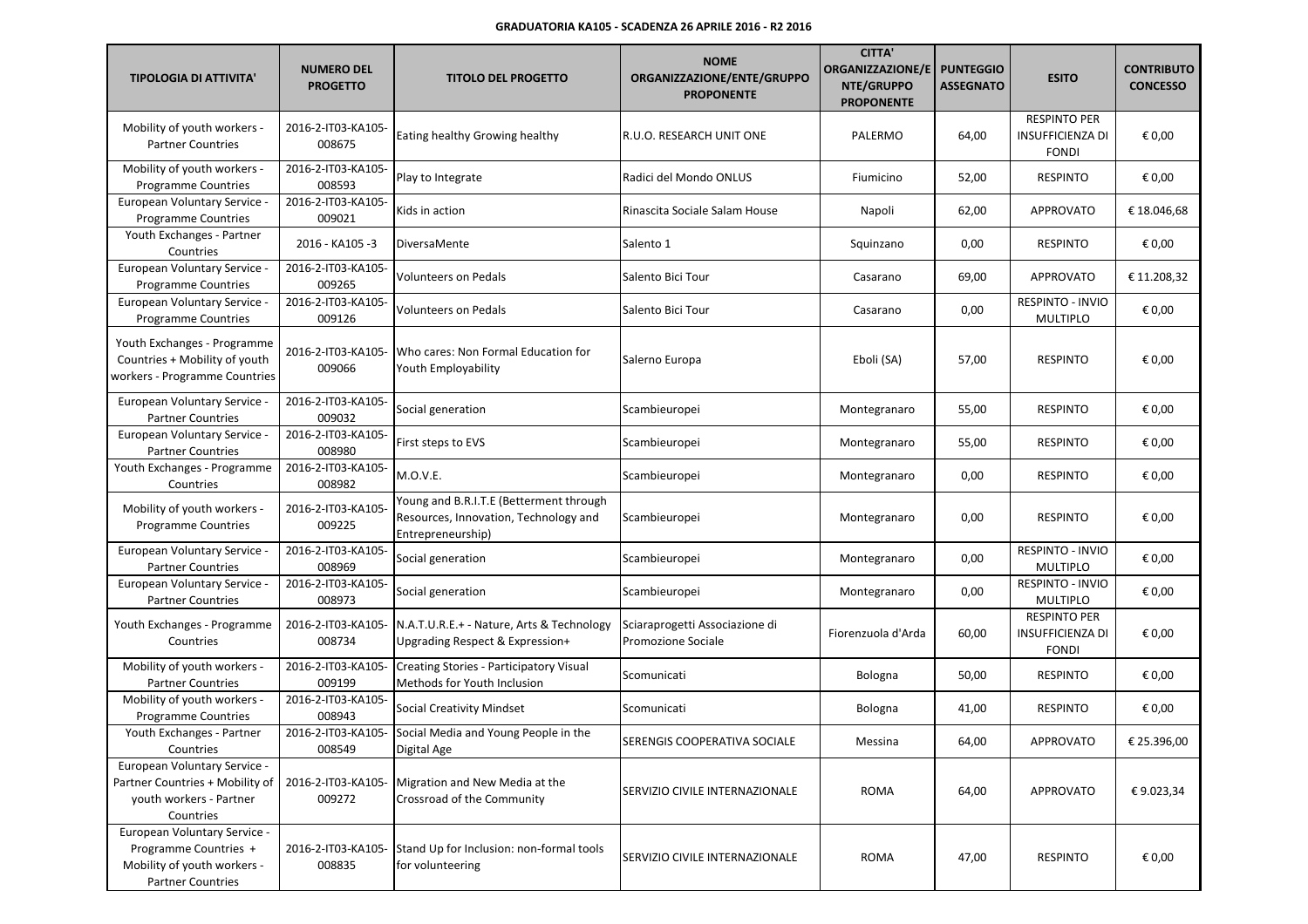| <b>TIPOLOGIA DI ATTIVITA'</b>                              | <b>NUMERO DEL</b><br><b>PROGETTO</b> | <b>TITOLO DEL PROGETTO</b>                                             | <b>NOME</b><br>ORGANIZZAZIONE/ENTE/GRUPPO<br><b>PROPONENTE</b>   | <b>CITTA'</b><br><b>ORGANIZZAZIONE/E</b><br>NTE/GRUPPO<br><b>PROPONENTE</b> | <b>PUNTEGGIO</b><br><b>ASSEGNATO</b> | <b>ESITO</b>                                                   | <b>CONTRIBUTO</b><br><b>CONCESSO</b> |
|------------------------------------------------------------|--------------------------------------|------------------------------------------------------------------------|------------------------------------------------------------------|-----------------------------------------------------------------------------|--------------------------------------|----------------------------------------------------------------|--------------------------------------|
| Youth Exchanges - Programme<br>Countries                   | 2016-2-IT03-KA105-<br>008934         | Know Your Rights                                                       | <b>SFERA ITALY</b>                                               | Monte di Procida                                                            | 83,00                                | <b>APPROVATO</b>                                               | € 14.897,00                          |
| Mobility of youth workers -<br><b>Programme Countries</b>  | 2016-2-IT03-KA105-<br>008994         | Inclusion through employment                                           | <b>SFERA ITALY</b>                                               | Monte di Procida                                                            | 69,00                                | <b>RESPINTO PER</b><br><b>INSUFFICIENZA DI</b><br><b>FONDI</b> | € 0,00                               |
| Mobility of youth workers -<br><b>Programme Countries</b>  | 2016-2-IT03-KA105-<br>008867         | Keep in Touch: Shiatsu Techniques for<br><b>Building Relationships</b> | Shiatsu Do Onlus                                                 | Milano                                                                      | 79,00                                | <b>APPROVATO</b>                                               | € 19.228,00                          |
| Youth Exchanges - Programme<br>Countries                   | 2016-2-IT03-KA105-<br>008774         | <b>Sliding Doors</b>                                                   | Simboli & Vessilli                                               | Scafati                                                                     | 53,00                                | <b>RESPINTO</b>                                                | € 0,00                               |
| Youth Exchanges - Programme<br>Countries                   | 2016-2-IT03-KA105-<br>008577         | KNOW MY WORLD : social integration and<br>intercultural skills         | smart                                                            | uggiano la chiesa                                                           | 61,00                                | <b>RESPINTO PER</b><br><b>INSUFFICIENZA DI</b><br><b>FONDI</b> | € 0,00                               |
| Youth Exchanges - Programme<br>Countries                   | 2016-2-IT03-KA105-<br>008576         | Follow your dream : become an<br>entrepreneur                          | smart                                                            | uggiano la chiesa                                                           | 58,00                                | <b>RESPINTO</b>                                                | € 0,00                               |
| European Voluntary Service -<br><b>Programme Countries</b> | 2016-2-IT03-KA105-<br>008975         | first step with evs                                                    | smart                                                            | uggiano la chiesa                                                           | 49,00                                | <b>RESPINTO</b>                                                | € 0,00                               |
| Youth Exchanges - Programme<br>Countries                   | 2016-2-IT03-KA105-<br>008773         | RECYCLED TALES - RACCONTI RICICLATI                                    | Social lab76 società cooperativa<br>sociale                      | Benevento                                                                   | 66,00                                | <b>APPROVATO</b>                                               | € 13.982,00                          |
| Mobility of youth workers -<br><b>Programme Countries</b>  | 2016-2-IT03-KA105-<br>008584         | Training for Youth Workers Using<br>Creativity                         | Social lab76 società cooperativa<br>sociale                      | Benevento                                                                   | 40,00                                | <b>RESPINTO</b>                                                | € 0,00                               |
| European Voluntary Service -<br><b>Partner Countries</b>   | 2016-2-IT03-KA105-<br>008637         | We care: prendiamoci cura dei nostri<br>giovani                        | Società Cooperativa Sociale "Il<br>Piccolo Principe" - ONLUS     | Casarsa della Delizia                                                       | 56,00                                | <b>RESPINTO</b>                                                | € 0,00                               |
| Youth Exchanges - Programme<br>Countries                   | 2016-2-IT03-KA105-<br>009100         | LEAVING THE NEST                                                       | Società Cooperativa Sociale "Il Sogno<br>di una Cosa" O.N.L.U.S. | Collegno (TO)                                                               | 65,00                                | APPROVATO                                                      | € 17.254,00                          |
| Mobility of youth workers -<br><b>Programme Countries</b>  | 2016-2-IT03-KA105-<br>009219         | "Tackling Intolerance and Discrimination -<br>A Tool Box"              | <b>SOF ITALY</b>                                                 | <b>TRIGGIANO</b>                                                            | 76,00                                | <b>APPROVATO</b>                                               | € 19.781,00                          |
| Mobility of youth workers -<br><b>Partner Countries</b>    | 2016-2-IT03-KA105-<br>008892         | Trainer's Kit                                                          | <b>SOF ITALY</b>                                                 | <b>TRIGGIANO</b>                                                            | 60,00                                | <b>RESPINTO PER</b><br><b>INSUFFICIENZA DI</b><br><b>FONDI</b> | € 0,00                               |
| Youth Exchanges - Programme<br>Countries                   | 2016-2-IT03-KA105-<br>008960         | Cultures' bridge - Gisr Atakafat II                                    | SOFARAE ASSALAM                                                  | Torino                                                                      | 0,00                                 | <b>RESPINTO</b>                                                | € 0,00                               |
| Youth Exchanges - Programme<br>Countries                   | 2016-2-IT03-KA105-<br>008919         | Hosting Opportunities for Migrants in<br>Europe                        | SOUTH EUROPE YOUTH FORUM                                         | ANDRANO                                                                     | 79,00                                | <b>APPROVATO</b>                                               | € 21.040,00                          |
| Mobility of youth workers -<br><b>Programme Countries</b>  | 2016-2-IT03-KA105-<br>008922         | Let's Manage - the multitasking life of an<br><b>NGO</b>               | South Europe Youth Forum                                         | Andrano                                                                     | 41,00                                | <b>RESPINTO</b>                                                | € 0,00                               |
| Mobility of youth workers -<br><b>Partner Countries</b>    | 2016-2-IT03-KA105-<br>008843         | ToT: Gender Mainstreaming in Youth<br>Work                             | <b>Sparkles</b>                                                  | Arezzo                                                                      | 47,00                                | <b>RESPINTO</b>                                                | € 0,00                               |
| Mobility of youth workers -<br><b>Partner Countries</b>    | 2016-2-IT03-KA105-<br>008842         | From inside out                                                        | Sparkles                                                         | Arezzo                                                                      | 46,00                                | RESPINTO                                                       | $\epsilon$ 0,00                      |
| Youth Exchanges - Partner<br>Countries                     | 2016-2-IT03-KA105-<br>008848         | Gomorra                                                                | Stradi-Various                                                   | Scafati                                                                     | 30,00                                | <b>RESPINTO</b>                                                | € 0,00                               |
| Mobility of youth workers -<br><b>Programme Countries</b>  | 2016-2-IT03-KA105-<br>009091         | YOur Culture                                                           | STUDIO PROGETTO SOCIETA<br>COOPERATIVA SOCIALE                   | CORNEDO<br><b>VICENTINO VI</b>                                              | 75,00                                | <b>RESPINTO PER</b><br><b>INSUFFICIENZA DI</b><br>FONDI        | € 0,00                               |
| European Voluntary Service -<br><b>Partner Countries</b>   | 2016-2-IT03-KA105-<br>008999         | Opening Borders Through Volunteering                                   | STUDIO PROGETTO SOCIETA<br>COOPERATIVA SOCIALE                   | CORNEDO<br><b>VICENTINO VI</b>                                              | 64,00                                | APPROVATO                                                      | € 26.490,00                          |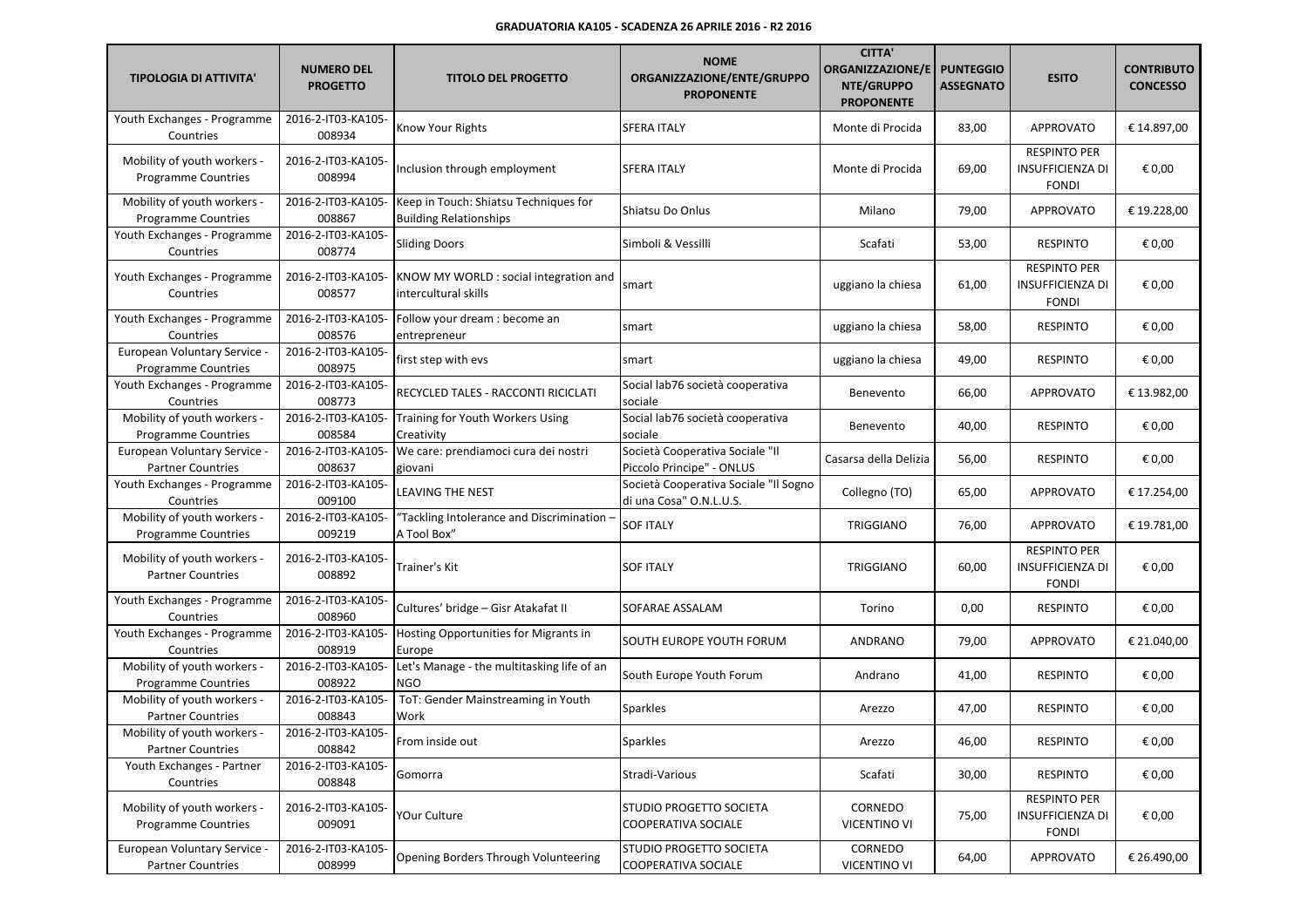| <b>TIPOLOGIA DI ATTIVITA'</b>                              | <b>NUMERO DEL</b><br><b>PROGETTO</b> | <b>TITOLO DEL PROGETTO</b>                                      | <b>NOME</b><br>ORGANIZZAZIONE/ENTE/GRUPPO<br><b>PROPONENTE</b> | <b>CITTA'</b><br><b>ORGANIZZAZIONE/E</b><br><b>NTE/GRUPPO</b><br><b>PROPONENTE</b> | <b>PUNTEGGIO</b><br><b>ASSEGNATO</b> | <b>ESITO</b>                                                   | <b>CONTRIBUTO</b><br><b>CONCESSO</b> |
|------------------------------------------------------------|--------------------------------------|-----------------------------------------------------------------|----------------------------------------------------------------|------------------------------------------------------------------------------------|--------------------------------------|----------------------------------------------------------------|--------------------------------------|
| Mobility of youth workers -<br><b>Partner Countries</b>    | 2016-2-IT03-KA105-<br>009226         | Intercultural ambassadors                                       | STUDIO PROGETTO SOCIETA<br>COOPERATIVA SOCIALE                 | CORNEDO<br><b>VICENTINO VI</b>                                                     | 60,00                                | <b>RESPINTO PER</b><br><b>INSUFFICIENZA DI</b><br><b>FONDI</b> | € 0,00                               |
| Youth Exchanges - Programme<br>Countries                   | 2016-2-IT03-KA105-<br>008725         | <b>Smart Tourism</b>                                            | Summer Dream                                                   | Sassari                                                                            | 15,00                                | <b>RESPINTO</b>                                                | € 0,00                               |
| Youth Exchanges - Partner<br>Countries                     | 2016-2-IT03-KA105-<br>008685         | <b>Healthy LifeStile</b>                                        | Synapses                                                       | Palermo                                                                            | 33,00                                | <b>RESPINTO</b>                                                | € 0,00                               |
| Mobility of youth workers -<br><b>Programme Countries</b>  | 2016-2-IT03-KA105-<br>008877         | A Journey for Your Life: Social Tourism<br>Meets Youth Work     | T.G.S. Turismo Giovanile e Sociale                             | Roma                                                                               | 38,00                                | <b>RESPINTO</b>                                                | € 0,00                               |
| Mobility of youth workers -<br><b>Programme Countries</b>  | 2016-2-IT03-KA105-<br>008654         | LET'S GET IN-formation: project<br>conception on migrant issues | Tamat Centro Studi Formazione e<br>Ricerca                     | Perugia                                                                            | 69,00                                | <b>RESPINTO PER</b><br><b>INSUFFICIENZA DI</b><br><b>FONDI</b> | € 0,00                               |
| European Voluntary Service -<br><b>Programme Countries</b> | 2016-2-IT03-KA105-<br>008968         | Gaining up! Understanding values and<br>impact of volunteering  | TDM 2000                                                       | CAGLIARI                                                                           | 59,00                                | <b>RESPINTO</b>                                                | € 0,00                               |
| Youth Exchanges - Programme<br>Countries                   | 2016-2-IT03-KA105-<br>008952         | The Cultural Mill                                               | Terra di Mezzo                                                 | Vallefiorita                                                                       | 59,00                                | <b>RESPINTO</b>                                                | € 0,00                               |
| Mobility of youth workers -<br><b>Programme Countries</b>  | 2016-2-IT03-KA105-<br>009234         | ODE TO JOY                                                      | Torre dei Giovani - TdG                                        | Torre del Greco                                                                    | 0,00                                 | <b>RESPINTO</b>                                                | € 0,00                               |
| Youth Exchanges - Programme<br>Countries                   | 2016-2-IT03-KA105-<br>009175         | The energy of the young minds                                   | Traguardo Europa                                               | Potenza                                                                            | 52,00                                | <b>RESPINTO</b>                                                | € 0,00                               |
| Youth Exchanges - Programme<br>Countries                   | 2016-2-IT03-KA105-<br>008649         | <b>Creative Enterprise</b>                                      | <b>Trainers Association Onlus</b>                              | Potenza                                                                            | 75,00                                | <b>APPROVATO</b>                                               | € 23.640.00                          |
| Youth Exchanges - Programme<br>Countries                   | 2016-2-IT03-KA105-<br>008700         | World Citizenship a way to Cultivate<br>Humanity                | Trainers Association Onlus                                     | Potenza                                                                            | 0,00                                 | <b>RESPINTO</b>                                                | € 0,00                               |
| Youth Exchanges - Partner<br>Countries                     | 2016-2-IT03-KA105-<br>008575         | Insieme: Let's change Let's exchange!                           | Trait d'Union società cooperativa<br>sociale                   | Aosta                                                                              | 68,00                                | <b>APPROVATO</b>                                               | € 10.548,00                          |
| Youth Exchanges - Programme<br>Countries                   | 2016-2-IT03-KA105-<br>008643         | <b>Hip Hop Nations 2</b>                                        | Trait d'Union società cooperativa<br>sociale                   | Aosta                                                                              | 56,00                                | <b>RESPINTO</b>                                                | € 0,00                               |
| Youth Exchanges - Partner<br>Countries                     | 2016-2-IT03-KA105-<br>008574         | Insieme: Let's change Let's exchange!                           | Trait d'Union società cooperativa<br>sociale                   | Aosta                                                                              | 0,00                                 | <b>RESPINTO - INVIO</b><br><b>MULTIPLO</b>                     | € 0,00                               |
| Youth Exchanges - Programme<br>Countries                   | 2016-2-IT03-KA105-<br>008946         | Manage yourself on the waves                                    | TRIPS SARDINIA YOUTH GROUP NGOS                                | Olbia                                                                              | 15,00                                | <b>RESPINTO</b>                                                | € 0,00                               |
| Youth Exchanges - Programme<br>Countries                   | 2016-2-IT03-KA105-<br>009178         | SportAbility: equality and participation<br>through sports      | Unione Italiana dei Ciechi e degli<br>Ipovedenti ONLUS         | ROMA                                                                               | 71,00                                | <b>APPROVATO</b>                                               | € 14.109,00                          |
| Youth Exchanges - Programme<br>Countries                   | 2016-2-IT03-KA105-<br>009093         | SportAbility: equality and participation<br>through sports      | Unione Italiana dei Ciechi e degli<br>Ipovedenti ONLUS         | <b>ROMA</b>                                                                        | 0,00                                 | RESPINTO - INVIO<br><b>MULTIPLO</b>                            | € 0,00                               |
| Youth Exchanges - Programme<br>Countries                   | 2016-2-IT03-KA105-<br>008891         | SportAbility: equality and participation<br>through sports      | Unione Italiana dei Ciechi e degli<br>Ipovedenti ONLUS         | <b>ROMA</b>                                                                        | 0,00                                 | <b>RESPINTO - INVIO</b><br><b>MULTIPLO</b>                     | € 0,00                               |
| Youth Exchanges - Programme<br>Countries                   | 2016-2-IT03-KA105-<br>009143         | Agrifood                                                        | Upload APS                                                     | San Salvo                                                                          | 40,00                                | <b>RESPINTO</b>                                                | € 0,00                               |
| Youth Exchanges - Programme<br>Countries                   | 2016-2-IT03-KA105-<br>009045         | Youth P.S.: Promoting Sustainability                            | Vagamondo                                                      | Roletto                                                                            | 57,00                                | <b>RESPINTO</b>                                                | € 0,00                               |
| Youth Exchanges - Programme<br>Countries                   | 2016-2-IT03-KA105-<br>009180         | Horizons                                                        | Vagamondo                                                      | Roletto                                                                            | 49,00                                | <b>RESPINTO</b>                                                | € 0,00                               |
| European Voluntary Service -<br><b>Partner Countries</b>   | 2016-2-IT03-KA105-<br>009139         | Young for Integration                                           | Vedogiovane Società Cooperativa<br>Sociale                     | Borgomanero                                                                        | 61,00                                | APPROVATO                                                      | € 36.778,36                          |
| Mobility of youth workers -<br><b>Programme Countries</b>  | 2016-2-IT03-KA105-<br>009204         | Who really needs to go EVS?                                     | Vedogiovane Società Cooperativa<br>Sociale                     | Borgomanero                                                                        | 34,00                                | <b>RESPINTO</b>                                                | € 0,00                               |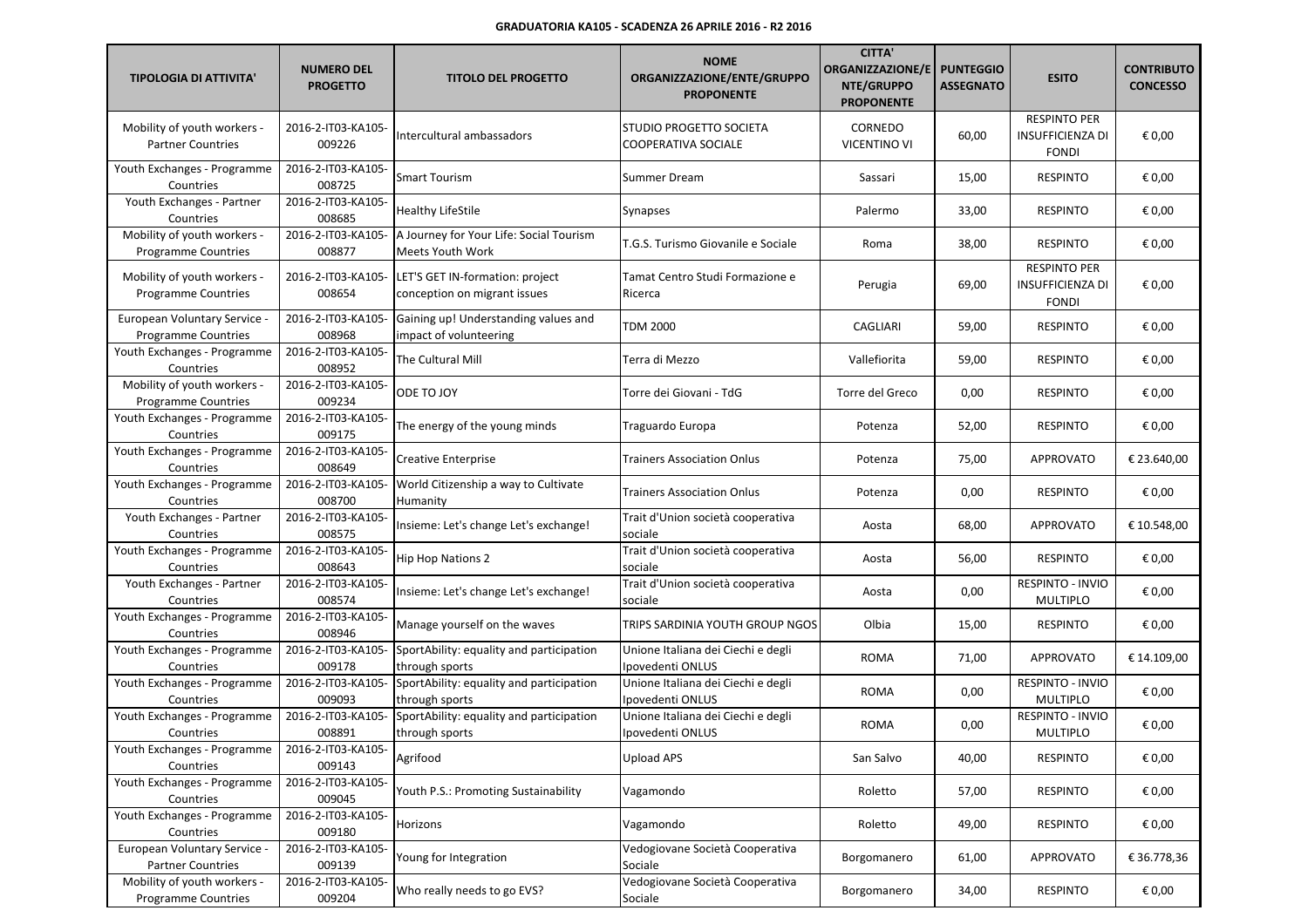| <b>TIPOLOGIA DI ATTIVITA'</b>                                                                              | <b>NUMERO DEL</b><br><b>PROGETTO</b> | <b>TITOLO DEL PROGETTO</b>                                           | <b>NOME</b><br>ORGANIZZAZIONE/ENTE/GRUPPO<br><b>PROPONENTE</b> | <b>CITTA'</b><br><b>ORGANIZZAZIONE/E</b><br>NTE/GRUPPO<br><b>PROPONENTE</b> | <b>PUNTEGGIO</b><br><b>ASSEGNATO</b> | <b>ESITO</b>                                                   | <b>CONTRIBUTO</b><br><b>CONCESSO</b> |
|------------------------------------------------------------------------------------------------------------|--------------------------------------|----------------------------------------------------------------------|----------------------------------------------------------------|-----------------------------------------------------------------------------|--------------------------------------|----------------------------------------------------------------|--------------------------------------|
| Youth Exchanges - Programme<br>Countries                                                                   | 2016-2-IT03-KA105-<br>009158         | Youth&Water: 2 key resources 4 our<br>future                         | Vedogiovane Società Cooperativa<br>Sociale                     | Borgomanero                                                                 | 0,00                                 | <b>RESPINTO</b>                                                | € 0,00                               |
| European Voluntary Service -<br><b>Programme Countries</b>                                                 | 2016-2-IT03-KA105-<br>009256         | Buoni come il Pane                                                   | Ven. Arc. Misericordia di Firenze                              | Firenze                                                                     | 0,00                                 | <b>RESPINTO</b>                                                | € 0,00                               |
| Youth Exchanges - Programme<br>Countries                                                                   | 2016-2-IT03-KA105-<br>008796         | <b>Music Bridges</b>                                                 | Venti di scambio                                               | Conversano                                                                  | 42,00                                | <b>RESPINTO</b>                                                | € 0,00                               |
| Mobility of youth workers -<br><b>Programme Countries</b>                                                  | 2016-2-IT03-KA105-<br>008640         | Inclusion: Let's (Best) Practice in KA2                              | Vicolocorto                                                    | Pesaro                                                                      | 69,00                                | <b>RESPINTO PER</b><br><b>INSUFFICIENZA DI</b><br><b>FONDI</b> | € 0,00                               |
| Youth Exchanges - Programme<br>Countries                                                                   | 2016-2-IT03-KA105-<br>008601         | Feeling Inclusion                                                    | Vicolocorto                                                    | Pesaro                                                                      | 60,00                                | <b>RESPINTO PER</b><br><b>INSUFFICIENZA DI</b><br><b>FONDI</b> | € 0,00                               |
| <b>European Voluntary Service -</b><br><b>Programme Countries</b>                                          | 2016-2-IT03-KA105-<br>008692         | ImpACT: volunteering for a change                                    | Vicolocorto                                                    | Pesaro                                                                      | 59,00                                | <b>RESPINTO</b>                                                | € 0,00                               |
| Mobility of youth workers -<br>Programme Countries                                                         | 2016-2-IT03-KA105-<br>008674         | Disability Awareness: A New Paths to<br>develop Skills and Abilities | Vivere Insieme Onlus                                           | Nizza di Sicilia                                                            | 84,00                                | <b>APPROVATO</b>                                               | € 20.058,00                          |
| Mobility of youth workers -<br><b>Partner Countries</b>                                                    | 2016-2-IT03-KA105-<br>009076         | Personal Development for Raising<br>Employability                    | Vola                                                           | Aci Catena                                                                  | 42,00                                | <b>RESPINTO</b>                                                | € 0,00                               |
| European Voluntary Service -<br><b>Programme Countries</b>                                                 | 2016-2-IT03-KA105-<br>009055         | Learn it, share it!                                                  | VulcanicaMente                                                 | San Cesario di Lecce                                                        | 66,00                                | <b>APPROVATO</b>                                               | € 18.993,68                          |
| Mobility of youth workers -<br><b>Programme Countries</b>                                                  | 2016-2-IT03-KA105-<br>008947         | Peace Leaders+                                                       | VulcanicaMente                                                 | San Cesario di Lecce                                                        | 65,00                                | <b>RESPINTO PER</b><br><b>INSUFFICIENZA DI</b><br><b>FONDI</b> | € 0,00                               |
| Youth Exchanges - Partner<br>Countries                                                                     | 2016-2-IT03-KA105-<br>008747         | Let's get to know each other trough our<br>traditional dances        | VULCANICANDOCI                                                 | ROCCAMONFINA                                                                | 40,00                                | <b>RESPINTO</b>                                                | € 0,00                               |
| Youth Exchanges - Partner<br>Countries                                                                     | 2016-2-IT03-KA105-<br>008716         | Let's Make a Music from Vegetables                                   | VULCANICANDOCI                                                 | ROCCAMONFINA                                                                | 40,00                                | <b>RESPINTO</b>                                                | € 0,00                               |
| Mobility of youth workers -<br><b>Partner Countries</b>                                                    | 2016-2-IT03-KA105-<br>008900         | The spirit of Entrepreneurship                                       | VULCANICANDOCI                                                 | ROCCAMONFINA                                                                | 0,00                                 | <b>RESPINTO</b>                                                | € 0,00                               |
| Youth Exchanges - Partner<br>Countries                                                                     | 2016-2-IT03-KA105-<br>008904         | Sport and entrepreneurship                                           | VULCANICANDOCI                                                 | ROCCAMONFINA                                                                | 0,00                                 | <b>RESPINTO</b>                                                | € 0,00                               |
| Youth Exchanges - Partner<br>Countries                                                                     | 2016-2-IT03-KA105-<br>008966         | <b>Rural Mobility</b>                                                | Work in Progress                                               | Pietramelara                                                                | 48,00                                | <b>RESPINTO</b>                                                | € 0,00                               |
| Mobility of youth workers -<br><b>Programme Countries</b>                                                  | 2016-2-IT03-KA105-<br>008858         | 3C - Connected Community in City                                     | Work in Progress onlus                                         | Galatone                                                                    | 33,00                                | <b>RESPINTO</b>                                                | € 0,00                               |
| Mobility of youth workers -<br><b>Programme Countries</b>                                                  | 2016-2-IT03-KA105-<br>008845         | Youthwork shadow                                                     | Xena centro scambi e dinamiche<br>interculturali               | Padova                                                                      | 80,00                                | <b>APPROVATO</b>                                               | € 1.375,00                           |
| Mobility of youth workers -<br><b>Partner Countries</b>                                                    | 2016-2-IT03-KA105-<br>008880         | Storyborders                                                         | Xena centro scambi e dinamiche<br>interculturali               | Padova                                                                      | 79,00                                | APPROVATO                                                      | € 10.355,00                          |
| European Voluntary Service -<br>Partner Countries + European<br>Voluntary Service - Programme<br>Countries | 2016-2-IT03-KA105-<br>008814         | Intercultural learning and mobility for<br>young people VII plus     | Xena centro scambi e dinamiche<br>interculturali               | Padova                                                                      | 70,00                                | APPROVATO                                                      | € 17.396,64                          |
| European Voluntary Service -<br><b>Partner Countries</b>                                                   | 2016-2-IT03-KA105-<br>008888         | Support peace building and youth work                                | Xena centro scambi e dinamiche<br>interculturali               | Padova                                                                      | 55,00                                | <b>RESPINTO</b>                                                | € 0,00                               |
| Youth Exchanges - Programme<br>Countries                                                                   | 2016-2-IT03-KA105-<br>009083         | Youth Empowerment Socialisation -<br>through- Culture                | XI Comunità Montana Lazio Castelli<br>Romani e Prenestini      | rocca priora                                                                | 79,00                                | APPROVATO                                                      | € 28.462,00                          |